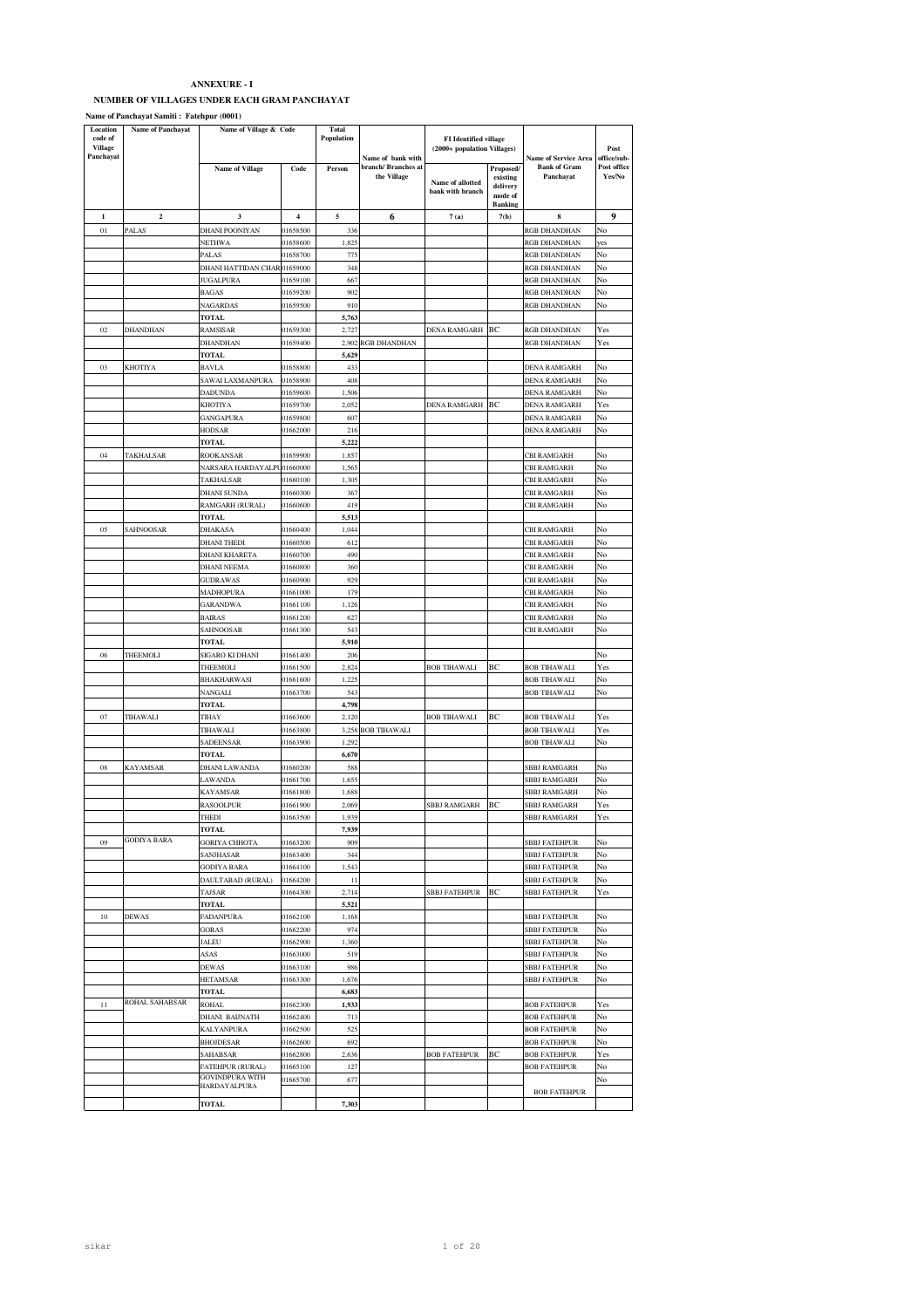| Location<br>code of<br>Village<br>Panchayat | <b>Name of Panchayat</b> | Name of Village & Code         |                      | <b>Total</b><br>Population | Name of bank with                  | FI Identified village<br>(2000+ population Villages) |                                                                | <b>Name of Service Area</b>                | Post<br>office/sub-   |
|---------------------------------------------|--------------------------|--------------------------------|----------------------|----------------------------|------------------------------------|------------------------------------------------------|----------------------------------------------------------------|--------------------------------------------|-----------------------|
|                                             |                          | <b>Name of Village</b>         | Code                 | Person                     | branch/ Branches at<br>the Village | Name of allotted<br>bank with branch                 | Proposed/<br>existing<br>delivery<br>mode of<br><b>Banking</b> | <b>Bank of Gram</b><br>Panchayat           | Post office<br>Yes/No |
| 1                                           | $\mathbf 2$              | 3                              | 4                    | 5                          | 6                                  | 7(a)                                                 | 7(b)                                                           | 8                                          | 9                     |
| 12                                          | HUDERA                   | SHEKHISAR                      | 01662700             | 1,566                      |                                    |                                                      |                                                                | <b>BOB FATEHPUR</b>                        | No                    |
|                                             |                          | BARI                           | 01665600             | 1,136                      |                                    |                                                      |                                                                | <b>BOB FATEHPUR</b>                        | No                    |
|                                             |                          | NARI                           | 01665800             | 1,309                      |                                    |                                                      |                                                                | <b>BOB FATEHPUR</b>                        | No                    |
|                                             |                          | HUDERA                         | 01665900             | 874                        |                                    |                                                      |                                                                | <b>BOB FATEHPUR</b>                        | No                    |
|                                             |                          | TOTAL                          |                      | 4,885                      |                                    |                                                      |                                                                |                                            |                       |
| 13                                          | ROSAWA                   | THETHALIYA                     | 01666000             | 1,718                      |                                    |                                                      |                                                                | <b>BOB FATEHPUR</b>                        | No                    |
|                                             |                          | RAMPURA                        | 01666100             | 347                        |                                    |                                                      |                                                                | <b>BOB FATEHPUR</b>                        | No                    |
|                                             |                          | ROSAWA                         | 01666200<br>01666400 | 1,549                      |                                    |                                                      |                                                                | <b>BOB FATEHPUR</b>                        | No                    |
|                                             |                          | DEENARPURA<br>TOTAL            |                      | 1,048<br>4,662             |                                    |                                                      |                                                                | <b>BOB FATEHPUR</b>                        | No                    |
| 14                                          | BIRANIYA                 | KISHANPURA                     | 01666300             | 831                        |                                    |                                                      |                                                                | <b>OBC FATEHPUR</b>                        | No                    |
|                                             |                          | <b>BIRANIYA</b>                | 01666600             | 2,680                      |                                    | OBC FATEHPUR                                         | BC                                                             | OBC FATEHPUR                               | Yes                   |
|                                             |                          | KARANGA BARA                   | 01667200             | 1,516                      |                                    |                                                      |                                                                | OBC FATEHPUR                               | No                    |
|                                             |                          | MARDATOO CHHOTI                | 01667900             | 1,125                      |                                    |                                                      |                                                                | <b>OBC FATEHPUR</b>                        | No                    |
|                                             |                          | TOTAL                          |                      | 6,152                      |                                    |                                                      |                                                                |                                            |                       |
| 15                                          | DANTRU                   | DHANI RIDMAL                   | 01667300             | 338                        |                                    |                                                      |                                                                | RGB BATDANAU                               | No                    |
|                                             |                          | SWAMI KI DHANI                 | 01667400             | 332                        |                                    |                                                      |                                                                | RGB BATDANAU                               | No                    |
|                                             |                          | CHACHEEWAD BARA                | 01667500             | 1,549                      |                                    |                                                      |                                                                | RGB BATDANAU                               | No                    |
|                                             |                          | CHACHEEWAD CHHOTA 01667600     |                      | 721                        |                                    |                                                      |                                                                | RGB BATDANAU                               | No                    |
|                                             |                          | JETHWAN KA BAS                 | 01667700             | 1,176                      |                                    |                                                      |                                                                | RGB BATDANAU                               | No<br>No              |
|                                             |                          | <b>DANTRU</b>                  | 01667800             | 1,918                      |                                    |                                                      |                                                                | RGB BATDANAU                               |                       |
| 16                                          | <b>BIBIPUR CHHOTA</b>    | TOTAL<br><b>MARDATOO BARI</b>  | 01668000             | 6,034<br>1,373             |                                    |                                                      |                                                                | PNB FATEHPUR                               | No                    |
|                                             |                          | <b>BIBIPUR CHHOTA</b>          | 01668100             | 1,376                      |                                    |                                                      |                                                                | PNB FATEHPUR                               | No                    |
|                                             |                          | <b>BIBIPUR BARA</b>            | 01668200             | 1,473                      |                                    |                                                      |                                                                | PNB FATEHPUR                               | No                    |
|                                             |                          | TOTAL                          |                      | 4,222                      |                                    |                                                      |                                                                |                                            |                       |
| 17                                          | NAYABAS                  | MANDELA CHHOTA                 | 01666900             | 1,706                      |                                    |                                                      |                                                                | RGB FATEHPUR                               | No                    |
|                                             |                          | BHEEKAMSARA                    | 01667000             | 600                        |                                    |                                                      |                                                                | RGB FATEHPUR                               | No                    |
|                                             |                          | KARANGA CHHOTA                 | 01667100             | 1,880                      |                                    |                                                      |                                                                | RGB FATEHPUR                               | No                    |
|                                             |                          | NAYABAS                        | 01668300             | 1,425                      |                                    |                                                      |                                                                | RGB FATEHPUR                               | No                    |
|                                             | <b>MANDELA BARA</b>      | <b>TOTAL</b>                   |                      | 5,611                      |                                    |                                                      |                                                                |                                            |                       |
| 18                                          |                          | RUGHNATHPURA (RURA             | 01665300             | 508                        |                                    |                                                      |                                                                | <b>BOB FATEHPUR</b>                        | No<br>No              |
|                                             |                          | KHURI<br>SARDARPURA            | 01665400<br>01665500 | 851<br>576                 |                                    |                                                      |                                                                | <b>BOB FATEHPUR</b><br><b>BOB FATEHPUR</b> | No                    |
|                                             |                          | THITHAWATA BODIYA              | 01666500             | 374                        |                                    |                                                      |                                                                | <b>BOB FATEHPUR</b>                        | No                    |
|                                             |                          | THITHAWATA PEERAN              | 01666700             | 638                        |                                    |                                                      |                                                                | BOB FATEHPUR                               | No                    |
|                                             |                          | MANDELA BARA                   | 01666800             | 1,269                      |                                    |                                                      |                                                                | <b>BOB FATEHPUR</b>                        | No                    |
|                                             |                          | TOTAL                          |                      | 4,216                      |                                    |                                                      |                                                                |                                            |                       |
| 19                                          | BATHOD                   | CHUWAS                         | 01668400             | 1,376                      |                                    |                                                      |                                                                | PNB FATEHPUR                               | No                    |
|                                             |                          | RINAU                          | 01668500             | 1,186                      |                                    |                                                      |                                                                | PNB FATEHPUR                               | No                    |
|                                             |                          | NARSARA                        | 01668600             | 1,136                      |                                    |                                                      |                                                                | PNB FATEHPUR                               | No                    |
|                                             |                          | BATHOD<br>TOTAL                | 01668700             | 1,456<br>5,154             |                                    |                                                      |                                                                | PNB FATEHPUR                               | No                    |
| 20                                          | GARINDA                  | <b>BEER FATEHPUR</b>           | 01665200             | 1,325                      |                                    |                                                      |                                                                | PNB FATEHPUR                               | No                    |
|                                             |                          | HARSAWA BARA                   | 01668800             | 1,696                      |                                    |                                                      |                                                                | PNB FATEHPUR                               | No                    |
|                                             |                          | HARSAWA CHHOTA                 | 01668900             | 517                        |                                    |                                                      |                                                                | PNB FATEHPUR                               | No                    |
|                                             |                          | GARINDA                        | 01669000             | 2,876                      |                                    | PNB FATEHPUR                                         | ВC                                                             | PNB FATEHPUR                               | Yes                   |
|                                             |                          | TOTAL                          |                      | 6,414                      |                                    |                                                      |                                                                |                                            |                       |
| 21                                          | ATHWAS                   | JALALSAR                       | 01669100             | 1,386                      |                                    |                                                      |                                                                | IOB FATEHPUR                               | No                    |
|                                             |                          | <b>ATHWAS</b>                  | 01669200             | 2,418                      |                                    | <b>IOB FATEHPUR</b>                                  | ВC                                                             | IOB FATEHPUR                               | Yes                   |
|                                             |                          | SAWAROOPSAR                    | 01669300             | 674                        |                                    |                                                      |                                                                | <b>IOB FATEHPUR</b>                        | No                    |
|                                             |                          | TOTAL                          |                      | 4,478                      |                                    |                                                      |                                                                |                                            |                       |
| 22                                          | HIRNA                    | ALAFSAR<br>HIRNA               | 01669400<br>01669500 | 1,066<br>1,926             |                                    |                                                      |                                                                | <b>RGB BESWA</b><br><b>RGB BESWA</b>       | No<br>No              |
|                                             |                          | KANGANSAR                      | 01670000             | 616                        |                                    |                                                      |                                                                | <b>RGB BESWA</b>                           | No                    |
|                                             |                          | <b>TOTAL</b>                   |                      | 3,608                      |                                    |                                                      |                                                                |                                            |                       |
| 23                                          | GANGYASAR                | UDANSARI                       | 01664400             | 1,395                      |                                    |                                                      |                                                                | RGB FATEHPUR                               | No                    |
|                                             |                          | UDANSAR                        | 01664900             | 2,127                      |                                    | RGB FATEHPUR                                         | ВC                                                             | <b>RGB FATEHPUR</b>                        | Yes                   |
|                                             |                          | GANGYASAR                      | 01665000             | 1,716                      |                                    |                                                      |                                                                | RGB FATEHPUR                               | No                    |
|                                             |                          | TOTAL                          |                      | 5,238                      |                                    |                                                      |                                                                |                                            |                       |
| 24                                          | <b>BALOD CHHOTI</b>      | <b>BALOD BARI</b>              | 01664000             | 2,218                      |                                    | <b>IOB FATEHPUR</b>                                  | ВC                                                             | IOB FATEHPUR                               | Yes                   |
|                                             |                          | <b>BALOD CHHOTI</b>            | 01664500             | 1,300                      |                                    |                                                      |                                                                | IOB FATEHPUR                               | No                    |
|                                             |                          | <b>BALOD BHAKHARN</b><br>TOTAL | 01664800             | 1,896<br>5,414             |                                    |                                                      |                                                                | IOB FATEHPUR                               | No                    |
| $25\,$                                      | NABIPURA                 | <b>BAGDODA</b>                 | 01669600             | 2,247                      |                                    | RGB BESWA                                            | ВC                                                             | RGB BESWA                                  | Yes                   |
|                                             |                          | NABIPURA                       | 01669700             | 1,797                      |                                    |                                                      |                                                                | <b>RGB BESWA</b>                           | No                    |
|                                             |                          | <b>TOTAL</b>                   |                      | 4,044                      |                                    |                                                      |                                                                |                                            |                       |
| $26\,$                                      | DEENWALADKHANI           | <b>DABRI</b>                   | 01664600             | 1,812                      |                                    |                                                      |                                                                | CANARA FATEHPUR                            | No                    |
|                                             |                          | DHAKALI                        | 01664700             | 861                        |                                    |                                                      |                                                                | CANARA FATEHPUR                            | No                    |
|                                             |                          | DEENWALADKHANI                 | 01669800             | 2,101                      |                                    | CANARA FATEHPU BC                                    |                                                                | CANARA FATEHPUR                            | Yes                   |
|                                             |                          | <b>TOTAL</b>                   |                      | 4,774                      |                                    |                                                      |                                                                |                                            |                       |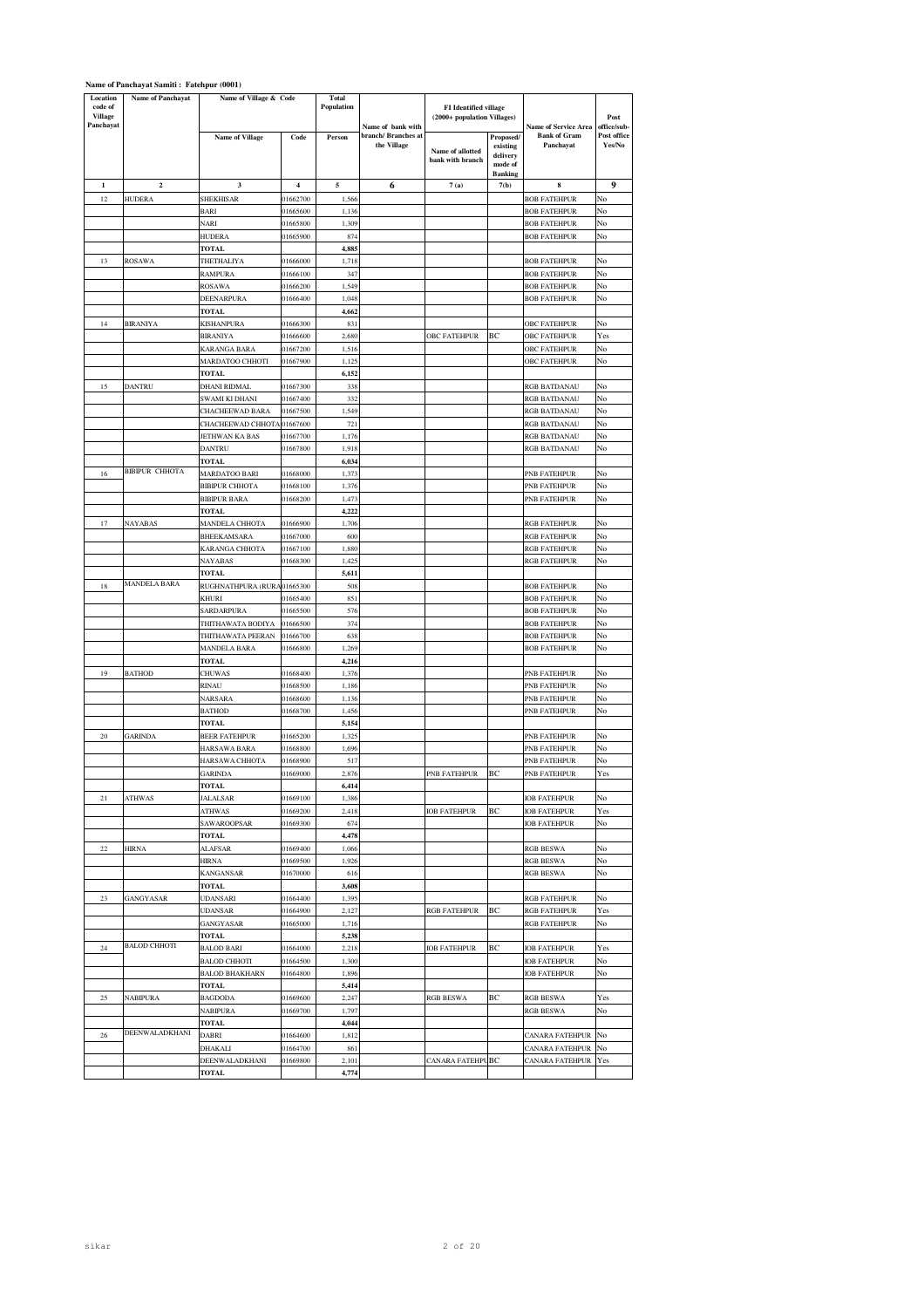|                                             | Name of Panchayat Samiti: Fatehpur (0001) |                        |          |                            |                                    |                                      |                                                                                            |                                  |                       |
|---------------------------------------------|-------------------------------------------|------------------------|----------|----------------------------|------------------------------------|--------------------------------------|--------------------------------------------------------------------------------------------|----------------------------------|-----------------------|
| Location<br>code of<br>Village<br>Panchayat | <b>Name of Panchayat</b>                  | Name of Village & Code |          | <b>Total</b><br>Population | Name of bank with                  |                                      | <b>FI</b> Identified village<br>(2000+ population Villages)<br><b>Name of Service Area</b> |                                  | Post<br>office/sub-   |
|                                             |                                           | <b>Name of Village</b> | Code     | Person                     | branch/ Branches at<br>the Village | Name of allotted<br>bank with branch | Proposed/<br>existing<br>delivery<br>mode of<br><b>Banking</b>                             | <b>Bank of Gram</b><br>Panchayat | Post office<br>Yes/No |
| $\mathbf 1$                                 | $\mathbf 2$                               | 3                      | 4        | 5                          | 6                                  | 7(a)                                 | 7(b)                                                                                       | 8                                | 9                     |
| 27                                          | <b>BESWA</b>                              | <b>BESWA</b>           | 01669900 |                            | <b>6,513 RGB BESWA</b>             |                                      |                                                                                            | <b>RGB BESWA</b>                 | Yes                   |
| 28                                          | BHEECHRI                                  | <b>BHAGASARA</b>       | 01670100 | 2.303                      |                                    | RGB CHUDIMIYA                        | BC                                                                                         | RGB CHUDIMIYA                    | Yes                   |
|                                             |                                           | <b>BHEECHRI</b>        | 01670200 | 2,562                      |                                    | RGB CHUDIMIYA                        | BC                                                                                         | RGB CHUDIMIYA                    | Yes                   |
|                                             |                                           | ALMAS                  | 01670300 | 916                        |                                    |                                      |                                                                                            | RGB CHUDIMIYA                    | No                    |
|                                             |                                           | <b>TOTAL</b>           |          | 5,781                      |                                    |                                      |                                                                                            |                                  |                       |
| 29                                          | BATRANAU                                  | <b>BHAOJI KI DHANI</b> | 01670400 | 480                        |                                    |                                      |                                                                                            | RGB BATDANAU                     | No                    |
|                                             |                                           | <b>BATRANAU</b>        | 01670500 |                            | 1,940 RGB BATDANAU                 |                                      |                                                                                            | RGB BATDANAU                     | No                    |
|                                             |                                           | <b>KANDLAU</b>         | 01670600 | 992                        |                                    |                                      |                                                                                            | RGB BATDANAU                     | No                    |
|                                             |                                           | <b>SHEKHIWAS</b>       | 01670900 | 1,013                      |                                    |                                      |                                                                                            | RGB BATDANAU                     | No                    |
|                                             |                                           | <b>TOTAL</b>           |          | 4,425                      |                                    |                                      |                                                                                            |                                  |                       |
| 30                                          | RAJAS                                     | <b>KHALIYA NAU</b>     | 01670700 | 800                        |                                    |                                      |                                                                                            | <b>SBBJ FATEHPUR</b>             | No                    |
|                                             |                                           | <b>BOOJIYANAU</b>      | 01670800 | 852                        |                                    |                                      |                                                                                            | <b>SBBJ FATEHPUR</b>             | No                    |
|                                             |                                           | ROROO CHHOTI           | 01671000 | 874                        |                                    |                                      |                                                                                            | <b>SBBJ FATEHPUR</b>             | No                    |
|                                             |                                           | <b>RAJAS</b>           | 01676500 | 2,400                      |                                    | <b>RGB BATDANAU</b>                  | BC                                                                                         | <b>SBBJ FATEHPUR</b>             | Yes                   |
|                                             |                                           | SETHON KI DHANI        | 01676600 | 184                        |                                    |                                      |                                                                                            | <b>SBBJ FATEHPUR</b>             | No                    |
|                                             |                                           | TOTAL                  |          | 5.110                      |                                    |                                      |                                                                                            |                                  |                       |
| 31                                          | <b>BADUSAR</b>                            | <b>ROROO BARI</b>      | 01671100 | 2,102                      |                                    | SBBJ LAXMANGAF BC                    |                                                                                            | OBC FATEHPUR                     | Yes                   |
|                                             |                                           | <b>BADUSAR</b>         | 01671200 | 1,822                      |                                    |                                      |                                                                                            | <b>OBC FATEHPUR</b>              | No                    |
|                                             |                                           | <b>DHANI TEEBA</b>     | 01671300 | 599                        |                                    |                                      |                                                                                            | <b>OBC FATEHPUR</b>              | No                    |
|                                             |                                           | <b>DAGRA</b>           | 01671400 | 844                        |                                    |                                      |                                                                                            | <b>OBC FATEHPUR</b>              | No                    |
|                                             |                                           | <b>BHUMA CHHOTA</b>    | 01676300 | 1,600                      |                                    |                                      |                                                                                            | <b>OBC FATEHPUR</b>              | No                    |
|                                             |                                           | <b>TOTAL</b>           |          | 6,967                      |                                    |                                      |                                                                                            |                                  |                       |
| 32                                          | DISHNAU                                   | RINU                   | 01672100 | 2,458                      |                                    | RBG BALARA                           | BC                                                                                         | RBG BALARA                       | Yes                   |
|                                             |                                           | <b>BAIRAS</b>          | 01672200 | 1,225                      |                                    |                                      |                                                                                            | RBG BALARA                       | No                    |
|                                             |                                           | <b>DISHNAU</b>         | 01672300 | 3,029                      |                                    | <b>RBG BALARA</b>                    | BC                                                                                         | <b>RBG BALARA</b>                | Yes                   |
|                                             |                                           | <b>TOTAL</b>           |          | 6,712                      |                                    |                                      |                                                                                            |                                  |                       |
| 33                                          | <b>RAJPUR</b>                             | <b>RAJPUR</b>          | 01672400 | 1,817                      |                                    |                                      |                                                                                            | <b>RBG BALARA</b>                | Yes                   |
|                                             |                                           | <b>BALA KA BAS</b>     | 01672500 | 719                        |                                    |                                      |                                                                                            | RBG BALARA                       | No                    |
|                                             |                                           | SWAMI KI DHANI         | 01672600 | 663                        |                                    |                                      |                                                                                            | RBG BALARA                       | No                    |
|                                             |                                           | <b>BHAIROO PURA</b>    | 01672700 | 1,044                      |                                    |                                      |                                                                                            | RBG BALARA                       | No                    |
|                                             |                                           | <b>TOTAL</b>           |          | 4,243                      |                                    |                                      |                                                                                            |                                  |                       |
| 34                                          | BALARAN                                   | BALARAN                | 01672800 |                            | 5,427 RBG BALARA                   |                                      |                                                                                            | RBG BALARA                       | Yes                   |
| 35                                          | CHURI MIYAN                               | CHURI MIYAN            | 01672900 | 4,271                      | <b>RGB CHUDIMIYA</b>               |                                      |                                                                                            | RGB CHUDIMIYA                    | Yes                   |
|                                             |                                           | SANKHOO                | 01673000 | 2.167                      |                                    | <b>BOB TIHAWALI</b>                  | BС                                                                                         | RGB CHUDIMIYA                    | Yes                   |
|                                             |                                           | <b>TOTAL</b>           |          | 6.438                      |                                    |                                      |                                                                                            |                                  |                       |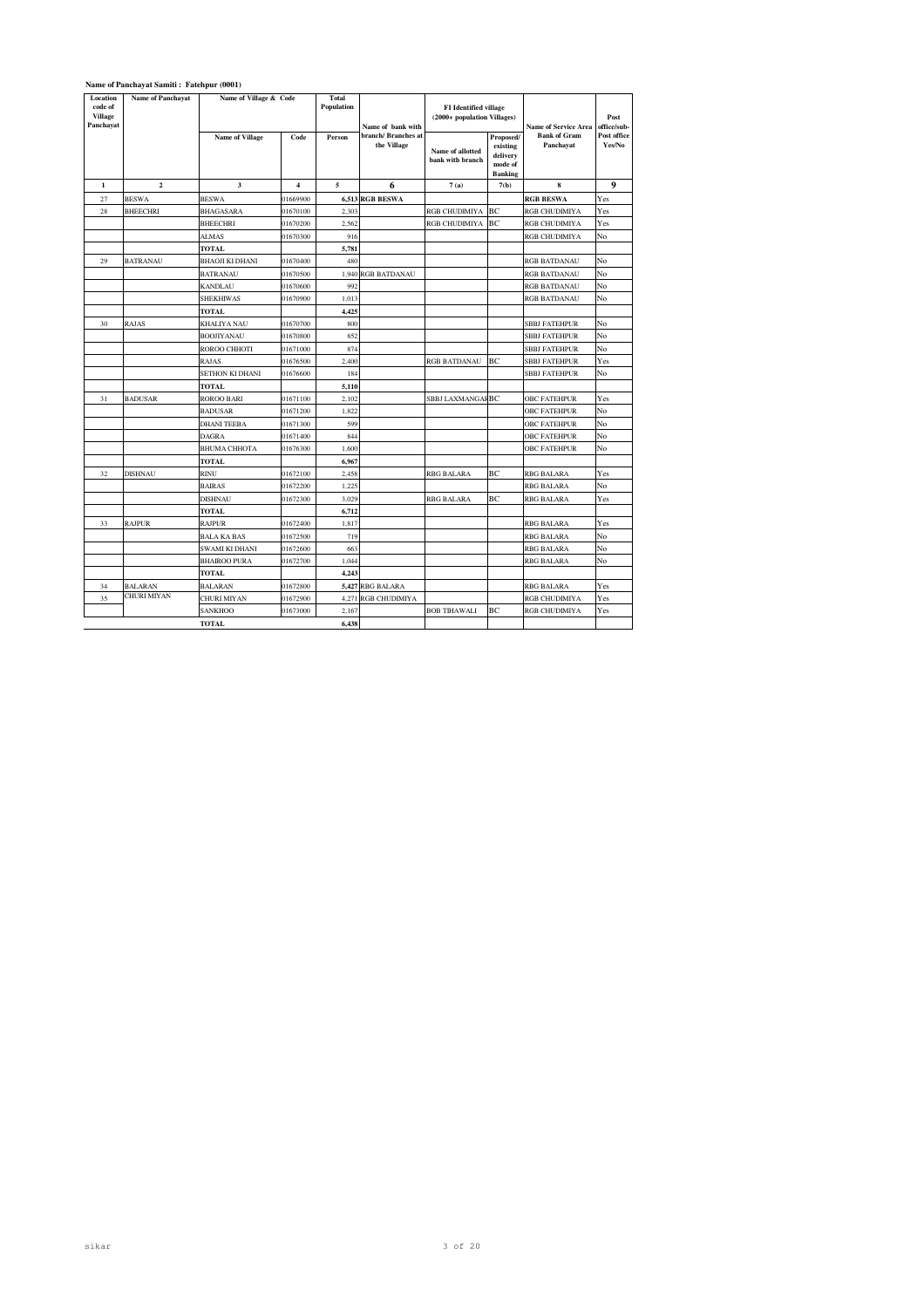# MBER OF VILLAGES UNDER EACH GRAM PANCHAY

**Name of Panchayat Samiti : Lachhmangarh (0002)**

| Locat<br>ion<br>code | Name of<br>Panchayat    | Name of Village & Code      |                         | Total<br>Populatio<br>n | Name of bank                           | <b>FI</b> Identified village<br>(2000+ population Villages) |                  | Name of                             | Post<br>office/<br>sub- |
|----------------------|-------------------------|-----------------------------|-------------------------|-------------------------|----------------------------------------|-------------------------------------------------------------|------------------|-------------------------------------|-------------------------|
| of                   |                         | <b>Name of Village</b>      | Code                    | Person                  | with branch/<br><b>Branches</b> at the |                                                             | Propo            | Service Area<br><b>Bank of Gram</b> | Post                    |
| Villa<br>ge          |                         |                             |                         |                         | <b>Village</b>                         | Name of allotted bank                                       | sed/exi          | Panchayat                           | office<br>Yes/N         |
| Pano                 |                         |                             |                         |                         |                                        | with branch                                                 | sting<br>deliver |                                     | $\bf{o}$                |
| 1                    | $\overline{\mathbf{2}}$ | 3                           | $\overline{\mathbf{4}}$ | 5                       | 6                                      | 7(a)                                                        | 7(b)             | 8                                   | 9                       |
| 01                   | SUTOD                   | <b>DHANI KRIPARAM</b>       | 01678000                | 934                     |                                        |                                                             |                  | PNB GANERI                          | No                      |
|                      |                         | SUTOD                       | 01678100                | 2,031                   |                                        | PNB GANERI                                                  | ВC               | PNB GANERI                          | Yes                     |
|                      |                         | KALWA                       | 01678300                | 748                     |                                        |                                                             |                  | PNB GANERI                          | No                      |
|                      |                         | DOONGARWAS                  | 01678400                | 725                     |                                        |                                                             |                  | PNB GANERI                          | No                      |
|                      |                         | TOTAL                       |                         | 4,438                   |                                        |                                                             |                  |                                     |                         |
| 02                   | GANERI                  | <b>DHANI RIDMAL</b>         | 01678200                | 555                     |                                        |                                                             |                  | PNB GANERI                          | No                      |
|                      |                         | <b>GANERI</b>               | 01678500                | 3,891                   | PNB GANERI                             |                                                             |                  | PNB GANERI                          | Yes                     |
|                      |                         | <b>BOCHI</b><br>TOTAL       | 01678600                | 938<br>5,384            |                                        |                                                             |                  | PNB GANERI                          | No                      |
| 03                   | NECHHWA                 | SWAMI KI DHANI              | 01678700                | 364                     |                                        |                                                             |                  | PNB NECHHW.                         | Nο                      |
|                      |                         | NECHHWA                     | 01678800                | 6,724                   | PNB NECHHWA                            |                                                             |                  | PNB NECHHW.                         | Yes                     |
|                      |                         | TOTAL                       |                         | 7,088                   |                                        |                                                             |                  |                                     |                         |
| 04                   | <b>KUMAS</b>            | KUMAS JAGEER                | 01678900                | 1,616                   |                                        |                                                             |                  | PNB NECHHW.                         | No                      |
|                      | <b>JAGEER</b>           | JEOLI                       | 01679000                | 1,608                   |                                        |                                                             |                  | PNB NECHHW.                         | No                      |
|                      |                         | GHIRANIYA (CHHOTA)          | 01680800                | 1,033                   |                                        |                                                             |                  | PNB NECHHW.                         | No                      |
|                      |                         | <b>JHILMIL</b>              | 01681200                | 1,313                   |                                        |                                                             |                  | PNB NECHHW.                         | No                      |
|                      |                         | TOTAL                       |                         | 5,570                   |                                        |                                                             |                  |                                     |                         |
| 05                   | <b>DHAHAR KA</b><br>BAS | JHAJHAR                     | 01681300                | 1,206                   |                                        |                                                             |                  | SBBJ RULYAN                         | No                      |
|                      |                         | NANGAL                      | 01681400                | 568                     |                                        |                                                             |                  | SBBJ RULYAN                         | No                      |
|                      |                         | KIRDOLI CHHOTI              | 01681500                | 532                     |                                        |                                                             |                  | <b>SBBJ RULYAN</b>                  | No                      |
|                      |                         | CHARAN KA BAS               | 01681600                | 792                     |                                        |                                                             |                  | SBBJ RULYAN                         | No                      |
|                      |                         | KIRDOLI BARI                | 01681700                | 1,316                   |                                        |                                                             |                  | SBBJ RULYANI                        | No                      |
|                      |                         | <b>JAITPURA</b>             | 01681800                | 803                     |                                        |                                                             |                  | SBBJ RULYAN                         | No                      |
|                      |                         | DHAHAR KA BAS<br>TOTAL      | 01681900                | 1,112<br>6,329          |                                        |                                                             |                  | <b>SBBJ RULYAN</b>                  | No                      |
| 06                   | RULYANI                 | SEWDARA                     | 01682000                | 1,303                   |                                        |                                                             |                  | SBBJ RULYAN                         | No                      |
|                      |                         | <b>BODLASI</b>              | 01682100                | 1,002                   |                                        |                                                             |                  | SBBJ RULYAN                         | No                      |
|                      |                         | RULYANI                     | 01682400                | 2,907                   | SBBJ RULYANI                           |                                                             |                  | <b>SBBJ RULYAN</b>                  | Yes                     |
|                      |                         | <b>TOTAL</b>                |                         | 5,212                   |                                        |                                                             |                  |                                     |                         |
| 07                   | <b>KACHHWA</b>          | RAMNAGAR                    | 01680900                | 561                     |                                        |                                                             |                  | <b>RGB KACHHW</b>                   | No                      |
|                      |                         | <b>TUNWA</b>                | 01681000                | 1,723                   |                                        |                                                             |                  | <b>RGB KACHHW</b>                   | No                      |
|                      |                         | DHOLPALIYA                  | 01681100                | 365                     |                                        |                                                             |                  | RGB KACHHW                          | No                      |
|                      |                         | KACHHWA                     | 01682200                | 2,109                   | <b>BRANCH BRKGB</b>                    | PNB NECHHWA                                                 |                  | <b>RGB KACHHW</b>                   | Yes                     |
|                      |                         | TIRWA                       | 01682300                | 749                     |                                        |                                                             |                  | <b>RGB KACHHW</b>                   | No                      |
|                      |                         | TOTAL                       |                         | 5,507                   |                                        |                                                             |                  |                                     |                         |
| 08                   | GHIRANIYA               | MANASI GORAN                | 01679100                | 298                     |                                        |                                                             |                  | PNB NECHHW.                         | No                      |
|                      |                         | DHANI MANGALDAS             | 01679200                | 388                     |                                        |                                                             |                  | PNB NECHHW.                         | No                      |
|                      |                         | DHANI CHARAN                | 01680300                | 588                     |                                        |                                                             |                  | PNB NECHHW.                         | No                      |
|                      |                         | TURKASIYA<br>RAMSINGHPURA   | 01680400<br>01680500    | 517<br>688              |                                        |                                                             |                  | PNB NECHHW.<br>PNB NECHHW.          | No<br>No                |
|                      |                         | JALOO                       | 01680600                | 624                     |                                        |                                                             |                  | PNB NECHHW                          | No                      |
|                      |                         | <b>GHIRANIYA</b> (BARA)     | 01680700                | 1,603                   |                                        |                                                             |                  | PNB NECHHW.                         | No                      |
|                      |                         | <b>TOTAL</b>                |                         | 4,706                   |                                        |                                                             |                  |                                     |                         |
| 09                   | SUTHOTH                 | NASANWA                     | 01683000                | 1,410                   |                                        |                                                             |                  | SBBJ RULYAN                         | No                      |
|                      |                         | <b>JAKHLA</b>               | 01683100                | 472                     |                                        |                                                             |                  | <b>SBBJ RULYAN</b>                  | No                      |
|                      |                         | SUTHOTH                     | 01683200                | 2,114                   |                                        | SBBJ RULYANI                                                | BС               | <b>SBBJ RULYANI Yes</b>             |                         |
|                      |                         | DHANILALANA                 | 01683300                | 427                     |                                        |                                                             |                  | SBBJ RULYANINO                      |                         |
|                      |                         | DHANICHAINDAS               | 01683400                | 710                     |                                        |                                                             |                  | SBBJ RULYANINo                      |                         |
|                      |                         | TOTAL                       |                         | 5,133                   |                                        |                                                             |                  |                                     |                         |
| 10                   | <b>BHILUNDA</b>         | BHILUNDA                    | 01682500                | 1,916                   |                                        |                                                             |                  | <b>SBBJ RULYANI</b>                 | No                      |
|                      |                         | BHAKHARO KI DHANI           | 01682600                | 915                     |                                        |                                                             |                  | SBBJ RULYANINO                      |                         |
|                      |                         | DHANI BAJARAN               | 01682700                | 661                     |                                        |                                                             |                  | SBBJ RULYANINo                      |                         |
|                      |                         | RULYANA PATTI               | 01682800                | 907                     |                                        |                                                             |                  | SBBJ RULYANINo<br>SBBJ RULYANINO    |                         |
|                      |                         | <b>CHAINPURA</b><br>TOTAL   | 01682900                | 611<br>5,010            |                                        |                                                             |                  |                                     |                         |
| 11                   | <b>BATHOTH</b>          | SIGDOLA CHHOTA              | 01683700                | 777                     |                                        |                                                             |                  | <b>RGB BATHOTH</b>                  | No                      |
|                      |                         | BATHOTH                     | 01683900                |                         | 4,213 RGB BATHOTH                      |                                                             |                  | <b>RGB BATHOTH Yes</b>              |                         |
|                      |                         | TOTAL                       |                         | 4,990                   |                                        |                                                             |                  |                                     |                         |
| 12                   | <b>RULYANA</b>          | VIJAIPURA                   | 01683500                | 1,761                   |                                        |                                                             |                  | RGB BATHOTH No                      |                         |
|                      | MALI                    | RULYANA MALI                | 01683600                | 1,657                   |                                        |                                                             |                  | RGB BATHOTH No                      |                         |
|                      |                         | SIGDOLA BARA                | 01683800                | 1,139                   |                                        |                                                             |                  | RGB BATHOTH No                      |                         |
|                      |                         | TOTAL                       |                         | 4,557                   |                                        |                                                             |                  |                                     |                         |
| 13                   | <b>PATODA</b>           | <b>PATODA</b>               | 01679900                | 3,409                   |                                        | <b>RGB BATHOTH</b>                                          | BС               | <b>RGB BATHOTH Yes</b>              |                         |
|                      |                         | BHOORIYON KI DHANI 01680000 |                         | 258                     |                                        |                                                             |                  | RGB BATHOTH No                      |                         |
|                      |                         | HAPAS                       | 01684100                | 2,156                   |                                        | RGB BATHOTH                                                 | ВC               | <b>RGB BATHOTH Yes</b>              |                         |
|                      |                         | TOTAL                       |                         | 5,823                   |                                        |                                                             |                  |                                     |                         |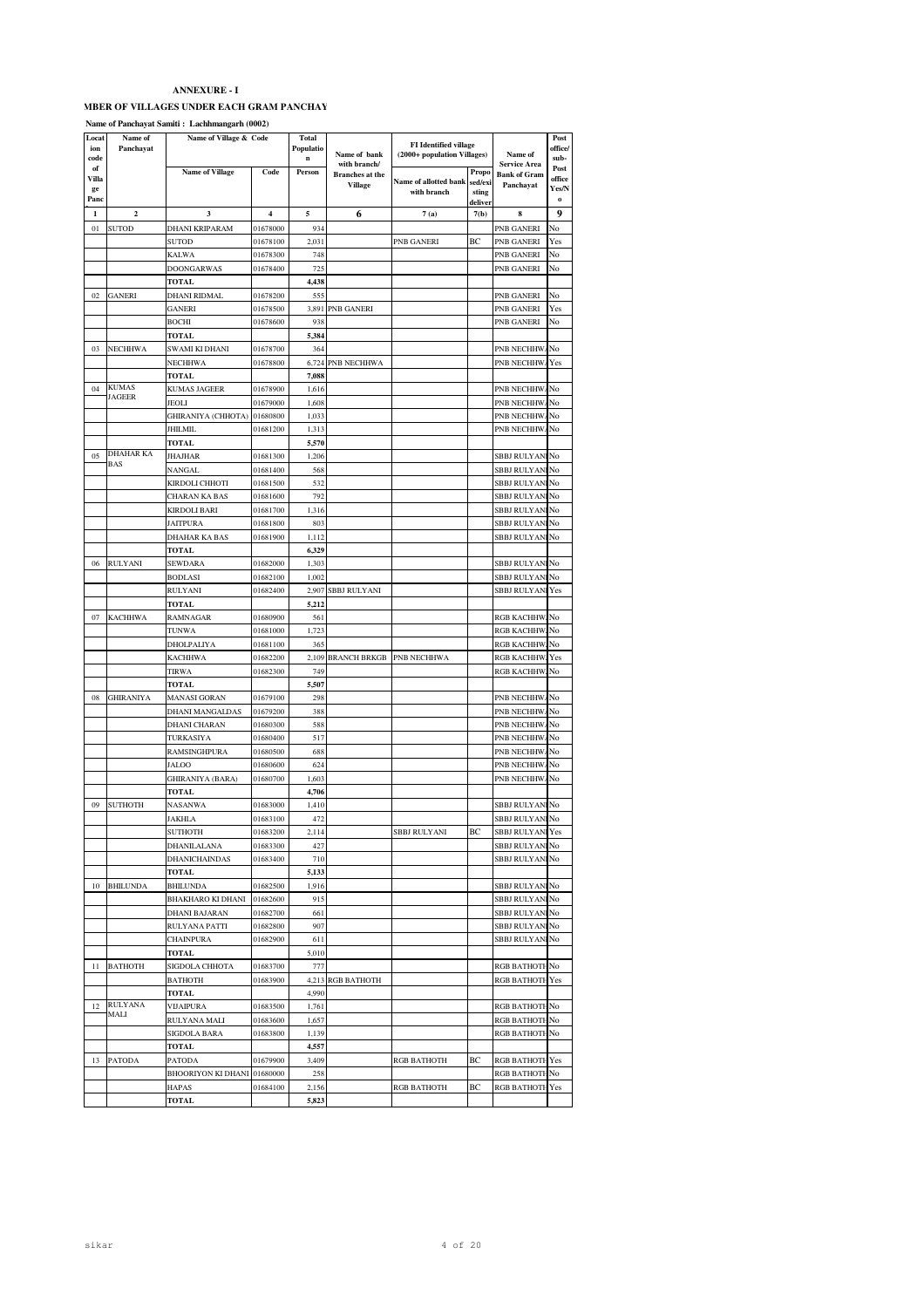## **Name of Panchayat Samiti : Lachhmangarh (0002)**

| Locat<br>ion<br>code | Name of<br>Panchayat      | Name of Village & Code                 |                      | <b>Total</b><br>Populatio<br>$\mathbf n$ | Name of bank                           | <b>FI</b> Identified village<br>(2000+ population Villages) |                  | Name of                                    | Post<br>office/<br>sub- |
|----------------------|---------------------------|----------------------------------------|----------------------|------------------------------------------|----------------------------------------|-------------------------------------------------------------|------------------|--------------------------------------------|-------------------------|
| of<br>Villa          |                           | <b>Name of Village</b>                 | Code                 | Person                                   | with branch/<br><b>Branches</b> at the |                                                             | Propo            | <b>Service Area</b><br><b>Bank of Gram</b> | Post<br>office          |
| ge                   |                           |                                        |                      |                                          | <b>Village</b>                         | Name of allotted bank<br>with branch                        | sed/exi<br>sting | Panchayat                                  | Yes/N                   |
| Panc                 |                           |                                        |                      |                                          |                                        |                                                             | deliver          |                                            | o                       |
| 1                    | $\overline{\mathbf{c}}$   | 3                                      | 4                    | 5                                        | 6                                      | 7(a)                                                        | 7(b)             | 8                                          | 9                       |
| 14                   | <b>MIRAND</b>             | MEELON KI DHANI                        | 01679500             | 495                                      |                                        |                                                             |                  | <b>RGB BATHOTH</b>                         | No                      |
|                      |                           | MIRAND                                 | 01679600             | 3,149                                    |                                        | <b>RGB BATHOTH</b>                                          | BС               | <b>RGB BATHOTI</b>                         | Yes                     |
|                      |                           | <b>BAJROLI</b>                         | 01680100             | 909                                      |                                        |                                                             | ВC               | <b>RGB BATHOTI</b>                         | No                      |
|                      |                           | GHANA<br>TOTAL                         | 01680200             | 2,016<br>6,569                           |                                        | RGB BATHOTH                                                 |                  | <b>RGB BATHOTI</b>                         | Yes                     |
| 15                   | GARODA                    | <b>GARODA</b>                          | 01679300             | 3,749                                    | <b>BRANCH BRKGB</b>                    | PNB NECHHWA                                                 |                  | <b>RGB GARODA</b>                          | Yes                     |
|                      |                           | SOLA                                   | 01679400             | 2,637                                    |                                        | PNB NECHHWA                                                 | BС               | <b>RGB GARODA</b>                          | Yes                     |
|                      |                           | <b>TOTAL</b>                           |                      | 6,386                                    |                                        |                                                             |                  |                                            |                         |
| 16                   | MANGLOONA                 | MANGLOONA                              | 01677500             | 5,990                                    | RGB MANGLOONA                          |                                                             |                  | <b>RGB MANGLOO</b>                         | Yes                     |
|                      |                           | <b>MADHOPURA</b>                       | 01677700             | 527                                      |                                        |                                                             |                  | <b>RGB MANGLO</b>                          | No                      |
|                      |                           | TOTAL                                  |                      | 6,517                                    |                                        |                                                             |                  |                                            |                         |
| 17                   | TIRO KI BARI              | JULIYASAR                              | 01677600             |                                          | 2,243 PNB JULIASAR                     |                                                             |                  | PNB JULIASAR                               | Yes                     |
|                      |                           | TIRO KI CHHOTI                         | 01677800             | 1,558                                    |                                        |                                                             |                  | PNB JULIASAR                               | No                      |
|                      |                           | TIRO KI BARI                           | 01677900             | 2,063                                    |                                        | RGB MANGLOONA                                               | ВC               | PNB JULIASAR                               | Yes                     |
|                      |                           | TOTAL                                  |                      | 5,864                                    |                                        |                                                             |                  |                                            |                         |
| 18                   | ALAKHPURA<br><b>BOGAN</b> | DHANI CHARAN                           | 01676900             | 334                                      |                                        |                                                             |                  | <b>RGB BATHOTH</b>                         | No                      |
|                      |                           | <b>NARSAS</b>                          | 01677000             | 2,112                                    |                                        | <b>RGB RAMGARH</b>                                          | ВC               | <b>RGB RAMGARI</b>                         | Yes                     |
|                      |                           | <b>DOTASARA</b>                        | 01679700             | 751                                      |                                        |                                                             |                  | <b>RGB BATHOTI</b>                         | No                      |
|                      |                           | ALAKHPURA BOGAN                        | 01679800             | 2,134                                    |                                        | <b>RGB BATHOTH</b>                                          | ВC               | <b>RGB BATHOTI</b>                         | Yes                     |
|                      |                           | TOTAL                                  |                      | 5,331                                    |                                        |                                                             |                  |                                            |                         |
| 19                   | JAJOD                     | MALSI BAS<br>JAJOD                     | 01676700             | 413<br>4,493                             |                                        |                                                             |                  | RGB JAJOD                                  | No<br>Yes               |
|                      |                           | TOTAL                                  | 01676800             | 4,906                                    | <b>RGB JAJOD</b>                       |                                                             |                  | <b>RGB JAJOD</b>                           |                         |
| 20                   | DHANANI                   | POONANI                                | 01677100             | 1,110                                    |                                        |                                                             |                  | RGB MANGLOCNo                              |                         |
|                      |                           | DEEWANJI KA BAS                        | 01677200             | 758                                      |                                        |                                                             |                  | <b>RGB MANGLO</b>                          | No                      |
|                      |                           | DHANANI                                | 01677300             | 1,291                                    |                                        |                                                             |                  | <b>RGB MANGLO</b>                          | No                      |
|                      |                           | KOKA KI DHANI                          | 01677400             | 491                                      |                                        |                                                             |                  | <b>RGB MANGLO</b>                          | No                      |
|                      |                           | TOTAL                                  |                      | 3,650                                    |                                        |                                                             |                  |                                            |                         |
| 21                   | BHUMA BARA                | DANTUJALA                              | 01675900             | 1,488                                    |                                        |                                                             |                  | <b>BOB LAXMAN</b>                          | No                      |
|                      |                           | KHERI DOOKIYA                          | 01676000             | 1,320                                    |                                        |                                                             |                  | <b>BOB LAXMAN</b>                          | No                      |
|                      |                           | <b>BHUMA BARA</b>                      | 01676200             | 1,925                                    |                                        |                                                             |                  | <b>BOB LAXMAN</b>                          | No                      |
|                      |                           | BASNI                                  | 01676400             | 1,010                                    |                                        |                                                             |                  | <b>BOB LAXMAN</b>                          | No                      |
|                      |                           | TOTAL                                  |                      | 5,743                                    |                                        |                                                             |                  |                                            |                         |
| 22                   | BAGRI                     | BAGRI                                  | 01671500             | 2,592                                    |                                        | <b>BOB LAXMANGARH</b>                                       | BС               | <b>BOB LAXMAN</b>                          | Yes                     |
|                      |                           | DEENWA JATAN                           | 01671600             | 1,505                                    |                                        |                                                             |                  | <b>BOB LAXMAN</b>                          | No                      |
|                      |                           | BANAI                                  | 01676100             | 582                                      |                                        |                                                             |                  | <b>BOB LAXMAN</b>                          | No                      |
|                      |                           | TOTAL                                  |                      | 4,679                                    |                                        |                                                             |                  |                                            |                         |
| 23                   | KUMAS JATAN               | KUMAS JATAN                            | 01671700             | 646                                      |                                        |                                                             |                  | RGB LAXMAN                                 | No                      |
|                      |                           | MANASI                                 | 01671800             | 1,001<br>627                             |                                        |                                                             |                  | RGB LAXMAN                                 | No<br>No                |
|                      |                           | <b>CHHINCHHAS</b><br>ALAKHPURA GODARAN | 01671900<br>01672000 | 1,163                                    |                                        |                                                             |                  | RGB LAXMAN<br>RGB LAXMAN                   | No                      |
|                      |                           | LACHHMANGARH (RUR01675300              |                      | 2,218                                    |                                        | SBBJ LAXMANGARH BC                                          |                  | <b>RGB LAXMAN</b>                          | Yes                     |
|                      |                           | TOTAL                                  |                      | 5,655                                    |                                        |                                                             |                  |                                            |                         |
| 24                   | HAMEERPURA                | MANASIYA                               | 01675500             | 676                                      |                                        |                                                             |                  | <b>BOB LAXMAN</b>                          | No                      |
|                      |                           | <b>HAMEERPURA</b>                      | 01675600             | 1,214                                    |                                        |                                                             |                  | <b>BOB LAXMAN</b>                          | No                      |
|                      |                           | <b>KANTEWA</b>                         | 01675700             | 915                                      |                                        |                                                             |                  | <b>BOB LAXMAN(No</b>                       |                         |
|                      |                           | SANWALI                                | 01675800             | 1,674                                    |                                        |                                                             |                  | <b>BOB LAXMAN(No</b>                       |                         |
|                      |                           | TOTAL                                  |                      | 4,479                                    |                                        |                                                             |                  |                                            |                         |
| 25                   | <b>BHOJASAR</b>           | <b>DALMAS</b>                          | 01684000             | 1,670                                    |                                        |                                                             |                  | <b>BOB LAXMAN(No</b>                       |                         |
|                      | BARA                      | BHOJASAR BARA                          | 01684200             | 2,430                                    |                                        | <b>BOB LAXMANGARH BC</b>                                    |                  | <b>BOB LAXMANCYes</b>                      |                         |
|                      |                           | <b>BHOJASAR CHHOTA</b>                 | 01684300             | 1,623                                    |                                        |                                                             |                  | <b>BOB LAXMAN(No</b>                       |                         |
|                      |                           | <b>TOTAL</b>                           |                      | 5,723                                    |                                        |                                                             |                  |                                            |                         |
| 26                   | <b>JASRASAR</b>           | MADHOPURA @                            | 01675100             | 787                                      |                                        |                                                             |                  | RGB LAXMAN(No                              |                         |
|                      |                           | GHASSU                                 | 01675200             | 923                                      |                                        |                                                             |                  | RGB LAXMANCNo                              |                         |
|                      |                           | KHORU                                  | 01675400             | 1,005                                    |                                        |                                                             |                  | RGB LAXMAN No                              |                         |
|                      |                           | <b>KHATIPURA</b>                       | 01684400             | 1,524                                    |                                        |                                                             |                  | RGB LAXMAN(No                              |                         |
|                      |                           | <b>JASRASAR</b>                        | 01684500             | 1,515                                    |                                        |                                                             |                  | RGB LAXMAN No                              |                         |
|                      | KHURI BARI                | TOTAL                                  |                      | 5,754                                    |                                        |                                                             |                  |                                            |                         |
| 27                   |                           | KHURI CHHOTI<br>KHURI BARI             | 01684600<br>01684700 | 1,499<br>1,907                           |                                        |                                                             |                  | SBBJ LAXMAN<br><b>SBBJ LAXMAN</b>          | No<br>No                |
|                      |                           | PRATAPPURA                             | 01684800             | 540                                      |                                        |                                                             |                  | <b>SBBJ LAXMAN</b>                         | No                      |
|                      |                           | NARAYAN KA BAS                         | 01684900             | 622                                      |                                        |                                                             |                  | SBBJ LAXMAN No                             |                         |
|                      |                           | TOTAL                                  |                      | 4,568                                    |                                        |                                                             |                  |                                            |                         |
| 28                   | NARODARA                  | <b>DHOLAS</b>                          | 01674800             | 986                                      |                                        |                                                             |                  | SBBJ LAXMAN No                             |                         |
|                      | (RURAL)                   | SHYORANA KA BAS                        | 01674900             | 982                                      |                                        |                                                             |                  | SBBJ LAXMAN No                             |                         |
|                      |                           | NARODARA (RURAL)                       | 01675000             | 4,164                                    |                                        | SBBJ LAXMANGARH BC                                          |                  | SBBJ LAXMAN No                             |                         |
|                      |                           | TOTAL                                  |                      | 6,132                                    |                                        |                                                             |                  |                                            |                         |
| 29                   | SINGODARA                 | PEEPLI                                 | 01674300             | 1,093                                    |                                        |                                                             |                  | RGB LAXMAN                                 | No                      |
|                      |                           | BASNI                                  | 01674500             | 1,201                                    |                                        |                                                             |                  | RGB LAXMAN                                 | No                      |
|                      |                           | SINGODARA                              | 01674600             | 1,229                                    |                                        |                                                             |                  | RGB LAXMAN                                 | No                      |
|                      |                           | SINGODARI                              | 01674700             | 490                                      |                                        |                                                             |                  | RGB LAXMANCNo                              |                         |
|                      |                           | FADANPURA                              | 01685300             | 687                                      |                                        |                                                             |                  | RGB LAXMAN No                              |                         |
|                      |                           | TOTAL                                  |                      | 4,700                                    |                                        |                                                             |                  |                                            |                         |
| 30                   | <b>DOODWA</b>             | <b>KHEERWA</b>                         | 01685200             |                                          | 2,975 PNB KHEERWA                      |                                                             |                  | PNB KHEERWAYes                             |                         |
|                      |                           | DOODWA                                 | 01685400             | 2,799                                    |                                        | PNB KHEERWA                                                 | BС               | PNB KHEERWA                                | Yes                     |
|                      |                           | <b>BAGRIYON KA BAS</b>                 | 01685500             | 606                                      |                                        |                                                             |                  | PNB KHEERWA                                | No                      |
|                      |                           | <b>TOTAL</b>                           |                      | 6,380                                    |                                        |                                                             |                  |                                            |                         |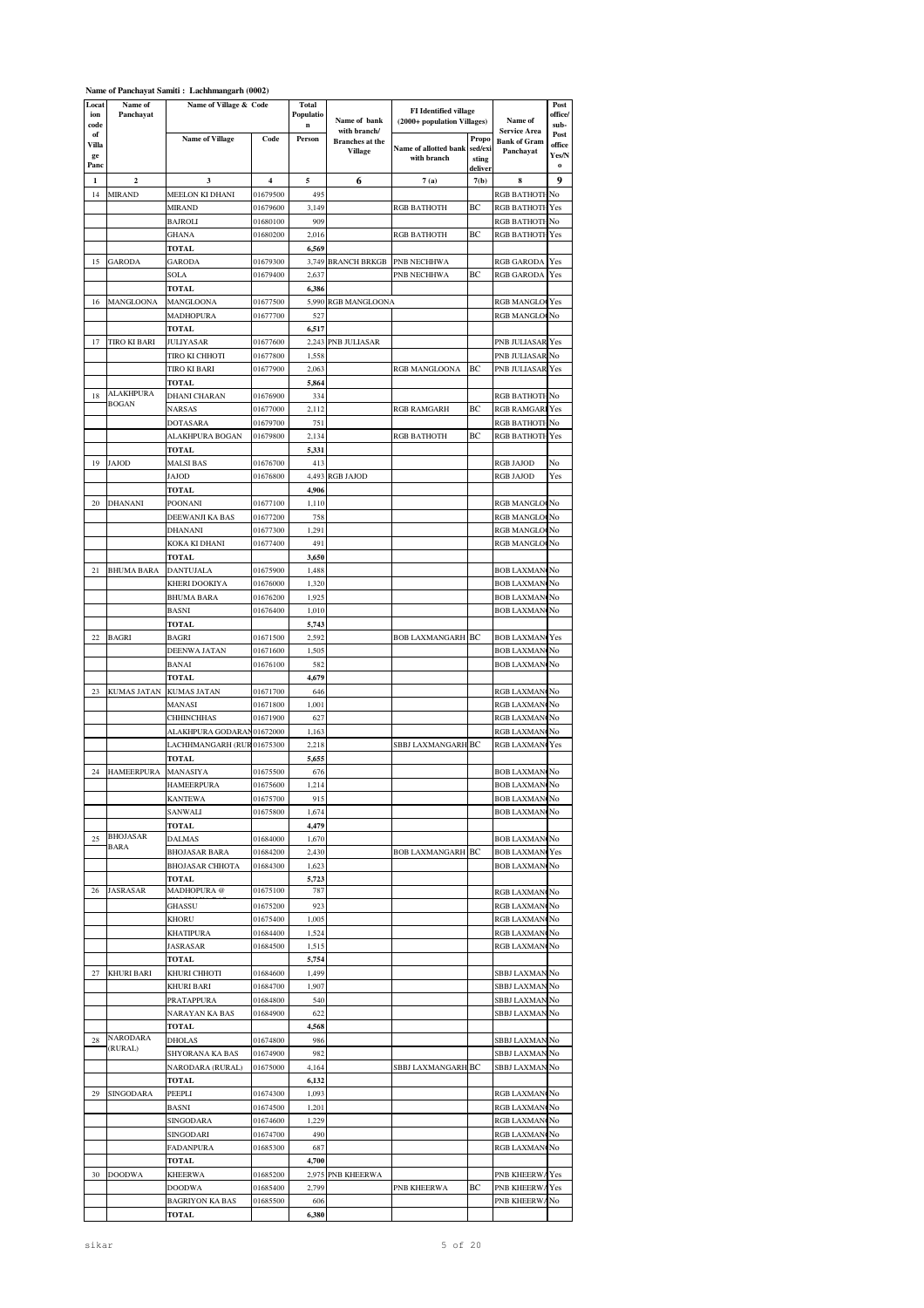#### **Name of Panchayat Samiti : Lachhmangarh (0002)**

| Locat<br>ion<br>code      | Name of<br>Panchayat    | Name of Village & Code     |                         | Total<br>Populatio<br>$\mathbf{n}$ | Name of bank<br>with branch/      | <b>FI</b> Identified village<br>(2000+ population Villages) |                                      | Name of<br><b>Service Area</b>   | Post<br>office/<br>sub-                |
|---------------------------|-------------------------|----------------------------|-------------------------|------------------------------------|-----------------------------------|-------------------------------------------------------------|--------------------------------------|----------------------------------|----------------------------------------|
| of<br>Villa<br>ge<br>Panc |                         | <b>Name of Village</b>     | Code                    | Person                             | <b>Branches</b> at the<br>Village | Name of allotted bank<br>with branch                        | Propo<br>sed/exi<br>sting<br>deliver | <b>Bank of Gram</b><br>Panchayat | Post<br>office<br>Yes/N<br>$\mathbf 0$ |
| 1                         | $\overline{\mathbf{c}}$ | 3                          | $\overline{\mathbf{4}}$ | 5                                  | 6                                 | 7(a)                                                        | 7(b)                                 | 8                                | 9                                      |
| 31                        | LALASI                  | LALASI                     | 01685000                | 2,105                              |                                   | <b>SBBJ LAXMANGARH BC</b>                                   |                                      | <b>SBBJ LAXMAN Yes</b>           |                                        |
|                           |                         | <b>BAU</b>                 | 01685100                | 1,356                              |                                   |                                                             |                                      | SBBJ LAXMAN No                   |                                        |
|                           |                         | YALSAR                     | 01686700                | 2,118                              |                                   | <b>SBBJ LAXMANGARH BC</b>                                   |                                      | <b>SBBJ LAXMAN Yes</b>           |                                        |
|                           |                         | <b>TOTAL</b>               |                         | 5,579                              |                                   |                                                             |                                      |                                  |                                        |
| 32                        | PALRI                   | PALRI                      | 01686600                | 3,851                              |                                   | <b>PNB KHEERWA</b>                                          | BС                                   | <b>PNB KHEERWYes</b>             |                                        |
| 33                        | <b>KHEENWASAR</b>       | <b>PANLAWA</b>             | 01685600                | 2,379                              |                                   | PNB BEEDASAR                                                | BС                                   | PNB BEEDASA Yes                  |                                        |
|                           |                         | RAMCHANDRA KA BAS 01685700 |                         | 266                                |                                   |                                                             |                                      | PNB BEEDASA No                   |                                        |
|                           |                         | <b>KHEENWASAR</b>          | 01685800                | 2,240                              |                                   | PNB BEEDASAR                                                | BС                                   | PNB BEEDASA Yes                  |                                        |
|                           |                         | POSANI                     | 01686500                | 1,533                              |                                   |                                                             |                                      | PNB BEEDASA No                   |                                        |
|                           |                         | TOTAL                      |                         | 6,418                              |                                   |                                                             |                                      |                                  |                                        |
| 34                        | RAHNAWA                 | BHAGOO MIL KA BAS          | 01673700                | 626                                |                                   |                                                             |                                      | PNB KHEERWANO                    |                                        |
|                           |                         | RAHNAWA                    | 01673800                | 1,651                              |                                   |                                                             |                                      | PNB KHEERWA                      | No                                     |
|                           |                         | KASWALI                    | 01674100                | 745                                |                                   |                                                             |                                      | PNB KHEERWANO                    |                                        |
|                           |                         | KHEECHDO KI DHANI          | 01674200                | 326                                |                                   |                                                             |                                      | PNB KHEERWANo                    |                                        |
|                           |                         | ANTROLI                    | 01674400                | 1,159                              |                                   |                                                             |                                      | PNB KHEERWA                      | No                                     |
|                           |                         | TOTAL                      |                         | 4,507                              |                                   |                                                             |                                      |                                  |                                        |
| 35                        | <b>KHERI RADAN</b>      | <b>MIRJWAS</b>             | 01673100                | 844                                |                                   |                                                             |                                      | PNB BEEDASA No                   |                                        |
|                           |                         | OLAGARH                    | 01673600                | 329                                |                                   |                                                             |                                      | PNB BEEDASA No                   |                                        |
|                           |                         | <b>KHERI RADAN</b>         | 01673900                | 1,791                              |                                   |                                                             |                                      | PNB BEEDASA No                   |                                        |
|                           |                         | <b>MADHOPURA</b>           | 01674000                | 1,553                              |                                   |                                                             |                                      | PNB BEEDASA No                   |                                        |
|                           |                         | TOTAL                      |                         | 4,517                              |                                   |                                                             |                                      |                                  |                                        |
| 36                        | <b>BEEDASAR</b>         | <b>BEEDSAR</b>             | 01673200                | 1,547                              |                                   |                                                             |                                      | PNB BEEDASA No                   |                                        |
|                           |                         | <b>KALYANPURA</b>          | 01673300                | 527                                |                                   |                                                             |                                      | PNB BEEDASA No                   |                                        |
|                           |                         | POONIYAN KA BAS            | 01673400                | 845                                |                                   |                                                             |                                      | PNB BEEDASA No                   |                                        |
|                           |                         | <b>BEEDASAR</b>            | 01673500                |                                    | 2,037 PNB BEEDASAR                |                                                             |                                      | PNB BEEDASA Yes                  |                                        |
|                           |                         | TOTAL                      |                         | 4,956                              |                                   |                                                             |                                      |                                  |                                        |
| 37                        | <b>BEERODI BARI</b>     | <b>JHADHEWA</b>            | 01685900                | 631                                |                                   |                                                             |                                      | PNB BEEDASA No                   |                                        |
|                           |                         | <b>BEERODI BARI</b>        | 01686000                | 1,242                              |                                   |                                                             |                                      | PNB BEEDASA No                   |                                        |
|                           |                         | RAMSINGH PURA              | 01686100                | 803                                |                                   |                                                             |                                      | PNB BEEDASA No                   |                                        |
|                           |                         | BEERODI CHHOTI             | 01686200                | 842                                |                                   |                                                             |                                      | PNB BEEDASA No                   |                                        |
|                           |                         | JOGIYON KA BAS             | 01686300                | 774                                |                                   |                                                             |                                      | PNB BEEDASA No                   |                                        |
|                           |                         | <b>CHAK BEERODI</b>        | 01686400                | 119                                |                                   |                                                             |                                      | PNB BEEDASA No                   |                                        |
|                           |                         | <b>TOTAL</b>               |                         | 4,411                              |                                   |                                                             |                                      |                                  |                                        |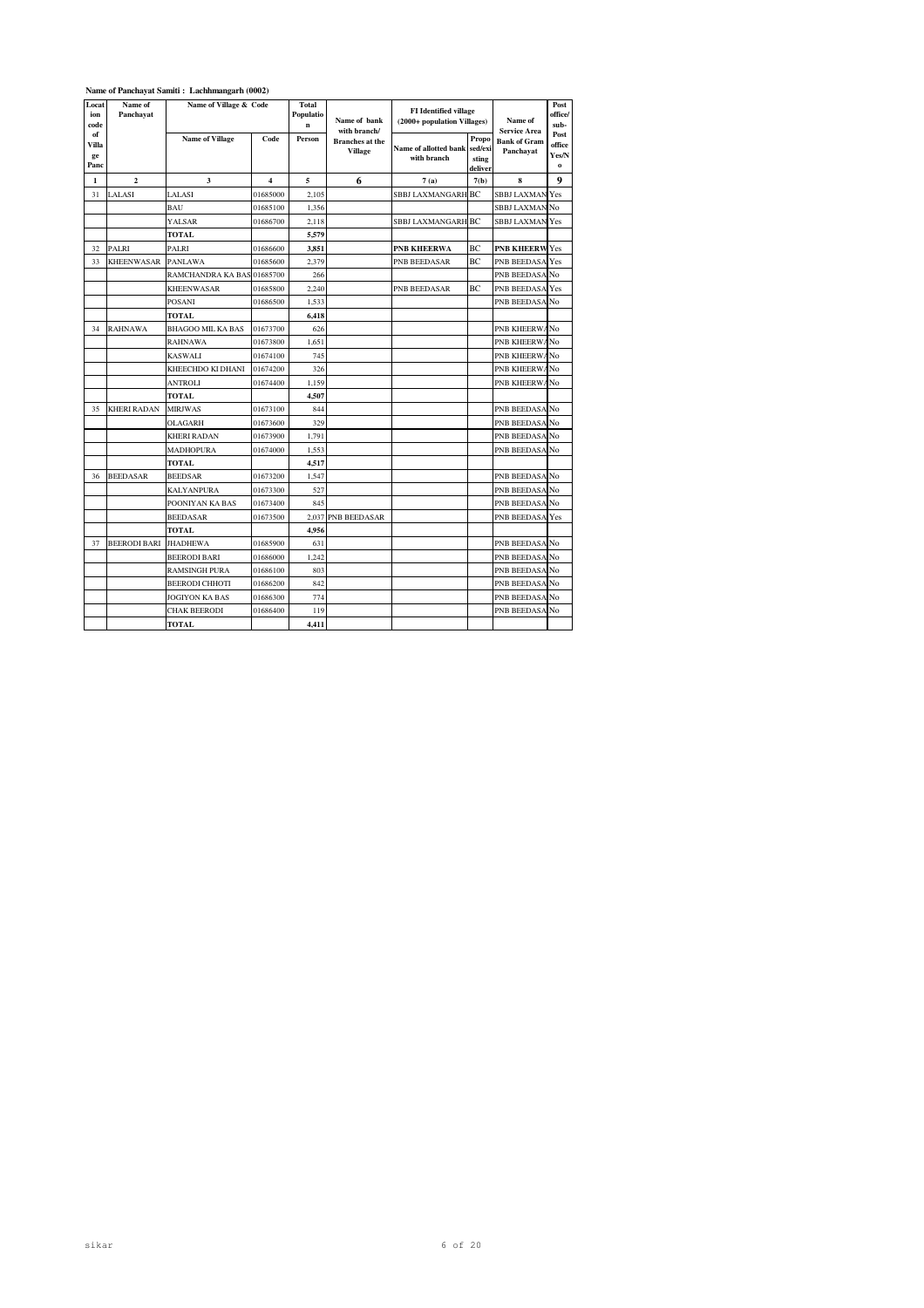#### BER OF VILLAGES UNDER EACH GRAM PANCHA

#### **Name of Panchayat Samiti : Dhond (0003)**

| Locat<br>ion  | Name of<br>Panchayat | Name of Village & Code                    |                      | Total<br>Popula |                                          | <b>FI</b> Identified village |                     |                                                    |                    |
|---------------|----------------------|-------------------------------------------|----------------------|-----------------|------------------------------------------|------------------------------|---------------------|----------------------------------------------------|--------------------|
| code          |                      |                                           |                      | tion            | Name of bank                             | (2000+ population Villages)  |                     |                                                    | Post<br>office/sul |
| of<br>Villag  |                      |                                           | Code                 | Person          | with branch/                             |                              | Proposed/ex         | <b>Name of Service Area</b><br><b>Bank of Gram</b> | Post               |
| e             |                      | <b>Name of Village</b>                    |                      |                 | <b>Branches</b> at the<br><b>Village</b> | Name of allotted             | isting              | Panchayat                                          | office<br>Yes/No   |
| Panch<br>ayat |                      |                                           |                      |                 |                                          | bank with<br>branch          | delivery<br>mode of |                                                    |                    |
|               |                      |                                           |                      |                 |                                          |                              | <b>Bankin</b>       |                                                    |                    |
| $\mathbf{1}$  | $\overline{2}$       | 3                                         | $\overline{4}$       | 5               | 6                                        | 7(a)                         | 7(b)                | 8                                                  | 9                  |
| 01            | <b>SHAHPURA</b>      | BHAWANIPURA                               | 01695300             | 1,339           |                                          |                              |                     | RGB SHAHPURA                                       | No                 |
|               |                      | SHAHPURA<br>TOTAL                         | 01695400             | 2,977<br>4,316  | RGB SHAHPURA                             | <b>RGB SHAHPURA</b>          | B&M                 | RGB SHAHPURA                                       | Yes                |
| 02            | MORDOONGA            | MANDOLI                                   | 01695500             | 1,615           |                                          |                              |                     | RGB SINGRAWAT                                      | No                 |
|               |                      | MORDOONGA                                 | 01695600             | 2,715           |                                          | RGB SINGRAWA                 | ВC                  | <b>RGB SINGRAWAT</b>                               | Yes                |
|               |                      | <b>SUJANPURA</b>                          | 01695800             | 1,590           |                                          |                              |                     | RGB SINGRAWAT                                      | No                 |
|               |                      | <b>TOTAL</b>                              |                      | 5,920           |                                          |                              |                     |                                                    |                    |
| 03            | LOSAL<br>СННОТІ      | LOSAL CHHOTI                              | 01697300             | 2,331           | <b>BRANCH SBBJ</b>                       | <b>RGB SINGRAWAT</b>         |                     | RGB SINGRAWAT                                      | Yes                |
|               |                      | GANESHPURA                                | 01697400             | 928             |                                          |                              |                     | <b>RGB SINGRAWAT</b>                               | No                 |
|               |                      | <b>BIJARNIYON KI DHAN</b><br><b>TOTAL</b> | 01697500             | 490             |                                          |                              |                     | <b>RGB SINGRAWAT</b>                               | No                 |
| 04            | POORANPURA           | <b>BHAIROOPURA</b>                        | 01695700             | 3,749<br>1,281  |                                          |                              |                     | PNB RASEEDPURA                                     | No                 |
|               |                      | POORANPURA                                | 01697100             | 1,626           |                                          |                              |                     | PNB RASEEDPURA                                     | No                 |
|               |                      | <b>HUKAMPURA</b>                          | 01697600             | 751             |                                          |                              |                     | PNB RASEEDPURA                                     | No                 |
|               |                      | TOTAL                                     |                      | 3,658           |                                          |                              |                     |                                                    |                    |
| 05            | SINGRAWAT            | SINGRAWAT                                 | 01697200             | 5,822           | <b>RGB SINGRAWAT</b>                     |                              |                     | <b>RGB SINGRAWAT</b>                               | Yes                |
| 06            | FATEHPURA            | KHURDI                                    | 01695100             | 817             |                                          |                              |                     | <b>RGB SINGRAWAT</b>                               | No                 |
|               |                      | FATEHPURA                                 | 01695200             | 1,623           |                                          |                              |                     | <b>RGB SINGRAWAT</b>                               | No                 |
|               |                      | <b>GUNATHOO</b>                           | 01695900             | 2,322           |                                          | <b>RGB SINGRAWAT</b>         |                     | <b>RGB SINGRAWAT</b>                               | Yes                |
|               |                      | <b>TOTAL</b>                              |                      | 4,762           |                                          |                              |                     |                                                    | Ń٥                 |
| 07            | <b>BINJASI</b>       | REWASI<br><b>BINJASI</b>                  | 01695000<br>01696000 | 1,200<br>2,288  |                                          | <b>RGB DHOD</b>              | BC                  | RGB DHOD<br><b>RGB DHOD</b>                        | No                 |
|               |                      | <b>JASSOOPURA</b>                         | 01697000             | 1,169           |                                          |                              |                     | <b>RGB DHOD</b>                                    | No                 |
|               |                      | TOTAL                                     |                      | 4,657           |                                          |                              |                     |                                                    |                    |
| 08            | SARWARI              | SARWARI                                   | 01697700             | 2,958           |                                          | <b>RGB SINGRAW</b>           | BC                  | <b>RGB SINGRAWAT</b>                               | Yes                |
| 09            | <b>BOSANA</b>        | BALLOOPURA                                | 01697800             | 1,301           |                                          |                              |                     | <b>RGB SINGRAWAT</b>                               | No                 |
|               |                      | <b>BOSANA</b>                             | 01697900             | 2,570           |                                          | <b>RGB SINGRAWA</b>          | BC                  | <b>RGB SINGRAWAT</b>                               | Yes                |
|               |                      | <b>TOTAL</b>                              |                      | 3,871           |                                          |                              |                     |                                                    |                    |
| 10            | ANOKHOO              | DEEPPURA CHARNAN                          | 01696800             | 568             |                                          |                              |                     | RGB DHOD                                           | No                 |
|               |                      | ANOKHOO<br>TOTAL                          | 01696900             | 2,858<br>3,426  |                                          | <b>RGB DHOD</b>              | BC                  | <b>RGB DHOD</b>                                    | Yes                |
| 11            | DHOD                 | DHOD                                      | 01696700             | 6,679           | RGB DHOD                                 |                              |                     | RGB DHOD                                           | Yes                |
| 12            | PEWA                 | RAMBAXPURA                                | 01696600             | 65              |                                          |                              |                     | <b>RGB SINGRAWAT</b>                               | Ñ٥                 |
|               |                      | PEWA                                      | 01698000             | 2,571           |                                          | <b>RGB SINGRAW</b>           | BC                  | <b>RGB SINGRAWAT</b>                               | Yes                |
|               |                      | <b>MUKANDPURA</b>                         | 01698100             | 1,319           |                                          |                              |                     | <b>RGB SINGRAWAT</b>                               | No                 |
|               |                      | TOTAL                                     |                      | 4,542           |                                          |                              |                     |                                                    |                    |
| 13            | <b>BADALWAS</b>      | <b>DHANI SAWAIRAM</b>                     | 01698600             | 330             |                                          |                              |                     | PNB BADALWAS                                       | No                 |
|               |                      | BHEEKHANWASI                              | 01698700             | 838             |                                          |                              |                     | PNB BADALWAS                                       | No                 |
|               |                      | <b>JACHAS</b>                             | 01698800             | 1,783           |                                          |                              |                     | PNB BADALWAS                                       | No                 |
|               |                      | KANWARPURA<br><b>BADALWAS</b>             | 01698900<br>01699000 | 1,145<br>2,797  | <b>PNB BADALWAS</b>                      |                              |                     | PNB BADALWAS<br>PNB BADALWAS                       | No<br>Yes          |
|               |                      | <b>TOTAL</b>                              |                      | 6,893           |                                          |                              |                     |                                                    |                    |
| 14            | <b>MANDOTA</b>       | MANDOTA                                   | 01699100             | 3,741           |                                          |                              |                     | <b>PNB BADALWAS</b>                                | Yes                |
| 15            | <b>GOTHRA</b>        | <b>ARJUNPURA</b>                          | 01699200             | 1,045           |                                          |                              |                     | PNB BADALWAS                                       | No                 |
|               | TAGALAN              | GOTHRA TAGALAN                            | 01699300             | 3,097           |                                          | <b>PNB BADALWA</b>           | BC                  | PNB BADALWAS                                       | Yes                |
|               |                      | TOTAL                                     |                      | 4,142           |                                          |                              |                     |                                                    |                    |
| 16            | <b>BIDOLI</b>        | <b>BIDOLI</b>                             | 01699400             | 1,840           |                                          |                              |                     | PNB BADALWAS                                       | No                 |
|               |                      | <b>KUNDALPUR</b>                          | 01699500             | 1,461           |                                          |                              |                     | PNB BADALWAS                                       | No                 |
|               |                      | <b>DHANI TAKHRAN</b><br>ANTRI             | 01700100<br>01700200 | 877<br>1,288    |                                          |                              |                     | <b>PNB BADALWAS</b><br>PNB BADALWAS                | No<br>No           |
|               |                      | <b>TOTAL</b>                              |                      | 5,466           |                                          |                              |                     |                                                    |                    |
|               |                      | <b>MUNDWARA</b>                           | 1609506              |                 |                                          |                              | RC                  | <b>PNR BADALW</b>                                  |                    |
|               |                      | CHOKHA KA BAS                             | 01699600             | 1,046           |                                          |                              |                     | PNB BADALWAS                                       | No                 |
|               |                      | KHORI DOONGAR                             | 01700000             | 1,636           |                                          |                              |                     | PNB BADALWAS                                       | No                 |
|               |                      | TOTAL                                     |                      | 6,578           |                                          |                              |                     |                                                    |                    |
| 18            | PURAN BARI           | RAMPURA                                   | 01693600             | 1,198           |                                          |                              |                     | <b>RGB SIKAR</b>                                   | No                 |
|               |                      | PURAN BARI                                | 01698400             | 1,800           |                                          |                              |                     | <b>RGB SIKAR</b>                                   | No                 |
|               |                      | <b>KADMA KA BAS</b><br>TOTAL              | 01699800             | 1,258<br>4,256  |                                          |                              |                     | <b>RGB SIKAR</b>                                   | No                 |
| 19            | <b>MANDAWARA</b>     | KASHI KA BAS                              | 01699700             | 1,089           |                                          |                              |                     | <b>BOB SIKAR</b>                                   | No                 |
|               |                      | MANDAWARA                                 | 01699900             | 2,568           |                                          | <b>BOB SIKAR</b>             | BC                  | <b>BOB SIKAR</b>                                   | Yes                |
|               |                      | TOTAL                                     |                      | 3,657           |                                          |                              |                     |                                                    |                    |
| 20            | NAGWA                | <b>BHARKASLI</b>                          | 01696500             | 953             |                                          |                              |                     | SBBJ KASLI                                         | No                 |
|               |                      | NAGWA                                     | 01698200             | 3,197           |                                          | SBBJ KASLI                   | BC                  | SBBJ KASLI                                         | Yes                |
|               |                      | PURAN CHHOTI                              | 01698300             | 1,997           |                                          |                              |                     | SBBJ KASLI                                         | No                 |
|               |                      | TOTAL                                     |                      | 6,147           |                                          |                              |                     |                                                    |                    |
| 21            | <b>NETARWAS</b>      | <b>MAJIPURA</b>                           | 01693900             | 1,154           |                                          |                              |                     | SBBJ KASLI                                         | No                 |
|               |                      | NETARWAS                                  | 01694000             | 2,239           |                                          | SBBJ KASLI                   | BC                  | SBBJ KASLI                                         | Yes                |
|               |                      | CHARANWAS<br>ROOPPURA                     | 01694100<br>01694400 | 683<br>629      |                                          |                              |                     | SBBJ KASLI<br>SBBJ KASLI                           | No<br>No           |
|               |                      | OLA KI DHANI                              | 01696400             | 185             |                                          |                              |                     | SBBJ KASLI                                         | No                 |
|               |                      | TOTAL                                     |                      | 4,890           |                                          |                              |                     |                                                    |                    |
| 22            | <b>DOOGOLI</b>       | MOLYASI                                   | 01690000             | 2,147           |                                          | RGB PHAGALW.                 | BC                  | RGB PHAGALWA                                       | Yes                |
|               |                      | DOOGOLI                                   | 01694200             | 2,282           |                                          | RGB PHAGALW.                 | ВC                  | RGB PHAGALWA                                       | Yes                |
|               |                      | JAGATPURA                                 | 01694300             | 792             |                                          |                              |                     | RGB PHAGALWA                                       | No                 |
|               |                      | TOTAL                                     |                      | 5,221           |                                          |                              |                     |                                                    |                    |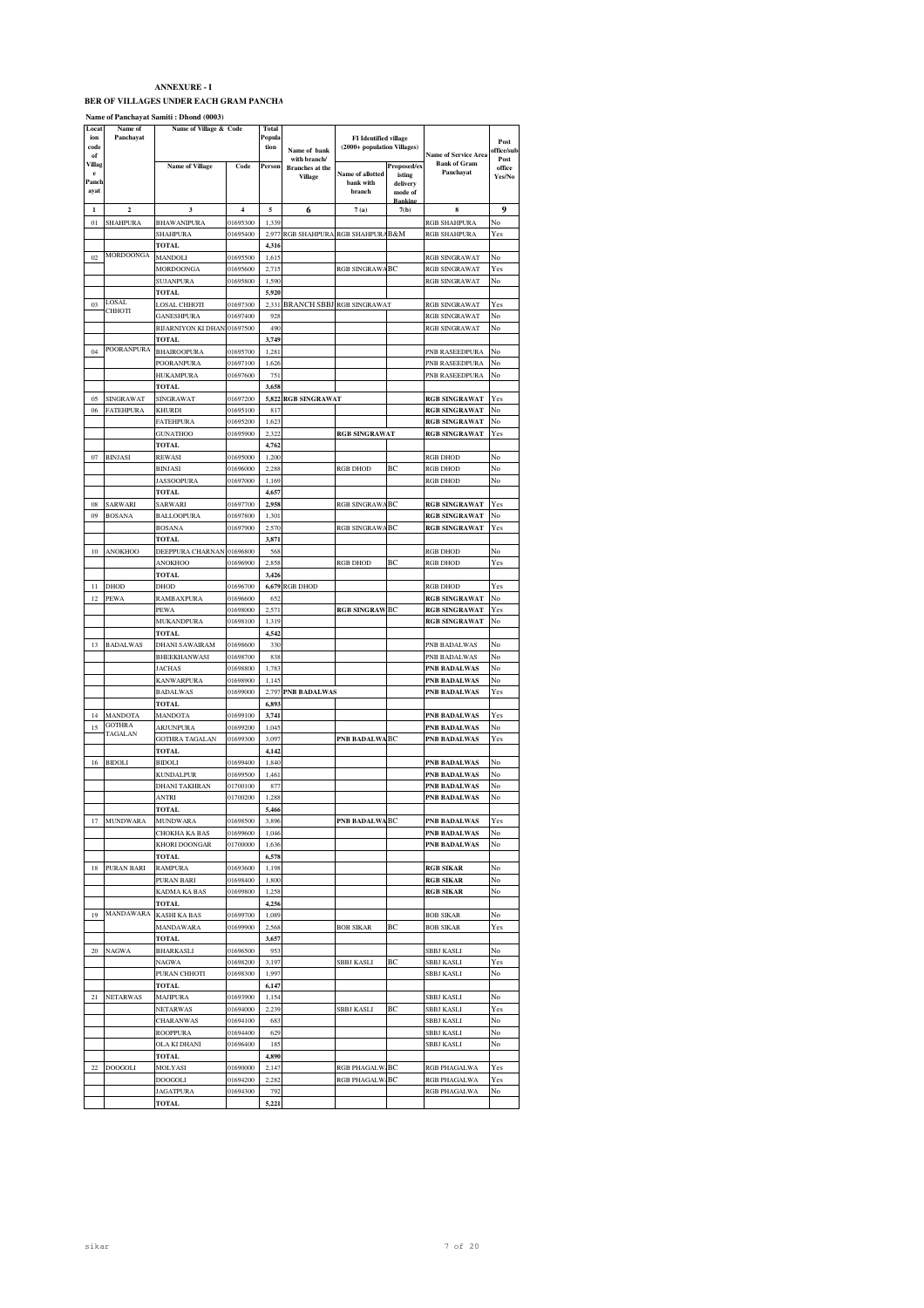|                                    | Name of Panchayat Samiti: Dhond (0003) |                                  |                         |                         |                                                   |                                                             |                                              |                                                                 |                          |
|------------------------------------|----------------------------------------|----------------------------------|-------------------------|-------------------------|---------------------------------------------------|-------------------------------------------------------------|----------------------------------------------|-----------------------------------------------------------------|--------------------------|
| Locat<br>ion<br>code               | Name of<br>Panchayat                   | Name of Village & Code           |                         | Total<br>Popula<br>tion | Name of bank                                      | <b>FI</b> Identified village<br>(2000+ population Villages) |                                              |                                                                 | Post<br>office/sub       |
| of<br>Villag<br>e<br>Panch<br>ayat |                                        | <b>Name of Village</b>           | Code                    | Person                  | with branch/<br><b>Branches</b> at the<br>Village | <b>Name of allotted</b><br>bank with<br>branch              | Proposed/ex<br>isting<br>delivery<br>mode of | <b>Name of Service Area</b><br><b>Bank of Gram</b><br>Panchayat | Post<br>office<br>Yes/No |
| $\mathbf{1}$                       | $\overline{2}$                         | 3                                | $\overline{\mathbf{4}}$ | 5                       |                                                   |                                                             | <b>Bankins</b><br>7(b)                       | 8                                                               | 9                        |
| 23                                 | <b>BHOOWALA</b>                        | LADWA                            | 01696100                | 899                     | 6                                                 | 7(a)                                                        |                                              | <b>RGB DHOD</b>                                                 | No                       |
|                                    |                                        | TATANWA                          | 01696200                | 2.232                   |                                                   | <b>RGB DHOD</b>                                             | BC                                           | <b>RGB DHOD</b>                                                 | Yes                      |
|                                    |                                        | <b>BHOOWALA</b>                  | 01696300                | 2,696                   |                                                   | <b>RGB DHOD</b>                                             | BC                                           | <b>RGB DHOD</b>                                                 | Yes                      |
|                                    |                                        | TOTAL                            |                         | 5,823                   |                                                   |                                                             |                                              |                                                                 |                          |
| 24                                 | SIHOT BARI                             | <b>DHANI FATEH SINGH</b>         | 01694600                | 412                     |                                                   |                                                             |                                              | <b>RGB DHOD</b>                                                 | No                       |
|                                    |                                        | CHANDELI KA BAS<br>SOTYA KA BAS  | 01694700<br>01694800    | 594<br>848              |                                                   |                                                             |                                              | <b>RGB DHOD</b><br><b>RGB DHOD</b>                              | No<br>No                 |
|                                    |                                        | SIHOT BARI                       | 01694900                | 3,010                   |                                                   | <b>RGB DHOD</b>                                             | BС                                           | <b>RGB DHOD</b>                                                 | Yes                      |
|                                    |                                        | TOTAL                            |                         | 4,864                   |                                                   |                                                             |                                              |                                                                 |                          |
| 25                                 | SEWAD BARI                             | SEWAD BARI                       | 01689800                | 2,631                   | <b>RGB SEWAD BARI</b>                             |                                                             |                                              | <b>RGB SEWAD BARI</b>                                           | Yes                      |
|                                    |                                        | DEEPPURA                         | 01689900                | 1,536                   |                                                   |                                                             |                                              | <b>RGB SEWAD BARI</b>                                           | No                       |
|                                    |                                        | SEWAD CHHOTI                     | 01694500                | 1,733<br>5,900          |                                                   |                                                             |                                              | <b>RGB SEWAD BARI</b>                                           | No                       |
| 26                                 | <b>SIHOT CHHOTI</b>                    | TOTAL<br>PARDOLI BARI            | 01689500                | 1,603                   |                                                   |                                                             |                                              | RGB PHAGALWA                                                    | No                       |
|                                    |                                        | <b>SIHOT CHHOTI</b>              | 01690900                | 2,53                    |                                                   | <b>RGB PHAGALW</b>                                          | BC                                           | RGB PHAGALWA                                                    | Yes                      |
|                                    |                                        | TOTAL                            |                         | 4,135                   |                                                   |                                                             |                                              |                                                                 |                          |
| 27                                 | SEWA                                   | <b>DHANI CHOOROLI</b>            | 01686800                | 601                     |                                                   |                                                             |                                              | <b>RGB PHAGALWA</b>                                             | No                       |
|                                    |                                        | SEWA<br>PHAGALWA                 | 01689600<br>01689700    | 1,591<br>2,886          | RGB PHAGALWA                                      |                                                             |                                              | RGB PHAGALWA<br>RGB PHAGALWA                                    | No<br>Yes                |
|                                    |                                        | TOTAL                            |                         | 5,078                   |                                                   |                                                             |                                              |                                                                 |                          |
| 28                                 | SANWALODA                              | SANWALODA                        | 01687200                | 3,141                   |                                                   | <b>RGB KIRDOLI</b>                                          | BC                                           | <b>RGB KIRDOLI</b>                                              | Yes                      |
|                                    |                                        | PARDOLI CHHOTI                   | 01689400                | 1,104                   |                                                   |                                                             |                                              | <b>RGB KIRDOLI</b>                                              | No                       |
|                                    |                                        | <b>TOTAL</b>                     |                         | 4,245                   |                                                   |                                                             |                                              |                                                                 |                          |
| 29                                 | KHAKHOLI                               | CHOOROLI                         | 01686900                | 1.338                   |                                                   |                                                             |                                              | <b>RGB KIRDOLI</b>                                              | Nο                       |
|                                    |                                        | KHAKHOLI<br><b>HAMEERPURA</b>    | 01687000<br>01687100    | 1,686<br>277            |                                                   |                                                             |                                              | <b>RGB KIRDOLI</b><br><b>RGB KIRDOLI</b>                        | No<br>No                 |
|                                    |                                        | TOTAL                            |                         | 3,301                   |                                                   |                                                             |                                              |                                                                 |                          |
| 30                                 | SANWALODA                              | SANWALODA                        | 01687300                | 2,036                   |                                                   | PNB RASEEDPU                                                | BC                                           | <b>PNB PIPRALI</b>                                              | Yes                      |
|                                    |                                        | SANWALODA LADKHA                 | 01687400                | 1,584                   |                                                   |                                                             |                                              | PNB PIPRALI                                                     | No                       |
|                                    |                                        | <b>TOTAL</b>                     |                         | 3,620                   |                                                   |                                                             |                                              |                                                                 |                          |
| 31<br>32                           | KIRDOLI<br><b>BHAIROOPURA</b>          | KIRDOLI<br>ROORA KI DHANI        | 01689300<br>01691100    | 5,477<br>765            | <b>RGB KIRDOLI</b>                                |                                                             |                                              | <b>RGB KIRDOLI</b><br>PNB RASEEDPURA                            | Yes<br>No                |
|                                    |                                        | SABALPURA (RURAL)                | 01691200                | 4,249                   |                                                   | PNB RASEEDPU                                                | BС                                           | PNB RASEEDPURA                                                  | Yes                      |
|                                    |                                        | <b>BHAIROOPURA</b>               | 01691300                | 1,758                   |                                                   |                                                             |                                              | PNB RASEEDPURA                                                  | No                       |
|                                    |                                        | TOTAL                            |                         | 6,772                   |                                                   |                                                             |                                              |                                                                 |                          |
| 33                                 | <b>JHEEGAR</b><br>СННОТІ               | SHASTRINAGAR                     | 01688900<br>01691400    | 247                     |                                                   |                                                             |                                              | PNB RASEEDPURA                                                  | No<br>Yes                |
|                                    |                                        | JHEEGAR CHHOTI                   |                         |                         |                                                   |                                                             |                                              |                                                                 |                          |
| 34                                 |                                        |                                  |                         | 3,131                   |                                                   | PNB RASEEDPU                                                | BC                                           | PNB RASEEDPURA                                                  |                          |
|                                    | <b>BADHADAR</b>                        | TOTAL<br><b>BHOOKHRON KA BAS</b> | 01687500                | 3,378<br>855            |                                                   |                                                             |                                              | PNB RASEEDPURA                                                  | No                       |
|                                    |                                        | JHEEGAR BARI                     | 01689000                | 68.                     |                                                   |                                                             |                                              | PNB RASEEDPURA                                                  | No                       |
|                                    |                                        | <b>BADHADAR</b>                  | 01689200                | 2,427                   |                                                   | PNB RASEEDPU                                                | BC                                           | PNB RASEEDPURA                                                  | Yes                      |
|                                    |                                        | TOTAL                            |                         | 3,965                   |                                                   |                                                             |                                              |                                                                 |                          |
| 35                                 | <b>RASEEDPURA</b>                      | <b>RASEEDPURA</b>                | 01687600                | 2,103                   | PNB RASEEDPURA                                    |                                                             |                                              | PNB RASEEDPURA                                                  | Yes                      |
|                                    |                                        | MAILASI<br><b>TOTAL</b>          | 01689100                | 2,087<br>4,190          |                                                   | PNB RASEEDPU                                                | BC                                           | PNB RASEEDPURA                                                  | Yes                      |
| 36                                 | PALTHANA                               | PALTHANA                         | 01687700                | 3,086                   |                                                   | <b>RGB KIRDOLI</b>                                          | BC                                           | <b>RGB KIRDOLI</b>                                              | Yes                      |
|                                    |                                        | <b>KHARSADOO</b>                 | 01687800                | 480                     |                                                   |                                                             |                                              | <b>RGB KIRDOLI</b>                                              | No                       |
|                                    |                                        | THORASI                          | 01687900                | 1,420                   |                                                   |                                                             |                                              | <b>RGB KIRDOLI</b>                                              | No                       |
|                                    |                                        | TOTAL                            | 01688000                | 4,986                   |                                                   |                                                             |                                              |                                                                 |                          |
| 37<br>38                           | <b>KUDAN</b><br>GOTHRA                 | <b>KUDAN</b><br>GOTHRA BHOOKRAN  | 01688600                | 3,160                   | 3,911 RGB KUDAN                                   | RGB KUDAN                                                   | ВC                                           | <b>RGB KUDAN</b><br><b>RGB KUDAN</b>                            | Yes<br>Yes               |
|                                    | <b>BHOOKRAN</b>                        | AKWA                             | 01688800                | 2,064                   |                                                   | <b>RGB KUDAN</b>                                            | BC                                           | <b>RGB KUDAN</b>                                                | Yes                      |
|                                    |                                        | <b>TOTAL</b>                     |                         | 5,224                   |                                                   |                                                             |                                              |                                                                 |                          |
| 39                                 | <b>JERTHI</b>                          | JERTHI                           | 01688500                | 3,984                   |                                                   | <b>RGB KUDAN</b>                                            | ВC                                           | <b>RGB KUDAN</b>                                                | Yes                      |
|                                    |                                        | <b>AJEETPURA</b><br>TOTAL        | 01688700                | 1,298<br>5,282          |                                                   |                                                             |                                              | <b>RGB KUDAN</b>                                                | No                       |
| 40                                 | <b>SHYAMPURA</b>                       | TAJSAR KHEJDOLIYAN               | 01690100                | 1,497                   |                                                   |                                                             |                                              | <b>SBBJ SIKAR</b>                                               | No                       |
|                                    |                                        | TAJSAR KARNAWATAI 01690700       |                         | 1,186                   |                                                   |                                                             |                                              | <b>SBBJ SIKAR</b>                                               | No                       |
|                                    |                                        | SHYAMPURA                        | 01690800                | 1,802                   |                                                   |                                                             |                                              | SBBJ SIKAR                                                      | No                       |
|                                    |                                        | CHELASI                          | 01691000                | 1,793                   |                                                   |                                                             |                                              | <b>SBBJ SIKAR</b>                                               | No                       |
|                                    |                                        | <b>TOTAL</b>                     |                         | 6,278                   |                                                   |                                                             |                                              |                                                                 | No                       |
| 41                                 | KANWARPURA FAKEERPURA                  | <b>KANWARPURA</b>                | 01690200<br>01690300    | 919<br>2,305            |                                                   | <b>SBBJ SIKAR</b>                                           | BC                                           | <b>SBBJ SIKAR</b><br><b>SBBJ SIKAR</b>                          | Yes                      |
|                                    |                                        | PALWAS                           | 01690600                | 2,106                   |                                                   | <b>SBBJ SIKAR</b>                                           | BС                                           | <b>SBBJ SIKAR</b>                                               | Yes                      |
|                                    |                                        | <b>TOTAL</b>                     |                         | 5,330                   |                                                   |                                                             |                                              |                                                                 |                          |
| 42                                 | <b>KASLI</b>                           | KASLI                            | 01693800                |                         | 6,546 SBBJ KASLI                                  |                                                             |                                              | <b>SBBJ KASLI</b>                                               | Yes                      |
|                                    |                                        | SANTOSHPURA<br>TOTAL             | 01693700                | 725<br>7,271            |                                                   |                                                             |                                              | <b>SBBJ KASLI</b>                                               | No                       |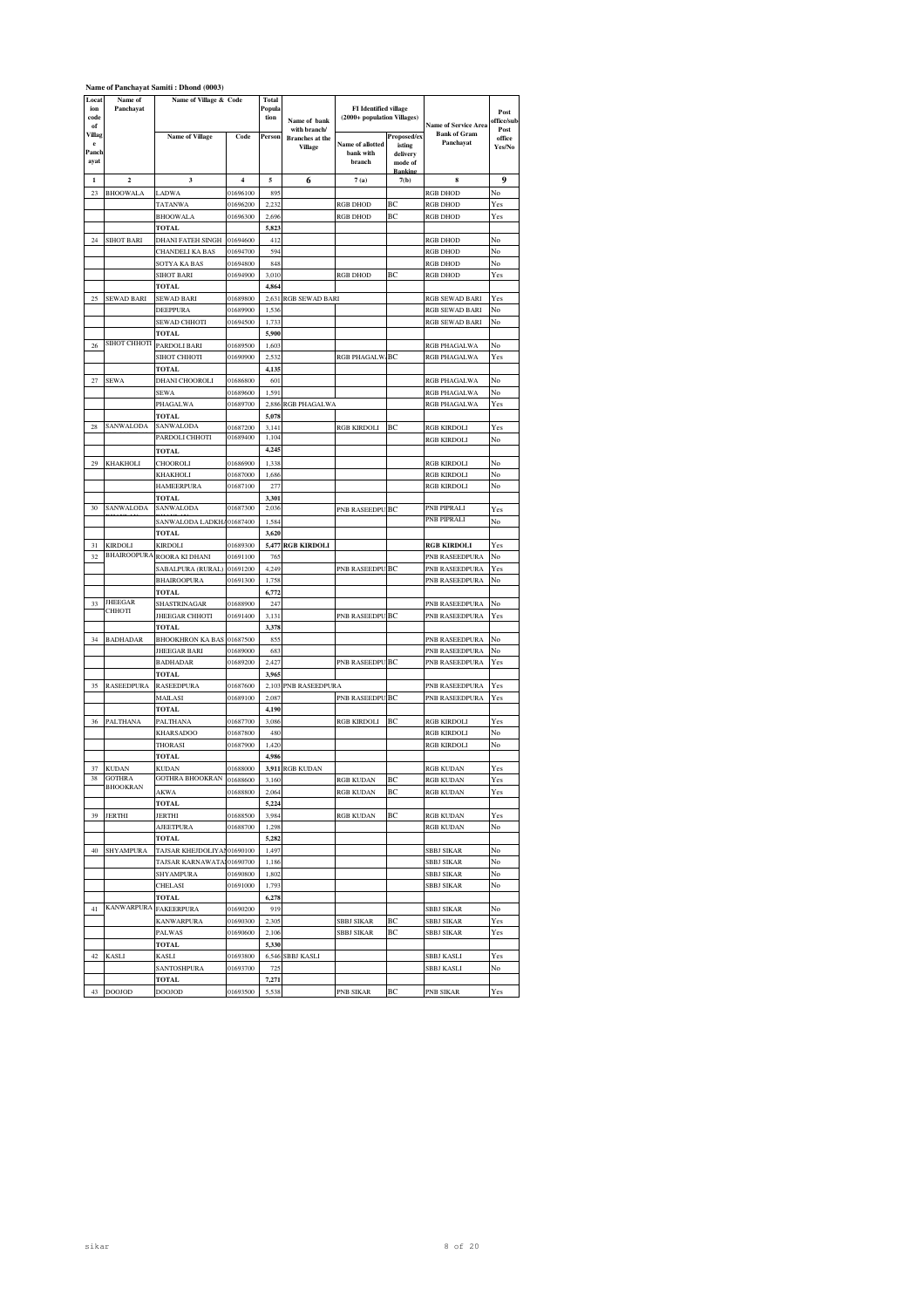| Locatio<br>n code<br>of<br>Village | Name of<br>Panchayat | Name of Village & Code  |                | Total<br>Populati<br>on | Name of bank                                      |                                         | <b>FI</b> Identified village<br>(2000+ population Villages)                  | <b>Name of Service</b>         | Post offi<br>Post o<br><b>Yes</b> |
|------------------------------------|----------------------|-------------------------|----------------|-------------------------|---------------------------------------------------|-----------------------------------------|------------------------------------------------------------------------------|--------------------------------|-----------------------------------|
| Pancha<br>yat                      |                      | <b>Name of Village</b>  | Code           | Person                  | with branch/<br><b>Branches</b> at<br>the Village | Name of<br>allotted bank<br>with branch | Proposed/exis<br>ting delivery<br>mode of<br><b>Banking</b><br>Services i.e. | Area Bank of Gram<br>Panchayat |                                   |
| 1                                  | $\overline{2}$       | $\overline{\mathbf{3}}$ | $\overline{4}$ | 5                       | 6                                                 | 7(a)                                    | 7(b)                                                                         | 8                              | 9                                 |
| 01                                 | <b>JANA</b>          | <b>GUMANPURA</b>        | 01703800       | 734                     |                                                   |                                         |                                                                              | <b>SBBJ LOSAL</b>              | No                                |
|                                    |                      | JANA                    | 01703900       | 1,181                   |                                                   |                                         |                                                                              | <b>SBBJ LOSAL</b>              | No                                |
|                                    |                      | MAGRASI                 | 01704000       | 1,390                   |                                                   |                                         |                                                                              | <b>SBBJ LOSAL</b>              | No                                |
|                                    |                      | <b>CHANDRASINGHPURA</b> | 01704100       | 518                     |                                                   |                                         |                                                                              | <b>SBBJ LOSAL</b>              | No                                |
|                                    |                      | TOTAL                   |                | 3,823                   |                                                   |                                         |                                                                              |                                |                                   |
| 02                                 | <b>BHEEMA</b>        | <b>BHEEMA</b>           | 01704200       | 3,325                   |                                                   | SBBJ LOSAL                              | BC.                                                                          | <b>SBBJ LOSAL</b>              | Yes                               |
|                                    |                      | <b>CHIRASARA</b>        | 01704300       | 2,610                   |                                                   | <b>SBBJ LOSAL</b>                       | ВC                                                                           | <b>SBBJ LOSAL</b>              | Yes                               |
|                                    |                      | <b>KHANRI</b>           | 01704800       | 1,734                   |                                                   |                                         |                                                                              | <b>SBBJ LOSAL</b>              | No                                |
|                                    |                      | <b>TOTAL</b>            |                | 7,669                   |                                                   |                                         |                                                                              |                                |                                   |
| 03                                 | SANGALYA             | RAD KI DHANI            | 01704400       | 253                     |                                                   |                                         |                                                                              | PNB LOSAL                      | No                                |
|                                    |                      | <b>JHUN KA BAS</b>      | 01704500       | 830                     |                                                   |                                         |                                                                              | PNB LOSAL                      | No                                |
|                                    |                      | SANGALYA                | 01704700       | 3.595                   |                                                   | PNB LOSAL                               | BC                                                                           | PNB LOSAL                      | Yes                               |
|                                    |                      | TOTAL                   |                | 4,678                   |                                                   |                                         |                                                                              |                                |                                   |
| 04                                 | <b>BHEERANA</b>      | <b>BHEERANA</b>         | 01704900       | 2.404                   |                                                   | PNB LOSAL                               | BC.                                                                          | PNB LOSAL                      | Yes                               |
|                                    |                      | <b>RAJPURA</b>          | 01705000       | 2,615                   |                                                   | PNB LOSAL                               | ВC                                                                           | PNB LOSAL                      | Yes                               |
|                                    |                      | <b>TOTAL</b>            |                | 5,019                   |                                                   |                                         |                                                                              |                                |                                   |
| 05                                 | SAMI                 | <b>BHAGATPURA</b>       | 01704600       | 1,660                   |                                                   |                                         |                                                                              | <b>RGB KHOOD</b>               | No                                |
|                                    |                      | <b>SESAM</b>            | 01705100       | 2,015                   |                                                   | <b>RGB KHOOD</b>                        | BC                                                                           | <b>RGB KHOOD</b>               | Yes                               |
|                                    |                      | SAMI                    | 01705200       | 2,458                   |                                                   | <b>RGB KHOOD</b>                        | BC.                                                                          | <b>RGB KHOOD</b>               | Yes                               |
|                                    |                      | TOTAL                   |                | 6.133                   |                                                   |                                         |                                                                              |                                |                                   |
| 06                                 | <b>KHOOD</b>         | <b>KHOOD</b>            | 01705300       |                         | 7,137 RGB KHOOD                                   |                                         |                                                                              | <b>RGB KHOOD</b>               | Yes                               |
|                                    |                      | <b>KARANPURA</b>        | 01705400       | 1,285                   |                                                   |                                         |                                                                              | <b>RGB KHOOD</b>               | No                                |
|                                    |                      | TOTAL                   |                | 8,422                   |                                                   |                                         |                                                                              |                                |                                   |
| 07                                 | <b>BANOORA</b>       | <b>BANOORA</b>          | 01705500       | 5,533                   |                                                   | <b>RGB KHOOD</b>                        | BC                                                                           | <b>RGB KHOOD</b>               | Yes                               |
| 08                                 | <b>SULYAWAS</b>      | <b>KHATIWAS</b>         | 01705600       | 1,020                   |                                                   |                                         |                                                                              | <b>RGB DANTA</b>               | No                                |
|                                    |                      | <b>GODIAWAS</b>         | 01705700       | 738                     |                                                   |                                         |                                                                              | <b>RGB DANTA</b>               | No                                |
|                                    |                      | KHICHRON KI DHANI       | 01705800       | 575                     |                                                   |                                         |                                                                              | <b>RGB DANTA</b>               | No                                |
|                                    |                      | <b>SULYAWAS</b>         | 01705900       | 2,512                   |                                                   | RGB DANTA                               | ВC                                                                           | <b>RGB DANTA</b>               |                                   |
|                                    |                      | TOTAL                   |                | 4,845                   |                                                   |                                         |                                                                              |                                |                                   |
| 09                                 | <b>MUDIYAWAS</b>     | <b>RARKI DHANI</b>      | 01706000       | 920                     |                                                   |                                         |                                                                              | <b>RGB REWASHA</b>             | No                                |
|                                    |                      | <b>MUDIYAWAS</b>        | 01706100       | 1,102                   |                                                   |                                         |                                                                              | <b>RGB REWASHA</b>             | No                                |
|                                    |                      |                         |                |                         |                                                   |                                         |                                                                              |                                |                                   |

| 5200 | 2.458 |                  | RGB KHOOD BC     |    | <b>RGB KHOOD</b>   | Yes |
|------|-------|------------------|------------------|----|--------------------|-----|
|      | 6,133 |                  |                  |    |                    |     |
| 5300 |       | 7,137 RGB KHOOD  |                  |    | <b>RGB KHOOD</b>   | Yes |
| 5400 | 1,285 |                  |                  |    | <b>RGB KHOOD</b>   | No  |
|      | 8,422 |                  |                  |    |                    |     |
| 5500 | 5,533 |                  | <b>RGB KHOOD</b> | BC | <b>RGB KHOOD</b>   | Yes |
| 5600 | 1,020 |                  |                  |    | <b>RGB DANTA</b>   | No  |
| 5700 | 738   |                  |                  |    | <b>RGB DANTA</b>   | No  |
| 5800 | 575   |                  |                  |    | <b>RGB DANTA</b>   | No  |
| 5900 | 2.512 |                  | <b>RGB DANTA</b> | BC | <b>RGB DANTA</b>   |     |
|      | 4.845 |                  |                  |    |                    |     |
| 5000 | 920   |                  |                  |    | <b>RGB REWASHA</b> | No  |
| 5100 | 1,102 |                  |                  |    | <b>RGB REWASHA</b> | No  |
| 5200 | 908   |                  |                  |    | <b>RGB REWASHA</b> | No  |
| 5300 | 800   |                  |                  |    | <b>RGB REWASHA</b> | No  |
|      | 3,730 |                  |                  |    |                    |     |
| 8500 | 621   |                  |                  |    | <b>RGB DANTA</b>   | No  |
| 8600 |       | 14,572 RGB DANTA |                  |    | <b>RGB DANTA</b>   | Yes |
|      | 15102 |                  |                  |    |                    |     |

**Post office/sub-Post office Yes/No**

|                  | TOTAL                  |                                         | 4,845                                                                                                                                                                      |                  |                                             |                                |                                                                                                                                                                                                                                                                                                                                                                                                                    |
|------------------|------------------------|-----------------------------------------|----------------------------------------------------------------------------------------------------------------------------------------------------------------------------|------------------|---------------------------------------------|--------------------------------|--------------------------------------------------------------------------------------------------------------------------------------------------------------------------------------------------------------------------------------------------------------------------------------------------------------------------------------------------------------------------------------------------------------------|
|                  |                        | 01706000                                | 920                                                                                                                                                                        |                  |                                             | <b>RGB REWASHA</b>             | No                                                                                                                                                                                                                                                                                                                                                                                                                 |
|                  | MUDIYAWAS              | 01706100                                | 1.102                                                                                                                                                                      |                  |                                             | <b>RGB REWASHA</b>             | No                                                                                                                                                                                                                                                                                                                                                                                                                 |
|                  | <b>AMARPURA</b>        | 01706200                                | 908                                                                                                                                                                        |                  |                                             | <b>RGB REWASHA</b>             | No                                                                                                                                                                                                                                                                                                                                                                                                                 |
|                  |                        |                                         | 800                                                                                                                                                                        |                  |                                             | <b>RGB REWASHA</b>             | No                                                                                                                                                                                                                                                                                                                                                                                                                 |
|                  | TOTAL                  |                                         | 3,730                                                                                                                                                                      |                  |                                             |                                |                                                                                                                                                                                                                                                                                                                                                                                                                    |
| <b>DANTA</b>     | KAWARIYA WAS           |                                         | 621                                                                                                                                                                        |                  |                                             | <b>RGB DANTA</b>               | No                                                                                                                                                                                                                                                                                                                                                                                                                 |
|                  | <b>DANTA</b>           | 01718600                                |                                                                                                                                                                            |                  |                                             | <b>RGB DANTA</b>               | Yes                                                                                                                                                                                                                                                                                                                                                                                                                |
|                  | TOTAL                  |                                         | 15.193                                                                                                                                                                     |                  |                                             |                                |                                                                                                                                                                                                                                                                                                                                                                                                                    |
| <b>RAMGARH</b>   | RAMGARH                | 01718700                                | 7.231                                                                                                                                                                      |                  |                                             |                                |                                                                                                                                                                                                                                                                                                                                                                                                                    |
|                  | <b>AHEER KA BAS</b>    | 01718900                                | 880                                                                                                                                                                        |                  |                                             |                                |                                                                                                                                                                                                                                                                                                                                                                                                                    |
|                  | <b>DAULPURA</b>        | 01719000                                | 726                                                                                                                                                                        |                  |                                             |                                |                                                                                                                                                                                                                                                                                                                                                                                                                    |
|                  | TOTAL                  |                                         | 8.837                                                                                                                                                                      |                  |                                             |                                |                                                                                                                                                                                                                                                                                                                                                                                                                    |
| <b>DHOLASARI</b> |                        |                                         | 988                                                                                                                                                                        |                  |                                             |                                |                                                                                                                                                                                                                                                                                                                                                                                                                    |
|                  | DHOLASARI              | 01718300                                | 1.105                                                                                                                                                                      |                  |                                             |                                |                                                                                                                                                                                                                                                                                                                                                                                                                    |
|                  | <b>CHANDELI KA BAS</b> |                                         | 1,305                                                                                                                                                                      |                  |                                             |                                |                                                                                                                                                                                                                                                                                                                                                                                                                    |
|                  | <b>ANANTPURA</b>       | 01718800                                | 517                                                                                                                                                                        |                  |                                             |                                |                                                                                                                                                                                                                                                                                                                                                                                                                    |
|                  | <b>BUWANA</b>          | 01720300                                | 1,035                                                                                                                                                                      |                  |                                             |                                |                                                                                                                                                                                                                                                                                                                                                                                                                    |
|                  | <b>GUWARDI</b>         | 01720400                                | 1.034                                                                                                                                                                      |                  |                                             |                                |                                                                                                                                                                                                                                                                                                                                                                                                                    |
|                  | TOTAL                  |                                         | 5,984                                                                                                                                                                      |                  |                                             |                                |                                                                                                                                                                                                                                                                                                                                                                                                                    |
| <b>BHARUA</b>    | <b>GORIYA</b>          | 01719100                                | 808                                                                                                                                                                        |                  |                                             |                                |                                                                                                                                                                                                                                                                                                                                                                                                                    |
|                  | <b>BHARIJA</b>         |                                         | 2,448                                                                                                                                                                      |                  |                                             |                                |                                                                                                                                                                                                                                                                                                                                                                                                                    |
|                  |                        |                                         | 87                                                                                                                                                                         |                  |                                             |                                |                                                                                                                                                                                                                                                                                                                                                                                                                    |
|                  | CHAK BHARIJA NO.1      |                                         | 41                                                                                                                                                                         |                  |                                             |                                |                                                                                                                                                                                                                                                                                                                                                                                                                    |
|                  | CHAK MITAI             |                                         | 1,014                                                                                                                                                                      |                  |                                             |                                |                                                                                                                                                                                                                                                                                                                                                                                                                    |
|                  | TOTAL                  |                                         | 4.398                                                                                                                                                                      |                  |                                             |                                |                                                                                                                                                                                                                                                                                                                                                                                                                    |
| <b>SURERA</b>    | SURERA                 |                                         | 3,350                                                                                                                                                                      |                  |                                             |                                |                                                                                                                                                                                                                                                                                                                                                                                                                    |
| <b>MANDA</b>     | MANDA (SURERA)         |                                         |                                                                                                                                                                            |                  |                                             |                                |                                                                                                                                                                                                                                                                                                                                                                                                                    |
|                  | <b>BENIYON KA BAS</b>  |                                         | 830                                                                                                                                                                        |                  |                                             |                                |                                                                                                                                                                                                                                                                                                                                                                                                                    |
|                  | NAYA BAS               | 01719600                                | 643                                                                                                                                                                        |                  |                                             |                                |                                                                                                                                                                                                                                                                                                                                                                                                                    |
|                  | TOTAL                  |                                         | 4.100                                                                                                                                                                      |                  |                                             |                                |                                                                                                                                                                                                                                                                                                                                                                                                                    |
|                  | (SURERA)               | MUDIYAWAS RARKI DHANI<br><b>PUNYANA</b> | <b>BAR KA CHARANWAS 01706300</b><br>01718500<br>01718200<br>01718400<br>01719200<br>CHAK BHARIJA NO.2 01720000<br>01720100<br>01720200<br>01719400<br>01719300<br>01719500 | 14.572 RGB DANTA | SBBJ DANTARAMGARH<br>2,627 RGB MANDA SURERA | RGB MANDA SBC<br>RGB MANDA SBC | <b>SBBJ DANTARAMG Yes</b><br>SBBJ DANTARAMG No<br>SBBJ DANTARAMG No<br>RGB MANDA SUREINO<br>RGB MANDA SUREINO<br>RGB MANDA SUREINO<br>RGB MANDA SUREINO<br>RGB MANDA SUREINO<br>RGB MANDA SUREINO<br>RGB MANDA SUREINO<br><b>RGB MANDA SUREI Yes</b><br>RGB MANDA SUREINO<br>RGB MANDA SUREINO<br>RGB MANDA SUREINO<br>RGB MANDA SUREI Yes<br><b>RGB MANDA SUREI Yes</b><br>RGB MANDA SUREINO<br>RGB MANDA SUREINO |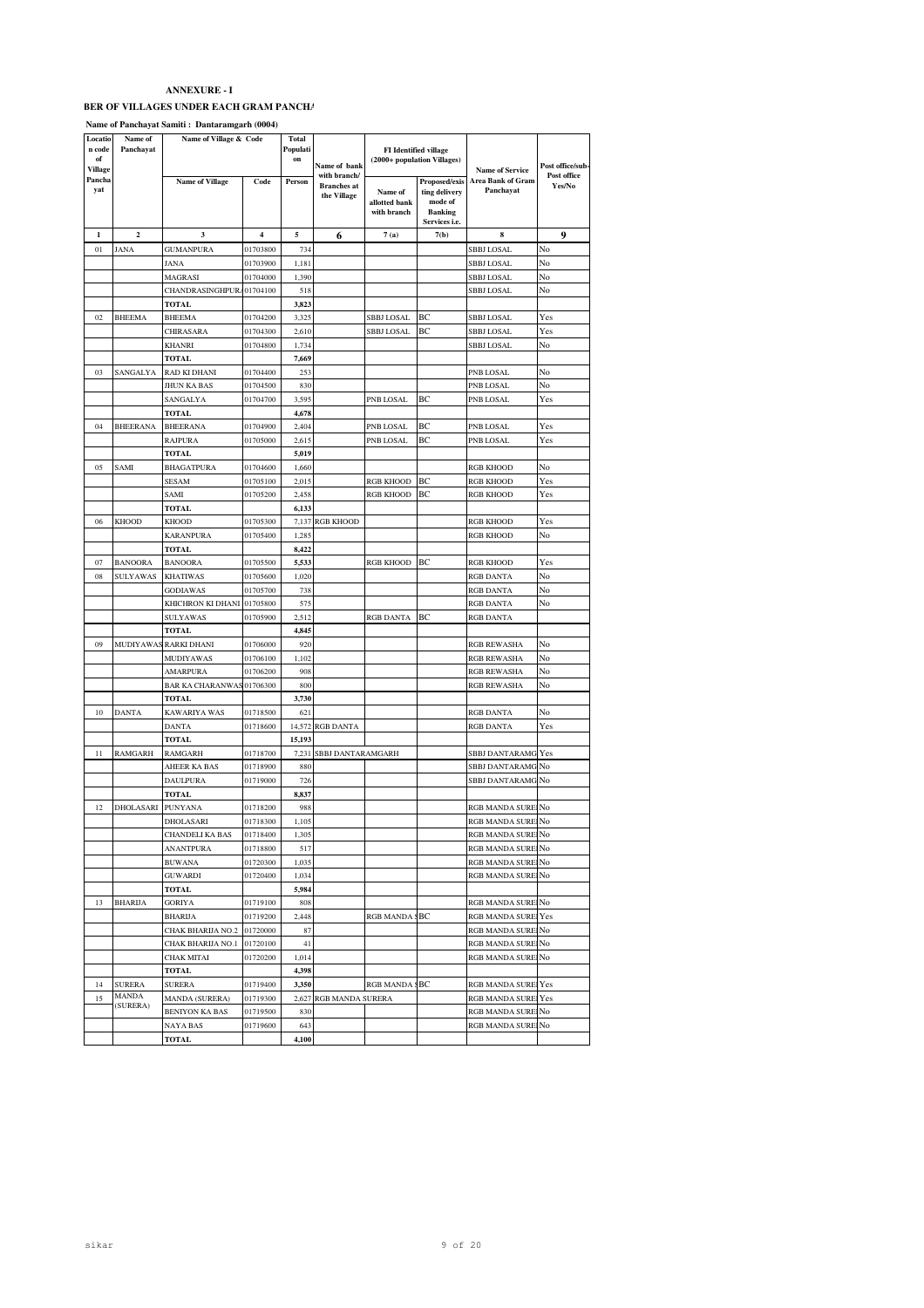| Locatio<br>n code<br>of  | Name of<br>Panchayat | Name of Village & Code     |          | <b>Total</b><br>Populati<br>on | Name of bank                                      | FI Identified village<br>(2000+ population Villages) |                                                                              |                                                                 | Post office/sub-      |
|--------------------------|----------------------|----------------------------|----------|--------------------------------|---------------------------------------------------|------------------------------------------------------|------------------------------------------------------------------------------|-----------------------------------------------------------------|-----------------------|
| Village<br>Pancha<br>yat |                      | <b>Name of Village</b>     | Code     | Person                         | with branch/<br><b>Branches</b> at<br>the Village | Name of<br>allotted bank<br>with branch              | Proposed/exis<br>ting delivery<br>mode of<br><b>Banking</b><br>Services i.e. | <b>Name of Service</b><br><b>Area Bank of Gram</b><br>Panchayat | Post office<br>Yes/No |
| 1                        | $\boldsymbol{2}$     | 3                          | 4        | 5                              | 6                                                 | 7(a)                                                 | 7(b)                                                                         | 8                                                               | 9                     |
| 16                       | MEI                  | RAJANPURA                  | 01720500 | 1,257                          |                                                   |                                                      |                                                                              | SBBJ DANTARAMG No                                               |                       |
|                          |                      | MEI                        | 01720600 | 1,477                          |                                                   |                                                      |                                                                              | SBBJ DANTARAMG No                                               |                       |
|                          |                      | BHOORDON KA BAS            | 01720700 | 1,641                          |                                                   |                                                      |                                                                              | SBBJ DANTARAMG No                                               |                       |
|                          |                      | DANJI KA BAS               | 01720800 | 771                            |                                                   |                                                      |                                                                              | SBBJ DANTARAMG                                                  | No                    |
|                          |                      | AMANI PURA                 | 01720900 | 631                            |                                                   |                                                      |                                                                              | SBBJ DANTARAMG                                                  | No                    |
|                          |                      | TOTAL                      |          | 5,777                          |                                                   |                                                      |                                                                              |                                                                 |                       |
| 17                       | DANSROLI             | DANSROLI                   | 01719900 | 3,319                          |                                                   | RGB KARAD                                            | ВC                                                                           | RGB KARAD                                                       | Yes                   |
|                          |                      | <b>KESHAV KA BAS</b>       | 01721000 | 490                            |                                                   |                                                      |                                                                              | RGB KARAD                                                       | No                    |
|                          |                      | PREMPURA                   | 01721100 | 1,323                          |                                                   |                                                      |                                                                              | <b>RGB KARAD</b>                                                | No                    |
|                          |                      | <b>RAJPURA</b>             | 01721200 | 1,142                          |                                                   |                                                      |                                                                              | <b>RGB KARAD</b>                                                | No                    |
|                          |                      | TOTAL                      |          | 6,274                          |                                                   |                                                      |                                                                              |                                                                 |                       |
| 18                       | <b>KANKRA</b>        | KANKRA                     | 01719700 | 2,402                          |                                                   | RGB KARAD                                            | ВC                                                                           | <b>RGB KARAD</b>                                                | Yes                   |
|                          |                      | DULHEPURA                  | 01719800 | 620                            |                                                   |                                                      |                                                                              | <b>RGB KARAD</b>                                                | No                    |
|                          |                      | NAUSAL                     | 01721300 | 1,225                          |                                                   |                                                      |                                                                              | RGB KARAD                                                       | No                    |
|                          |                      | <b>VIJAIPURA</b>           | 01721400 | 361                            |                                                   |                                                      |                                                                              | RGB KARAD                                                       | No                    |
|                          |                      | HARIPURA                   | 01721500 | 348                            |                                                   |                                                      |                                                                              | RGB KARAD                                                       | No                    |
|                          |                      | <b>TOTAL</b>               |          | 4,956                          |                                                   |                                                      |                                                                              |                                                                 |                       |
| 19                       | <b>KARAD</b>         | MAGRA                      | 01721600 | 697                            |                                                   |                                                      |                                                                              | RGB KARAD                                                       | No                    |
|                          |                      | <b>BALYAWAS</b>            | 01721700 | 1,238                          |                                                   |                                                      |                                                                              | <b>RGB KARAD</b>                                                | No                    |
|                          |                      | KARAD                      | 01721800 |                                | 3,278 RGB KARAD                                   |                                                      |                                                                              | <b>RGB KARAD</b>                                                | Yes                   |
|                          |                      | LAXMI PURA                 | 01721900 | 855                            |                                                   |                                                      |                                                                              | <b>RGB KARAD</b>                                                | No                    |
|                          |                      | TOTAL                      |          | 6,068                          |                                                   |                                                      |                                                                              |                                                                 |                       |
| 20                       | CHAK                 | UMARA                      | 01718100 | 1,736                          |                                                   |                                                      |                                                                              | RGB KHACHRIYAW No                                               |                       |
|                          |                      | <b>GOPINATH PURA</b>       | 01722000 | 1,369                          |                                                   |                                                      |                                                                              | RGB KHACHRIYAW No                                               |                       |
|                          |                      | <b>CHAK</b>                | 01722100 | 1,996                          |                                                   |                                                      |                                                                              | RGB KHACHRIYAW No                                               |                       |
|                          |                      | TOTAL                      |          | 5,101                          |                                                   |                                                      |                                                                              |                                                                 |                       |
| 21                       | <b>KHACHARIY</b>     | KHACHARIYA WAS             | 01722400 |                                | 5,767 RGB KHACHRIYAWAS                            |                                                      |                                                                              | RGB KHACHRIYAW Yes                                              |                       |
|                          | A WAS                |                            |          |                                |                                                   |                                                      |                                                                              |                                                                 |                       |
| 22                       | KULI                 | KULI                       | 01722200 | 3,558                          |                                                   | <b>RGB KHACHR BC</b>                                 |                                                                              | <b>RGB KHACHRIYAW</b> Yes                                       |                       |
|                          |                      | KARNI PURA                 | 01722300 | 934                            |                                                   |                                                      |                                                                              | RGB KHACHRIYAW No                                               |                       |
|                          |                      | TOTAL                      |          | 4,492                          |                                                   |                                                      |                                                                              |                                                                 |                       |
| 23                       | SHYAMPURA            | <b>CHAINPURA</b>           | 01722500 | 1,809                          |                                                   |                                                      |                                                                              | RGB KHACHRIYAW No                                               |                       |
|                          |                      | RAMJI PURA                 | 01722600 | 1,962                          |                                                   |                                                      |                                                                              | RGB KHACHRIYAW No                                               |                       |
|                          |                      | SHYAMPURA                  | 01722700 | 840                            |                                                   |                                                      |                                                                              | RGB KHACHRIYAW No                                               |                       |
|                          |                      | TOTAL                      |          | 4,611                          |                                                   |                                                      |                                                                              |                                                                 |                       |
| 24                       | <b>PACHAR</b>        | PACHAR                     | 01722800 |                                | 8,469 RGB PACHAR                                  |                                                      |                                                                              | RGB PACHAR                                                      | Yes                   |
| 25                       | LAMIYAN              | <b>KERPURA</b>             | 01716700 | 1,382                          |                                                   |                                                      |                                                                              | RGB PACHAR                                                      | No                    |
|                          |                      | LAMIYAN                    | 01716800 | 4,307                          |                                                   | RGB PACHAR BC                                        |                                                                              | <b>RGB PACHAR</b>                                               | Yes                   |
|                          |                      | <b>TOTAL</b>               |          | 5,689                          |                                                   |                                                      |                                                                              |                                                                 |                       |
| 26                       | LIKHMA KA            | NADA CHARANWAS             | 01716900 | 1,050                          |                                                   |                                                      |                                                                              | RGB BAY                                                         | No                    |
|                          | <b>BAS</b>           | CHAK KAILASH               | 01717000 | 502                            |                                                   |                                                      |                                                                              | RGB BAY                                                         | No                    |
|                          |                      | LIKHMA KA BAS              | 01717300 | 2,423                          |                                                   | RGB BAY                                              | BC                                                                           | <b>RGB BAY</b>                                                  | Yes                   |
|                          |                      | <b>BUCHYASI</b>            | 01717400 | 987                            |                                                   |                                                      |                                                                              | <b>RGB BAY</b>                                                  | No                    |
|                          |                      | TOTAL                      |          | 4,962                          |                                                   |                                                      |                                                                              |                                                                 |                       |
| 27                       | BAY                  | <b>MAGAN PURA</b>          | 01713900 | 1,381                          |                                                   |                                                      |                                                                              | <b>RGB BAY</b>                                                  | No                    |
|                          |                      | BAY                        | 01717200 |                                | 6,175 RGB BAY                                     |                                                      |                                                                              | RGB BAY                                                         | Yes                   |
|                          |                      | TOTAL                      |          | 7,556                          |                                                   |                                                      |                                                                              |                                                                 |                       |
| 28                       | <b>BANATHALA</b>     | <b>SRI RAMPURA</b>         | 01717500 | 411                            |                                                   |                                                      |                                                                              | <b>RGB BAY</b>                                                  | No                    |
|                          |                      | <b>BANATHALA</b>           | 01717600 | 1,655                          |                                                   |                                                      |                                                                              | <b>RGB BAY</b>                                                  | No                    |
|                          |                      | <b>RULANA</b>              | 01717700 | 2,241                          |                                                   | RGB BAY                                              | BС                                                                           | <b>RGB BAY</b>                                                  | Yes                   |
|                          |                      | TOTAL                      |          | 4,307                          |                                                   |                                                      |                                                                              |                                                                 |                       |
| 29                       | <b>BAJYAWAS</b>      | <b>HEERWAS</b>             | 01713400 | 948                            |                                                   |                                                      |                                                                              | SBBJ DANTARAMG No                                               |                       |
|                          |                      | SAJJANPURA                 | 01713500 | 908                            |                                                   |                                                      |                                                                              | SBBJ DANTARAMG No                                               |                       |
|                          |                      | CHAK GOGAWAS               | 01713600 | 195                            |                                                   |                                                      |                                                                              | SBBJ DANTARAMG No                                               |                       |
|                          |                      | BAJYAWAS                   | 01713700 | 1,798                          |                                                   |                                                      |                                                                              | SBBJ DANTARAMG                                                  | No                    |
|                          |                      | TOTAL                      |          | 3,849                          |                                                   |                                                      |                                                                              |                                                                 |                       |
| 30                       | MOTLAWAS             | <b>SUNDARIYA</b>           | 01718000 | 673                            |                                                   |                                                      |                                                                              | RGB DANTA                                                       | No                    |
|                          |                      | DALATPURA                  | 01713200 | 1,684                          |                                                   |                                                      |                                                                              | <b>RGB DANTA</b>                                                | No                    |
|                          |                      | NEEMAWAS                   | 01713300 | 967                            |                                                   |                                                      |                                                                              | RGB DANTA                                                       | No                    |
|                          |                      | GOGAWAS                    | 01717800 | 1,961                          |                                                   |                                                      |                                                                              | RGB DANTA                                                       | No                    |
|                          |                      | <b>MOTLAWAS</b>            | 01717900 | 1,419                          |                                                   |                                                      |                                                                              | <b>RGB DANTA</b>                                                | No                    |
|                          |                      | TOTAL                      |          | 6,704                          |                                                   |                                                      |                                                                              |                                                                 |                       |
| 31                       | <b>ROOPGARH</b>      | <b>MOTIPURA</b>            | 01706600 | 554                            |                                                   |                                                      |                                                                              | <b>SBBJ DANTA</b>                                               | No                    |
|                          |                      | TULI KA CHARANBAS 01706400 |          | 978                            |                                                   |                                                      |                                                                              | SBBJ DANTA                                                      | No                    |
|                          |                      | ROOPGARH                   | 01706500 | 1,983                          |                                                   |                                                      |                                                                              | SBBJ DANTA                                                      | No                    |
|                          |                      | NAYABAS                    | 01706700 | 622                            |                                                   |                                                      |                                                                              | SBBJ DANTA                                                      | No                    |
|                          |                      | TEHAT                      | 01706800 | 2,090                          |                                                   | RGB DANTA                                            | BС                                                                           | <b>SBBJ DANTA</b>                                               | Yes                   |
|                          |                      | TOTAL                      |          | 6,227                          |                                                   |                                                      |                                                                              |                                                                 |                       |
| 32                       | <b>DOODWA</b>        | <b>DOODWA</b>              | 01707000 | 1,703                          |                                                   |                                                      |                                                                              | SBBJ DANTA                                                      | No                    |
|                          |                      | RAMPURA                    | 01707100 | 462                            |                                                   |                                                      |                                                                              | SBBJ DANTA                                                      | No                    |
|                          |                      | UDAIPURA                   | 01707200 | 993                            |                                                   |                                                      |                                                                              | SBBJ DANTA                                                      | No                    |
|                          |                      | MOHANPURA                  | 01707300 | 1,471                          |                                                   |                                                      |                                                                              | <b>SBBJ DANTA</b>                                               | No                    |
|                          |                      | TOTAL                      |          | 4,629                          |                                                   |                                                      |                                                                              |                                                                 |                       |

# **Name of Panchayat Samiti : Dantaramgarh (0004)**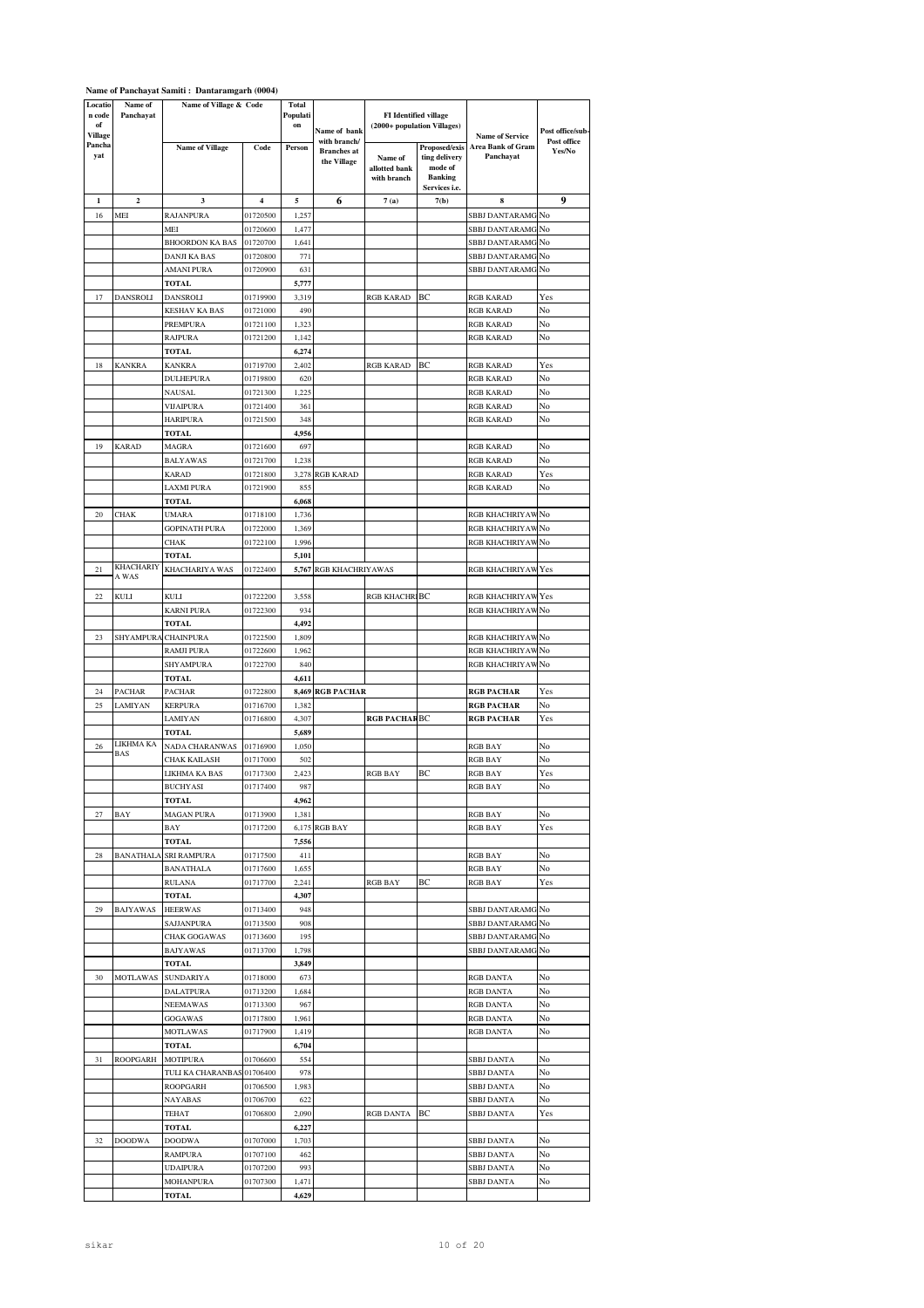| Locatio<br>n code<br>of<br>Village | Name of<br>Panchayat    | Name of Village & Code              |                      | <b>Total</b><br>Populati<br>on | Name of bank                                      |                                         | FI Identified village<br>(2000+ population Villages)                         | <b>Name of Service</b>                | Post office/sub-      |
|------------------------------------|-------------------------|-------------------------------------|----------------------|--------------------------------|---------------------------------------------------|-----------------------------------------|------------------------------------------------------------------------------|---------------------------------------|-----------------------|
| Pancha<br>yat                      |                         | <b>Name of Village</b>              | Code                 | Person                         | with branch/<br><b>Branches</b> at<br>the Village | Name of<br>allotted bank<br>with branch | Proposed/exis<br>ting delivery<br>mode of<br><b>Banking</b><br>Services i.e. | <b>Area Bank of Gram</b><br>Panchayat | Post office<br>Yes/No |
| $\mathbf{1}$                       | $\overline{\mathbf{c}}$ | 3                                   | 4                    | 5                              | 6                                                 | 7(a)                                    | 7(b)                                                                         | 8                                     | 9                     |
| 33                                 | KHANDELSA               | CHIHALA                             | 01711700             | 717                            |                                                   |                                         |                                                                              | <b>RGB KOCHOR</b>                     | No                    |
|                                    | R                       | CHAK KHANDELSAR                     | 01711800             | 8                              |                                                   |                                         |                                                                              | <b>RGB KOCHOR</b>                     | No                    |
|                                    |                         | MAKSOODPURA                         | 01711900             | 1,156                          |                                                   |                                         |                                                                              | <b>RGB KOCHOR</b>                     | No                    |
|                                    |                         | CHAK CHIHALA                        | 01712000             | 79                             |                                                   |                                         |                                                                              | <b>RGB KOCHOR</b>                     | No                    |
|                                    |                         | <b>KHANDELSAR</b><br>RAGHUNATHPURA  | 01712100<br>01712200 | 1,081<br>764                   |                                                   |                                         |                                                                              | <b>RGB KOCHOR</b><br>RGB KOCHOR       | No<br>No              |
|                                    |                         | SAWAIPURA                           | 01712300             | 1,614                          |                                                   |                                         |                                                                              | RGB KOCHOR                            | No                    |
|                                    |                         | TOTAL                               |                      | 5,419                          |                                                   |                                         |                                                                              |                                       |                       |
| 34                                 | KOCHHOR                 | <b>KOCHHOR</b>                      | 01712400             | 4,933                          | RGB KOCHOR                                        |                                         |                                                                              | <b>RGB KOCHOR</b>                     | Yes                   |
| 35                                 | RALAWATA                | <b>JEENWAS</b>                      | 01707400             | 1,141                          |                                                   |                                         |                                                                              | SBBJ DANTA                            | No                    |
|                                    |                         | MANDOLI                             | 01707500             | 707                            |                                                   |                                         |                                                                              | <b>SBBJ DANTA</b>                     | No                    |
|                                    |                         | BASRI KALAN                         | 01707600             | 951                            |                                                   |                                         |                                                                              | SBBJ DANTA                            | No                    |
|                                    |                         | RALAWATA<br>JEENMATA                | 01707700<br>01707800 | 888<br>904                     |                                                   |                                         |                                                                              | SBBJ DANTA                            | No<br>No              |
|                                    |                         | NEEMERA                             | 01707900             | 701                            |                                                   |                                         |                                                                              | SBBJ DANTA<br><b>SBBJ DANTA</b>       | No                    |
|                                    |                         | TAMBAKHOOPURA                       | 01708000             | 57                             |                                                   |                                         |                                                                              | <b>SBBJ DANTA</b>                     | No                    |
|                                    |                         | <b>TOTAL</b>                        |                      | 5,349                          |                                                   |                                         |                                                                              |                                       |                       |
| 36                                 | RETA                    | DHEEJPURA                           | 01706900             | 437                            |                                                   |                                         |                                                                              | RGB KOCHOR                            | No                    |
|                                    |                         | ROOPPURA                            | 01712600             | 1,199                          |                                                   |                                         |                                                                              | RGB KOCHOR                            | No                    |
|                                    |                         | LACHHMANPURA                        | 01712700             | 743                            |                                                   |                                         |                                                                              | RGB KOCHOR                            | No                    |
|                                    |                         | RETA                                | 01712800             | 2,578                          |                                                   | <b>RGB KOCHOR BC</b>                    |                                                                              | <b>RGB KOCHOR</b>                     | Yes                   |
| 37                                 | <b>GANORA</b>           | TOTAL<br>GANORA                     | 01712900             | 4,957<br>1,699                 |                                                   |                                         |                                                                              | SBBJ KHATU                            | No                    |
|                                    |                         | <b>DANTLA</b>                       | 01713000             | 1,332                          |                                                   |                                         |                                                                              | <b>SBBJ KHATU</b>                     | No                    |
|                                    |                         | KHARIYAWAS                          | 01714700             | 363                            |                                                   |                                         |                                                                              | SBBJ KHATU                            | No                    |
|                                    |                         | <b>TOTAL</b>                        |                      | 3,394                          |                                                   |                                         |                                                                              |                                       |                       |
| 38                                 | <b>KHORA</b>            | KANTIYA                             | 01713100             | 1,291                          |                                                   |                                         |                                                                              | <b>RGB BAY</b>                        | No                    |
|                                    |                         | <b>BALOOPURA</b>                    | 01713800             | 317                            |                                                   |                                         |                                                                              | <b>RGB BAY</b>                        | No                    |
|                                    |                         | KHORA                               | 01714000             | 1,253                          |                                                   |                                         |                                                                              | <b>RGB BAY</b>                        | No                    |
|                                    |                         | JALOOND                             | 01714100             | 1,695                          |                                                   |                                         |                                                                              | <b>RGB BAY</b>                        | No                    |
|                                    |                         | KAILASH                             | 01714200             | 1,830<br>1,140                 |                                                   |                                         |                                                                              | <b>RGB BAY</b>                        | No<br>No              |
|                                    |                         | NADA<br>TOTAL                       | 01717100             | 7,526                          |                                                   |                                         |                                                                              | RGB BAY                               |                       |
| 39                                 | DHEENGPUR               | DHEENGPUR                           | 01714300             | 2,475                          |                                                   | SBBJ KHATU                              | BС                                                                           | SBBJ KHATU                            | Yes                   |
|                                    |                         | CHAINPURA                           | 01714400             | 1,301                          |                                                   |                                         |                                                                              | SBBJ KHATU                            | No                    |
|                                    |                         | SURAT RAM KI DHAN 01714500          |                      | 80                             |                                                   |                                         |                                                                              | SBBJ KHATU                            | No                    |
|                                    |                         | SHYAMI KI DHANI                     | 01716300             | 154                            |                                                   |                                         |                                                                              | SBBJ KHATU                            | No                    |
|                                    |                         | TOTAL                               |                      | 4,010                          |                                                   |                                         |                                                                              |                                       |                       |
| 40                                 | LADPURA                 | JHAMAWAS<br>LADPURA                 | 01716200<br>01716500 | 1,311<br>1,731                 |                                                   |                                         |                                                                              | <b>SBBJ KHATU</b><br>SBBJ KHATU       | No<br>No              |
|                                    |                         | GILA KI DHANI                       | 01716600             | 1,633                          |                                                   |                                         |                                                                              | SBBJ KHATU                            | No                    |
|                                    |                         | <b>TOTAL</b>                        |                      | 4,675                          |                                                   |                                         |                                                                              |                                       |                       |
| 41                                 | <b>KHATOO</b>           | HANUMANPURA                         | 01716000             | 809                            |                                                   |                                         |                                                                              | <b>SBBJ KHATU</b>                     | No                    |
|                                    |                         | <b>KHATOO</b>                       | 01716100             |                                | 8,470 SBBJ KHATU                                  |                                         |                                                                              | <b>SBBJ KHATU</b>                     | Yes                   |
|                                    |                         | SITARAMPURA                         | 01716400             | 1,010                          |                                                   |                                         |                                                                              | <b>SBBJ KHATU</b>                     | No                    |
| 42                                 | <b>ALODA</b>            | <b>TOTAL</b><br><b>BHAGWAN PURA</b> | 01714600             | 10,289<br>1,050                |                                                   |                                         |                                                                              | <b>SBBJ KHATU</b>                     | No                    |
|                                    |                         | <b>SAMER</b>                        | 01714800             | 1,381                          |                                                   |                                         |                                                                              | <b>SBBJ KHATU</b>                     | No                    |
|                                    |                         | <b>SANWALPURA</b>                   | 01715800             | 1,235                          |                                                   |                                         |                                                                              | <b>SBBJ KHATU</b>                     | No                    |
|                                    |                         | ALODA                               | 01715900             | 3,406                          |                                                   | SBBJ KHATU BC                           |                                                                              | <b>SBBJ KHATU</b>                     | Yes                   |
|                                    |                         | TOTAL                               |                      | 7,072                          |                                                   |                                         |                                                                              |                                       |                       |
| 43                                 | <b>DOOKIYA</b>          | MAJIPURA                            | 01711100             | 647                            |                                                   |                                         |                                                                              | RGB MANDA MADNNo                      |                       |
|                                    |                         | <b>KHAITWAS</b>                     | 01714900             | 452                            |                                                   |                                         |                                                                              | RGB MANDA MADNNo                      |                       |
|                                    |                         | DOOKIYA                             | 01715000             | 2,427                          |                                                   | RGB MANDA I BC                          |                                                                              | RGB MANDA MADNYes                     |                       |
|                                    |                         | GANESHPURA                          | 01715300             | 808                            |                                                   |                                         |                                                                              | RGB MANDA MADNNo                      |                       |
|                                    |                         | CHAK MAJIPURA                       | 01715400             | 13                             |                                                   |                                         |                                                                              | RGB MANDA MADNNo                      |                       |
|                                    |                         | TOTAL                               |                      | 4,347                          |                                                   |                                         |                                                                              |                                       |                       |
|                                    |                         |                                     | 01711300             |                                |                                                   |                                         |                                                                              |                                       |                       |
| 44                                 | <b>GOWATI</b>           | CHAK LADHANA                        |                      | 20                             |                                                   |                                         |                                                                              | RGB MANDA MADNNo                      |                       |
|                                    |                         | KERPURA @ CHARAN 01712500           |                      | 103                            |                                                   |                                         |                                                                              | RGB MANDA MADNNo                      |                       |
|                                    |                         | <b>GOWATI</b>                       | 01715100             |                                | 3,624 BRANCH BR RGB MANDA MADNI                   |                                         |                                                                              | RGB MANDA MADNYes                     |                       |
|                                    |                         | TULSIRAMPURA                        | 01715200             | 592                            |                                                   |                                         |                                                                              | RGB MANDA MADNNo                      |                       |
|                                    |                         | TOTAL                               |                      | 4,339                          |                                                   |                                         |                                                                              |                                       |                       |
| 45                                 | <b>MANDHA</b>           | <b>GORDHANPURA</b>                  | 01715500             | 2,088                          |                                                   | RGB MANDA I BC                          |                                                                              | RGB MANDA MADNYes                     |                       |
|                                    |                         | MANDHA                              | 01715600             |                                | 4,346 RGB MANDA MADNI                             |                                         |                                                                              | RGB MANDA MADNYes                     |                       |
|                                    |                         | MADNI                               | 01715700             | 2,287                          |                                                   | <b>RGB MANDA1</b>                       | BС                                                                           | RGB MANDA MADNYes                     |                       |
|                                    |                         | TOTAL                               |                      | 8,721                          |                                                   |                                         |                                                                              |                                       |                       |

## **Name of Panchayat Samiti : Dantaramgarh (0004)**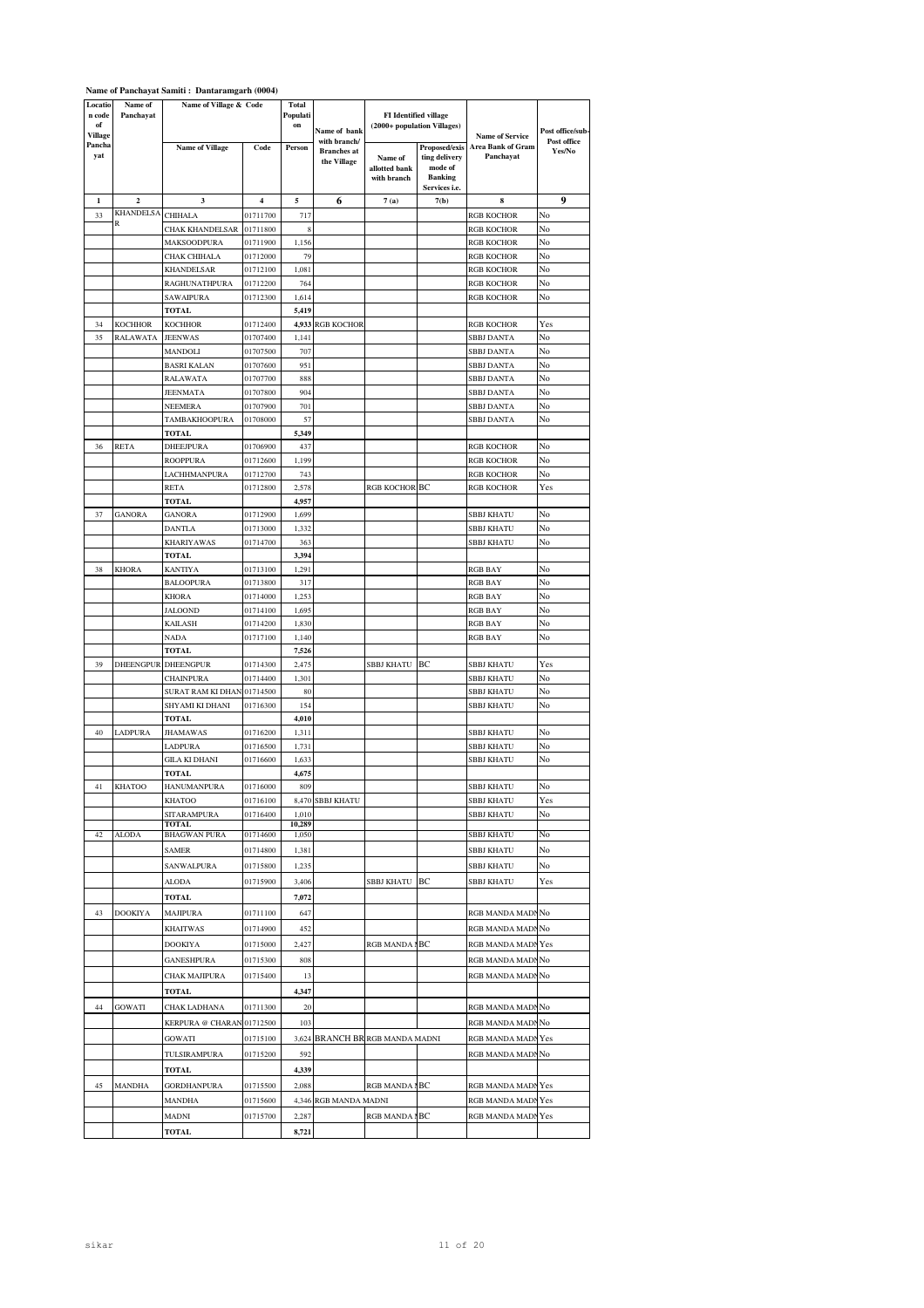#### **IBER OF VILLAGES UNDER EACH GRAM PANCHA**

**Name of Panchayat Samiti : Piprali (0005)**

| Loca       | Name of             | Name of Village & Code      |          | <b>Total</b> |                                  |                              |                     |                         |                  |
|------------|---------------------|-----------------------------|----------|--------------|----------------------------------|------------------------------|---------------------|-------------------------|------------------|
| tion       | Panchayat           |                             |          | Population   |                                  | <b>FI</b> Identified village |                     |                         | Post             |
| code<br>of |                     |                             |          |              | Name of bank with                | (2000+ population Villages)  |                     | <b>Name of Service</b>  | office/s         |
| Villa      |                     | Name of Village             | Code     | Person       | branch/ Branches at              |                              | Proposed/           | Area Bank of            | ub-Post          |
| ge<br>Panc |                     |                             |          |              | the Village                      | Name of allotted             | existing            | <b>Gram Panchayat</b>   | office<br>Yes/No |
| hayat      |                     |                             |          |              |                                  | bank with branch             | delivery<br>mode of |                         |                  |
|            |                     |                             |          |              |                                  |                              | <b>Banking</b>      |                         |                  |
| 1          | $\mathbf{2}$        | 3                           | 4        | 5            | 6                                | 7(a)                         | 7(b)                | 8                       | 9                |
| 01         | <b>BERI</b>         | <b>BERI</b>                 | 01688200 |              | <b>9,343 RGB BERI</b>            |                              |                     | <b>RGB BERI</b>         | Yes              |
| 02         | <b>KOLEERA</b>      | <b>KOLEERA</b>              | 01688100 | 7,153        | <b>RGB KOLEERA</b>               | <b>RGB BERI</b>              | ВC                  | <b>RGB KOLEERA</b>      | Yes              |
| 03         | <b>TARPURA</b>      | <b>TARPURA</b>              | 01688300 | 6,237        | <b>RGB TARPURA</b>               | RGB BERI                     | ВC                  | <b>RGB TARPURA</b>      | Yes              |
| 04         | DADIYA              | <b>DADIYA</b>               | 01688400 | 2,465        |                                  | <b>RGB KUDAN</b>             | ВC                  | <b>RGB KUDAN</b>        | Yes              |
|            |                     | <b>DINARPURA</b>            | 01691500 | 1,498        |                                  |                              |                     | <b>RGB KUDAN</b>        |                  |
|            |                     | TOTAL                       |          | 3,963        |                                  |                              |                     |                         |                  |
| 05         |                     | DAULATPUR DAULATPURA        | 01691600 | 2,574        |                                  | RGB KATRATHAL BC             |                     | RGB KATRATHAL           | Yes              |
|            |                     | <b>GUMANA KA BAS</b>        | 01691700 | 956          |                                  |                              |                     | RGB KATRATHAL           | No               |
|            |                     | LAXMAN KA BAS               | 01691800 | 1,145        |                                  |                              |                     | RGB KATRATHAL No        |                  |
|            |                     | <b>TOTAL</b>                |          | 4,675        |                                  |                              |                     |                         |                  |
| 06         | KATRATHAL           | <b>KATRATHAL</b>            | 01691900 | 7,123        | <b>RGB KATRATHAL</b>             |                              |                     | <b>RGB KATRATHA Yes</b> |                  |
|            |                     |                             |          |              |                                  |                              |                     |                         |                  |
| 07         | KUDLI               | <b>KUDLI</b>                | 01692300 | 3,333        |                                  | RGB KATRATHAL                | BC                  | <b>RGB KATRATHA</b>     | Yes              |
|            |                     | SHIVSINGHPURA               | 01692400 | 1,520        |                                  |                              |                     | <b>RGB KATRATHA</b>     | No               |
|            |                     | SAMRATHPURA (RURAL 01692700 |          | 307          |                                  |                              |                     | RGB KATRATHAL No        |                  |
|            |                     | <b>TOTAL</b>                |          | 5,160        |                                  |                              |                     |                         |                  |
| 08         | <b>BHADWASI</b>     | <b>BHADWASI</b>             | 01692500 | 1,741        |                                  |                              |                     | <b>RGB KATRATHA</b>     | No               |
|            |                     | <b>JAGMALPURA</b>           | 01692600 | 973          |                                  |                              |                     | RGB KATRATHAL           | No               |
|            |                     | <b>TOTAL</b>                |          | 2,714        |                                  |                              |                     |                         |                  |
| 09         | <b>CHANDPUR</b>     | <b>DHANI SALAMSINGH</b>     | 01693200 | 406          |                                  |                              |                     |                         | No               |
|            | A (RURAL)           | (RURAL)                     |          |              |                                  |                              |                     | <b>RGB HARSH</b>        | No               |
|            |                     | <b>BAJAJ GRAM</b>           | 01693300 | 1,002        |                                  |                              |                     | <b>RGB HARSH</b>        | No               |
|            |                     | CHANDPURA (RURAL)           | 01693400 | 2,199        |                                  | RGB HARSH                    | BC                  | <b>RGB HARSH</b>        | Yes              |
|            |                     | <b>TOTAL</b>                |          | 3,607        |                                  |                              |                     |                         |                  |
| 10         | <b>NANI</b>         | DHANINATHAWATAN             | 01690400 | 1,323        |                                  |                              |                     | RGB BAJAJ ROAD No       |                  |
|            |                     | <b>NANI</b>                 | 01690500 | 2,344        |                                  | RGB BAJAJ ROAD               | ВC                  | RGB BAJAJ ROAD          | Yes              |
|            |                     | <b>TOTAL</b>                |          | 3,667        |                                  |                              |                     |                         |                  |
| 11         | HARSH               | <b>BHOYA</b>                | 01700300 | 882          |                                  |                              |                     | <b>RGB HARSH</b>        | No               |
|            |                     | <b>HARSH</b>                | 01700400 |              | 5,134 RGB HARSH                  |                              |                     | <b>RGB HARSH</b>        | Yes              |
|            |                     | <b>TOTAL</b>                |          | 6,016        |                                  |                              |                     |                         |                  |
| 12         | <b>MALKERA</b>      | <b>DEOGARH</b>              | 01700500 | 2,156        |                                  | PNB RANOLI                   | ВC                  | PNB RANOLI              | Yes              |
|            |                     | MALKERA                     | 01700600 | 1,861        |                                  |                              |                     | PNB RANOLI              | No               |
|            |                     | <b>TOTAL</b>                |          | 4,017        |                                  |                              |                     |                         |                  |
| 13         | <b>BAJOR</b>        | <b>BAJOR</b>                | 01700700 | 3,496        |                                  | PNB RANOLI                   | ВC                  | PNB RANOLI              | Yes              |
|            |                     | KAHARO KI DHANI             | 01700800 | 1,335        |                                  |                              |                     | PNB RANOLI              | No               |
|            |                     | <b>TOTAL</b>                |          | 4,831        |                                  |                              |                     |                         |                  |
| 14         | GOKULPURA           | DASA KI DHANI               | 01692900 | 1,024        |                                  |                              |                     | <b>RGB HARSH</b>        | No               |
|            |                     | <b>GOKULPURA</b>            | 01693100 | 4,582        |                                  | RGB HARSH                    | ВC                  | <b>RGB HARSH</b>        | Yes              |
|            |                     | <b>TOTAL</b>                |          | 5,606        |                                  |                              |                     |                         |                  |
| 15         | RADHA<br>KISHANPUR  | RADHA KISHANPURA            | 01692800 | 2,659        | <b>BRANCH KOTAK IRGB PIPRALI</b> |                              |                     | RGB PIPRALI             | Yes              |
|            | A (RURAL)           | DULLA KI DHANI              | 01693000 | 438          |                                  |                              |                     | <b>RGB PIPRALI</b>      | No               |
|            |                     |                             |          |              |                                  |                              |                     |                         |                  |
|            |                     | <b>TOTAL</b>                |          | 3,097        |                                  |                              |                     |                         |                  |
| 16         | <b>CHAINPURA</b>    | HARDAYALPURA                | 01692100 | 1,147        |                                  |                              |                     | <b>RGB PIPRALI</b>      | No               |
|            |                     | <b>DADLI</b>                | 01692200 | 1,294        |                                  |                              |                     | PNB PIPRALI             | No               |
|            |                     | CHARAN KA BAS               | 01700900 | 1,793        |                                  |                              |                     | <b>RGB PIPRALI</b>      | No               |
|            |                     | <b>CHAINPURA</b>            | 01701000 | 1,486        |                                  |                              |                     | <b>RGB PIPRALI</b>      | No               |
|            |                     | <b>TOTAL</b>                |          | 5,720        |                                  |                              |                     |                         |                  |
| 17         | SINGHASAN SINGHASAN |                             | 01692000 | 3,950        |                                  | PNB PIPRALI                  | BC                  | PNB PIPRALI             | Yes              |
| 18         | PIPRALI             | PIPRALI                     | 01701100 |              | 9,574 RGB PIPRALI                |                              |                     | RGB PIPRALI             | Yes              |
| 19         | PUROHIT KA<br>BAS   | PUROHIT KA BAS              | 01701200 | 2,715        |                                  | PNB PIPRALI                  | BC                  | PNB PIPRALI             | Yes              |
|            |                     | LAKHEEPURA                  | 01701300 | 1,385        |                                  |                              |                     | PNB PIPRALI             | No               |
|            |                     | <b>TOTAL</b>                |          | 4,100        |                                  |                              |                     |                         |                  |
| 20         | <b>GUNGARA</b>      | <b>KUSHALPURA</b>           | 01701400 | 1,744        |                                  |                              |                     | PNB RAGHUNATH No        |                  |
|            |                     | <b>GUNGARA</b>              | 01701500 | 3,592        |                                  | PNB RAGHUNATH BC             |                     | PNB RAGHUNATH Yes       |                  |
|            |                     | <b>SHIVNAGAR</b>            | 01701600 | 944          |                                  |                              |                     | PNB RAGHUNATH No        |                  |
|            |                     | RAMNAGAR                    | 01701700 | 2,029        |                                  | PNB RAGHUNATH BC             |                     | PNB RAGHUNATH Yes       |                  |
|            |                     | <b>TOTAL</b>                |          | 8,309        |                                  |                              |                     |                         |                  |
| 21         | RAGHUNAT<br>HGARH   | KHORI BRAHMANAN             | 01701800 | 953          |                                  |                              |                     | PNB RAGHUNATH No        |                  |
|            |                     | <b>RAGHUNATHGARH</b>        | 01701900 |              | 4,736 PNB RAGHUNATHGARH          |                              |                     | PNB RAGHUNATH Yes       |                  |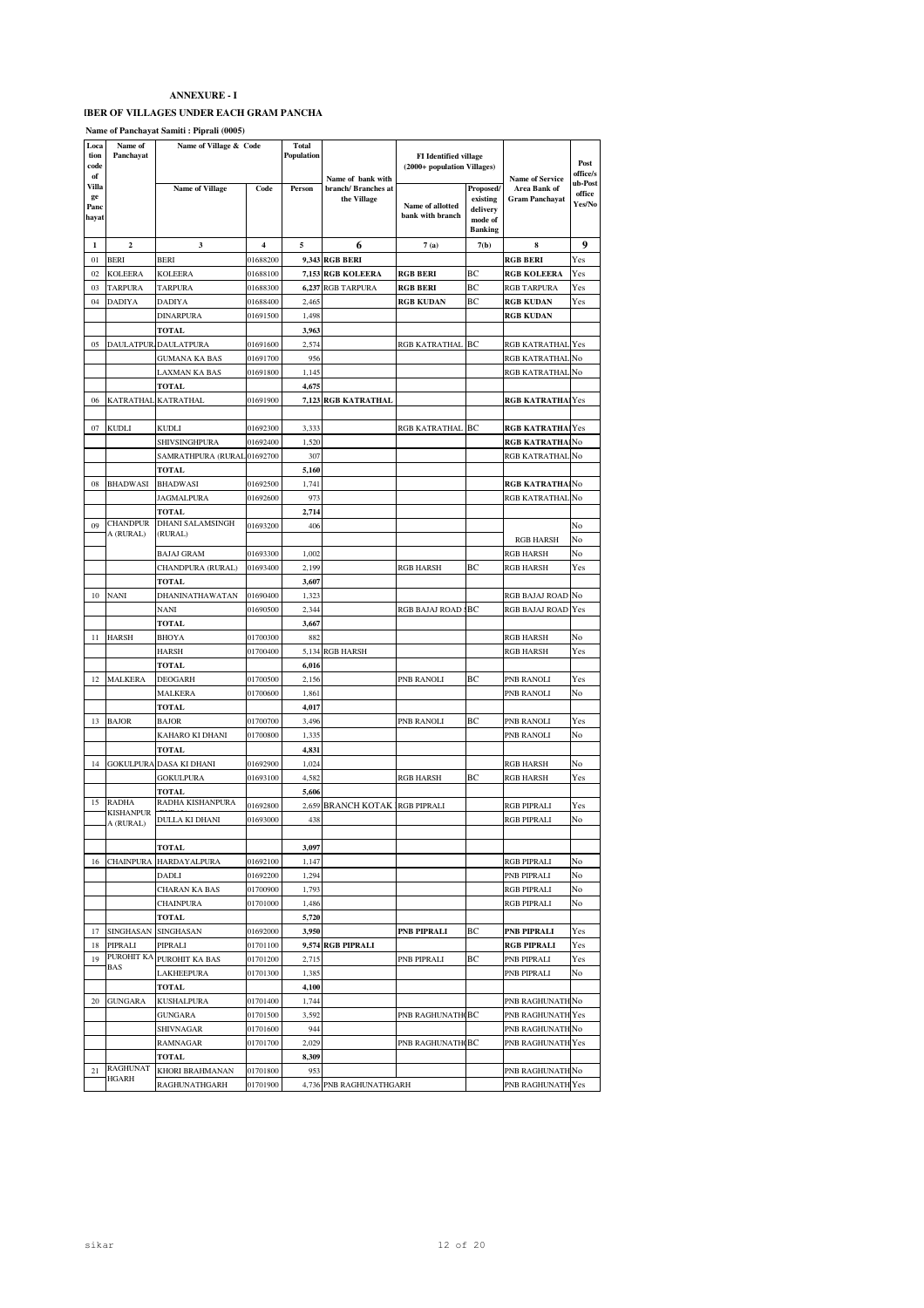|                              |                      | Name of Panchayat Samiti : Piprali (0005) |                      |                     |                                    |                                                             |                                                                |                                       |                             |
|------------------------------|----------------------|-------------------------------------------|----------------------|---------------------|------------------------------------|-------------------------------------------------------------|----------------------------------------------------------------|---------------------------------------|-----------------------------|
| Loca<br>tion<br>code<br>of   | Name of<br>Panchayat | Name of Village & Code                    |                      | Total<br>Population | Name of bank with                  | <b>FI</b> Identified village<br>(2000+ population Villages) |                                                                | <b>Name of Service</b>                | Post<br>office/s            |
| Villa<br>ge<br>Panc<br>hayat |                      | <b>Name of Village</b>                    | Code                 | Person              | branch/ Branches at<br>the Village | Name of allotted<br>bank with branch                        | Proposed/<br>existing<br>delivery<br>mode of<br><b>Banking</b> | Area Bank of<br><b>Gram Panchayat</b> | ub-Post<br>office<br>Yes/No |
| 1                            | $\boldsymbol{2}$     | 3                                         | 4                    | 5                   | 6                                  | 7(a)                                                        | 7(b)                                                           | 8                                     | 9                           |
|                              |                      | <b>DAB PANORA</b>                         | 01702000             | 858                 |                                    |                                                             |                                                                | PNB RAGHUNATH                         | No                          |
|                              |                      | TOTAL                                     |                      | 6,547               |                                    |                                                             |                                                                |                                       |                             |
| 22                           | PALASARA             | <b>KALA KHET</b>                          | 01703200             | 607                 |                                    |                                                             |                                                                | PNB RANOLI                            | No                          |
|                              |                      | SOB                                       | 01703300             | 545                 |                                    |                                                             |                                                                | PNB RANOLI                            | No                          |
|                              |                      | PALASARA                                  | 01703400             | 1,283               |                                    |                                                             |                                                                | PNB RANOLI                            | No                          |
|                              |                      | <b>HARIPURA</b>                           | 01703500             | 787                 |                                    |                                                             |                                                                | PNB RANOLI                            | No                          |
|                              |                      | <b>BOOTOLI</b>                            | 01703600             | 626                 |                                    |                                                             |                                                                | PNB RANOLI                            | No                          |
|                              |                      | TODI MADHOPURA<br>TOTAL                   | 01703700             | 2,397<br>6,245      |                                    | PNB RANOLI                                                  | ВC                                                             | PNB RANOLI                            | Yes                         |
| 23                           | JURATHRA             | DULHEPURA                                 | 01702900             | 533                 |                                    |                                                             |                                                                | RGB SHYAMGARI                         | No                          |
|                              |                      | JURATHRA                                  | 01703000             | 1,697               |                                    |                                                             |                                                                | RGB SHYAMGARI No                      |                             |
|                              |                      | BARAL                                     | 01703100             | 2,935               |                                    | RGB SHYAMGARH BC                                            |                                                                | RGB SHYAMGARI Yes                     |                             |
|                              |                      | <b>TOTAL</b>                              |                      | 5,165               |                                    |                                                             |                                                                |                                       |                             |
| 24                           | RAJPURA              | HATYAJ                                    | 01702500             | 1,478               |                                    |                                                             |                                                                | RGB SHYAMGARI No                      |                             |
|                              |                      | GURHA KALAN                               | 01702600             | 599                 |                                    |                                                             |                                                                | RGB SHYAMGARI No                      |                             |
|                              |                      | <b>RAJPURA</b>                            | 01702700             | 1,769               |                                    | RGB SHYAMGARH BC                                            |                                                                | RGB SHYAMGARI No                      |                             |
|                              |                      | <b>GURHA KHURD</b>                        | 01702800             | 890                 |                                    |                                                             |                                                                | RGB SHYAMGARI No                      |                             |
|                              |                      | TOTAL                                     |                      | 4,736               |                                    |                                                             |                                                                |                                       |                             |
| 25                           | SHYAMGARI BHAGOWA    |                                           | 01702100             | 361                 |                                    |                                                             |                                                                | RGB SHYAMGARI No                      |                             |
|                              |                      | SAKRAI                                    | 01702200             | 888                 |                                    |                                                             |                                                                | RGB SHYAMGARI No                      |                             |
|                              |                      | DHOKAR                                    | 01702300             | 308                 |                                    |                                                             |                                                                | RGB SHYAMGARI No                      |                             |
|                              |                      | SHYAMGARH                                 | 01702400             | 1,915               | RGB SHYAMGARH                      |                                                             |                                                                | RGB SHYAMGARI No                      |                             |
|                              |                      | TOTAL                                     |                      | 3,472               |                                    |                                                             |                                                                |                                       |                             |
| 26                           | SHYAMPURA            | CHAK KIKRALIYA                            | 01708500             | 58                  |                                    |                                                             |                                                                | PNB PIPRALI                           | No                          |
|                              |                      | SHYAMPURA                                 | 01708600             | 2,441               |                                    | PNB PIPRALI                                                 | BC                                                             | PNB PIPRALI                           | Yes                         |
|                              |                      | KIKRALIYA                                 | 01708700             | 992                 |                                    |                                                             |                                                                | PNB PIPRALI                           | No                          |
|                              |                      | BHOJA KI DHANI<br>TOTAL                   | 01708800             | 1,013<br>4,504      |                                    |                                                             |                                                                | PNB PIPRALI                           | No                          |
| 27                           | SUJAWAS              | SHERPURA                                  | 01708200             | 1,037               |                                    |                                                             |                                                                | PNB RANOLI                            | No                          |
|                              |                      | SUJAWAS                                   | 01708300             | 392                 |                                    |                                                             |                                                                | PNB RANOLI                            | No                          |
|                              |                      | GORIYA                                    | 01708400             | 943                 |                                    |                                                             |                                                                | PNB RANOLI                            | No                          |
|                              |                      | <b>TILOKPURA</b>                          | 01709200             | 2,280               |                                    |                                                             |                                                                | <b>PNB RANOLI</b>                     | Yes                         |
|                              |                      | TOTAL                                     |                      | 4,652               |                                    |                                                             |                                                                |                                       |                             |
| 28                           | BAIDH KI DH          | <b>BAIDH KI DHANI</b>                     | 01709000             | 3,430               |                                    |                                                             |                                                                | <b>PNB RANOLI</b>                     | Yes                         |
| 29                           | RANOLI               | RANOLI                                    | 01709100             |                     | 10,358 PNB RANOLI                  |                                                             |                                                                | PNB RANOLI                            | Yes                         |
| 30                           | SHEESHYOO            | <b>SHEESHYOO</b>                          | 01709500             | 7,647               | <b>BRANCH BRKGB</b>                | PNB RANOLI                                                  |                                                                | RGB SHEESHYOO                         | Yes                         |
| 31                           | KISHANPURA AKHEPURA  |                                           | 01709300             | 632                 |                                    |                                                             |                                                                | PNB PALSANA                           | No                          |
|                              |                      | KISHANPURA                                | 01709400             | 1,173               |                                    |                                                             |                                                                | PNB PALSANA                           | No                          |
|                              |                      | MIYAN KI DHANI                            | 01709700             | 1,433               |                                    |                                                             |                                                                | PNB PALSANA                           | No                          |
|                              |                      | TOTAL                                     |                      | 3,238               |                                    |                                                             |                                                                |                                       |                             |
| 32                           | SANGARWA             | SANGARWA                                  | 01708900             | 2,481               |                                    | PNB RANOLI                                                  | BC                                                             | PNB RANOLI                            | Yes                         |
|                              |                      | AJABPURA<br>TOTAL                         | 01709600             | 2,894<br>5,375      |                                    | PNB PALSANA                                                 | BС                                                             | PNB PALSANA                           | Yes                         |
| 33                           | ABHAIPURA            | CHAK GEELIYA                              | 01709800             | 72                  |                                    |                                                             |                                                                | PNB PALSANA                           | No                          |
|                              |                      | CHAK DHEDI                                | 01709900             | 81                  |                                    |                                                             |                                                                | PNB PALSANA                           | No                          |
|                              |                      | CHAK KUMLIWALA                            | 01710000             | 9                   |                                    |                                                             |                                                                | PNB PALSANA                           | No                          |
|                              |                      | CHAK BADIYA                               | 01710100             |                     |                                    |                                                             |                                                                | PNB PALSANA                           | No                          |
|                              |                      | PRITHVIPURA                               | 01710200             | 939                 |                                    |                                                             |                                                                | PNB PALSANA                           | No                          |
|                              |                      | <b>BHAGATPURA</b>                         | 01710300             | 1,246               |                                    |                                                             |                                                                | PNB PALSANA                           | No                          |
|                              |                      | CHAK TURKIYA                              | 01710400             | 90                  |                                    |                                                             |                                                                |                                       | No                          |
|                              |                      | <b>ABHAIPURA</b>                          | 01710500             | 1,219               |                                    |                                                             |                                                                | PNB PALSANA                           | No                          |
|                              |                      | NANGAL                                    | 01710600             | 1,855               |                                    |                                                             |                                                                | PNB PALSANA                           | No                          |
|                              |                      | TOTAL                                     |                      | 5,511               |                                    |                                                             |                                                                |                                       |                             |
| 34                           | PALSANA              | PALSANA                                   | 01710800             |                     | 11,693 PNB PALSANA                 |                                                             |                                                                | PNB PALSANA                           | Yes                         |
|                              |                      | BADHALA KI DHANI                          | 01710900             | 1,558               |                                    |                                                             |                                                                | PNB PALSANA                           | No                          |
|                              |                      | <b>TOTAL</b>                              |                      | 13,251              |                                    |                                                             |                                                                |                                       |                             |
| 35                           | LADANA               | <b>SUNDARPURA</b><br>DHANI CHETANDAS      | 01710700<br>01711000 | 1,455<br>348        |                                    |                                                             |                                                                | PNB PALSANA<br>PNB PALSANA            | No<br>No                    |
|                              |                      | <b>BARSINGHPURA</b>                       | 01711200             | 1,494               |                                    |                                                             |                                                                | PNB PALSANA                           | No                          |
|                              |                      | CHAK TILOKPURA                            | 01711500             | 147                 |                                    |                                                             |                                                                | PNB PALSANA                           | No                          |
|                              |                      | <b>RAIPURA</b>                            | 01711600             | 2,939               |                                    | RGB SHYAMGARH BC                                            |                                                                | PNB PALSANA                           | Yes                         |
|                              |                      | <b>TOTAL</b>                              |                      | 6,383               |                                    |                                                             |                                                                |                                       |                             |
| 36                           | RAIWASA              | LADHANA                                   | 01711400             | 1,331               |                                    |                                                             |                                                                | RGB RAIWASA                           | No                          |
|                              |                      | RAIWASA                                   | 01708100             |                     | 5,357 RGB RAIWASA                  |                                                             |                                                                | RGB RAIWASA                           | Yes                         |
|                              |                      | TOTAL                                     |                      | 6,688               |                                    |                                                             |                                                                |                                       |                             |

# **Name of Panchayat Samiti : Piprali (0005)**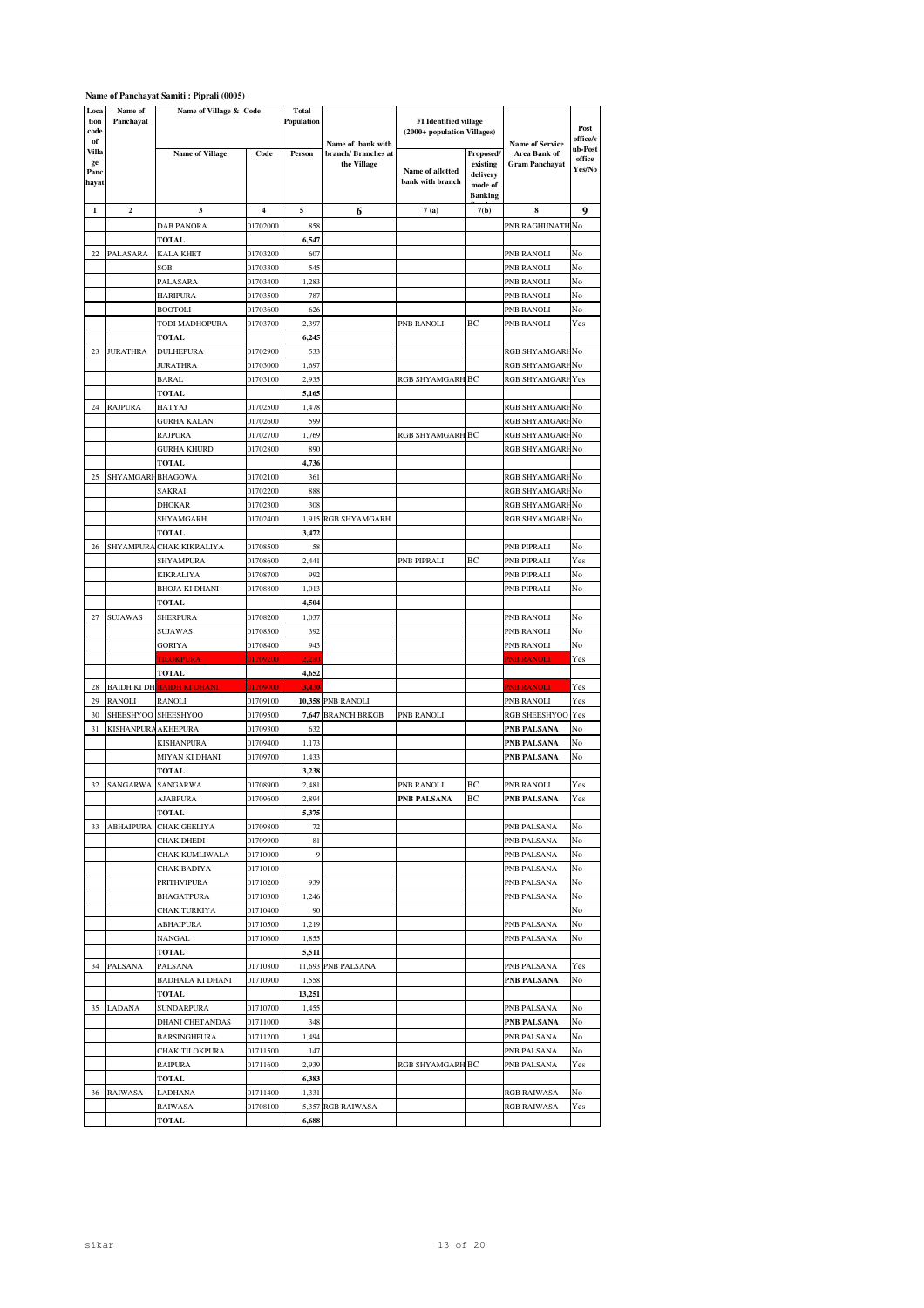# **IUMBER OF VILLAGES UNDER EACH GRAM PANCHAYAT**

**Name of Panchayat Samiti : Khandela (0006)**

| Loc         | Name of          | $\cdots$<br>Name of Village & Code |                         | Total  |                                   |                                  |       |                                            | Post   |
|-------------|------------------|------------------------------------|-------------------------|--------|-----------------------------------|----------------------------------|-------|--------------------------------------------|--------|
| atio        | Panchayat        |                                    |                         | Popula |                                   | <b>FI</b> Identified village     |       |                                            | office |
| $\mathbf n$ |                  |                                    |                         | tion   | Name of bank                      | $(2000+$ population<br>Villages) |       | <b>Name of Service</b>                     | /sub-  |
| code        |                  |                                    |                         |        | with branch/                      |                                  |       | <b>Area Bank of Gram</b>                   | Post   |
| of          |                  | <b>Name of Village</b>             | Code                    | Person | <b>Branches</b> at the<br>Village | Name of allotted                 | Pro   | Panchayat                                  | office |
| Villa       |                  |                                    |                         |        |                                   | bank with branch                 | pose  |                                            | Yes/N  |
|             |                  |                                    |                         |        |                                   |                                  | d/exi |                                            |        |
| 1           | $\overline{2}$   | 3                                  | $\overline{\mathbf{4}}$ | 5      | 6                                 | 7(a)                             | 7(b)  | 8                                          | 9      |
| 01          | PANIHARWAS SEVLI |                                    | 01722900                | 978    |                                   |                                  |       | SBBJ SALADIPUR                             | No     |
|             |                  | GUWARIYA                           | 01723000                | 535    |                                   |                                  |       | SBBJ SALADIPUR                             | No     |
|             |                  | <b>PANIHARWAS</b>                  | 01723100                | 2,224  |                                   |                                  |       | SBBJ SALADIPUR                             | Yes    |
|             |                  | SULEL                              | 01724100                | 59     |                                   |                                  |       | SBBJ SALADIPUR                             | No     |
|             |                  | SATHIYA VAS                        | 01724400                | 782    |                                   |                                  |       | SBBJ SALADIPUR                             | No     |
|             |                  | <b>TOTAL</b>                       |                         | 4,578  |                                   |                                  |       |                                            |        |
| 02          | KOTRI            | BHAIRA WITH LUHAF01723200          |                         | 1.053  |                                   |                                  |       | RGB KOTRI LUHAR No                         |        |
|             | LUHARWAS         | KOTRI LUHARWAS                     | 01723300                |        | 6,990 RGB KOTRI LUHARWAS          |                                  |       | RGB KOTRI LUHAR Yes                        |        |
|             |                  | TOTAL                              |                         | 8,043  |                                   |                                  |       |                                            |        |
| 03          | <b>DHANI</b>     | DHANI GUMANSINGH01723400           |                         | 2,624  |                                   | RGB KOTRI LUHA BC                |       | RGB KOTRI LUHAR Yes                        |        |
|             | GUMANSING        | SALWARI                            | 01723500                | 1,505  |                                   |                                  |       | RGB KOTRI LUHAR No                         |        |
|             |                  | TOTAL                              |                         | 4,129  |                                   |                                  |       |                                            |        |
| 04          | <b>CHAUKRI</b>   | CHAUKRI                            | 01726700                | 6,399  |                                   | <b>BOB KHANDELA</b>              | BC    | <b>BOB KHANDELA</b>                        | Yes    |
| 05          | <b>JUGALPURA</b> | JUGALPURA                          | 01731600                | 3,485  |                                   | PNB KANWAT                       | BС    | PNB KANWAT                                 | Yes    |
|             |                  | <b>GARHI KHANPUR</b>               | 01731700                | 1,981  |                                   |                                  |       | PNB KANWAT                                 | No     |
|             |                  | TOTAL                              |                         | 5,466  |                                   |                                  |       |                                            |        |
| 06          | <b>KANWAT</b>    | DAHAR KANWAT                       | 01731800                | 8      |                                   |                                  |       | PNB KANWAT                                 | No     |
|             |                  | <b>KANWAT</b>                      | 01731900                |        | 6,822 PNB KANWAT                  |                                  |       | PNB KANWAT                                 | Yes    |
|             |                  | <b>GHASSEEPURA</b>                 | 01732000                | 2,467  |                                   | <b>RGB KANWAT</b>                | BC    | <b>RGB KANWAT</b>                          | Yes    |
|             |                  | TOTAL                              |                         | 9,297  |                                   |                                  |       |                                            |        |
| 07          | <b>SUJANA</b>    | SAMRATHPURA                        | 01731000                | 1,239  |                                   |                                  |       | PNB KANWAT                                 | No     |
|             |                  | HAMEERPURA KALAI01731100           |                         | 1,880  |                                   |                                  |       | PNB KANWAT                                 | No     |
|             |                  | SUJANA                             | 01731300                | 1,169  |                                   |                                  |       | PNB KANWAT                                 | No     |
|             |                  | PRATAPPURA                         | 01731400                | 249    |                                   |                                  |       |                                            | No     |
|             |                  |                                    | 01731500                | 1,189  |                                   |                                  |       | PNB KANWAT<br>PNB KANWAT                   | No     |
|             |                  | <b>BALWAR</b>                      |                         |        |                                   |                                  |       |                                            |        |
|             |                  | TOTAL                              |                         | 5,726  |                                   |                                  |       |                                            |        |
| 08          | DULHEPURA        | CHAK DULHEPURA N01725700           |                         | 24     |                                   |                                  |       | <b>BOB KHANDELA</b>                        | No     |
|             |                  | CHAK HOD                           | 01725800                | 65     |                                   |                                  |       | <b>BOB KHANDELA</b>                        | No     |
|             |                  | CHAK DULHEPURA N01727200           |                         |        |                                   |                                  |       | <b>BOB KHANDELA</b>                        | No     |
|             |                  | HOD                                | 01727300                | 1,788  |                                   |                                  |       | <b>BOB KHANDELA</b>                        | No     |
|             |                  | DULHEPURA                          | 01727400                | 3,164  |                                   | <b>BOB KHANDELA</b>              | BC    | <b>BOB KHANDELA</b>                        | No     |
|             |                  | TOTAL                              |                         | 5,041  |                                   |                                  |       |                                            |        |
| 09          | BASRI            | SEEL KI BARA                       | 01725900                | 1,021  |                                   |                                  |       | <b>BOB KHANDELA</b>                        | No     |
|             |                  | CHAK CHHAJNA                       | 01726000                | 50     |                                   |                                  |       | <b>BOB KHANDELA</b>                        | No     |
|             |                  | CHHAJNA                            | 01726100                | 1,002  |                                   |                                  |       | <b>BOB KHANDELA</b>                        | No     |
|             |                  | CHAK KHANDELA NO01726400           |                         | 17     |                                   |                                  |       | <b>BOB KHANDELA</b>                        | No     |
|             |                  | KALI KHERA                         | 01726500                | 403    |                                   |                                  |       | <b>BOB KHANDELA</b>                        | No     |
|             |                  | KHEMRAJ KA BAS@                    | 01726600                | 391    |                                   |                                  |       |                                            | No     |
|             |                  | CHARANWAS                          |                         |        |                                   |                                  |       | <b>BOB KHANDELA</b>                        | No     |
|             |                  | CHAK BASRI                         | 01726800                |        |                                   |                                  |       | <b>BOB KHANDELA</b>                        | No     |
|             |                  | CHAK KHANDELA NG01726900           |                         | 67     |                                   |                                  |       | <b>BOB KHANDELA</b>                        | No     |
|             |                  | BASRI                              | 01727000                | 929    |                                   |                                  |       | <b>BOB KHANDELA</b>                        | No     |
|             |                  | NEEMKI                             | 01727100                | 900    |                                   |                                  |       | <b>BOB KHANDELA</b>                        | No     |
|             |                  | TOTAL                              |                         | 4,780  |                                   |                                  |       |                                            |        |
|             |                  | 10 RAMPURA (THRAMPURA (THOI)       | 01724300                | 4,409  |                                   | PNB HARDAS KA BC                 |       | $\overline{\mathrm{PNB}}$ HARDAS KA B. Yes |        |
|             |                  | <b>DHARMPURA</b>                   | 01726200                | 651    |                                   |                                  |       | PNB HARDAS KA B. No                        |        |
|             |                  | ATHBIGHA                           | 01726300                | 655    |                                   |                                  |       | PNB HARDAS KA B. No                        |        |
|             |                  | TOTAL                              |                         | 5,715  |                                   |                                  |       |                                            |        |
| 11          | <b>KERPURA</b>   | <b>BAMARDA</b>                     | 01723600                | 999    |                                   |                                  |       | SBBJ SALADIPURA No                         |        |
|             |                  | KAROI                              | 01723700                | 572    |                                   |                                  |       | SBBJ SALADIPURA No                         |        |
|             |                  | <b>KERPURA</b>                     | 01723800                | 2,185  |                                   | SBBJ SALADIPUR BC                |       | SBBJ SALADIPURA Yes                        |        |
|             |                  | LALSAR                             | 01723900                | 311    |                                   |                                  |       | SBBJ SALADIPURA No                         |        |
|             |                  | JAKHERA                            | 01724000                | 98     |                                   |                                  |       | SBBJ SALADIPURA No                         |        |
|             |                  | SALEDIPURA                         | 01724200                |        | 1,578 SBBJ SALADIPURA             |                                  |       | SBBJ SALADIPURA YES                        |        |
|             |                  | TOTAL                              |                         | 5,743  |                                   |                                  |       |                                            |        |
| 12          | <b>DAYRA</b>     | DAYRA (RURAL)                      | 01724500                | 4,718  |                                   | RGB KHANDELA BC                  |       | <b>RGB KHANDELA</b>                        | Yes    |
|             | (RURAL)          | KHANDELA (RURAL) 01725300          |                         | 1,000  |                                   |                                  |       | <b>RGB KHANDELA</b>                        | No     |
|             |                  | MAHRON KI DHANI (101725400         |                         | 1,560  |                                   |                                  |       | RGB KHANDELA                               | No     |
|             |                  | TOTAL                              |                         | 7,278  |                                   |                                  |       |                                            |        |
|             | 13 GURARA        | GURARA                             | 01724600                | 4,967  |                                   | <b>BOB KHANDELA</b>              | BC    | <b>BOB KHANDELA</b>                        | Yes    |
| 14          | <b>GOKUL KA</b>  | FATEHPURA BHOMIY01724700           |                         | 1,785  |                                   |                                  |       | <b>BOB KHANDELA</b>                        | No     |
|             | BAS              | CHHARA                             | 01724800                | 697    |                                   |                                  |       | <b>BOB KHANDELA</b>                        | No     |
|             |                  |                                    |                         |        |                                   |                                  |       |                                            |        |
|             |                  | <b>GOKUL KA BAS</b>                | 01724900                | 1,270  |                                   |                                  |       | <b>BOB KHANDELA</b><br><b>BOB KHANDELA</b> | No     |
|             |                  | SUHAGPURA                          | 01725000                | 162    |                                   |                                  |       |                                            | No     |
|             |                  | TOTAL                              |                         | 3,914  |                                   |                                  |       |                                            |        |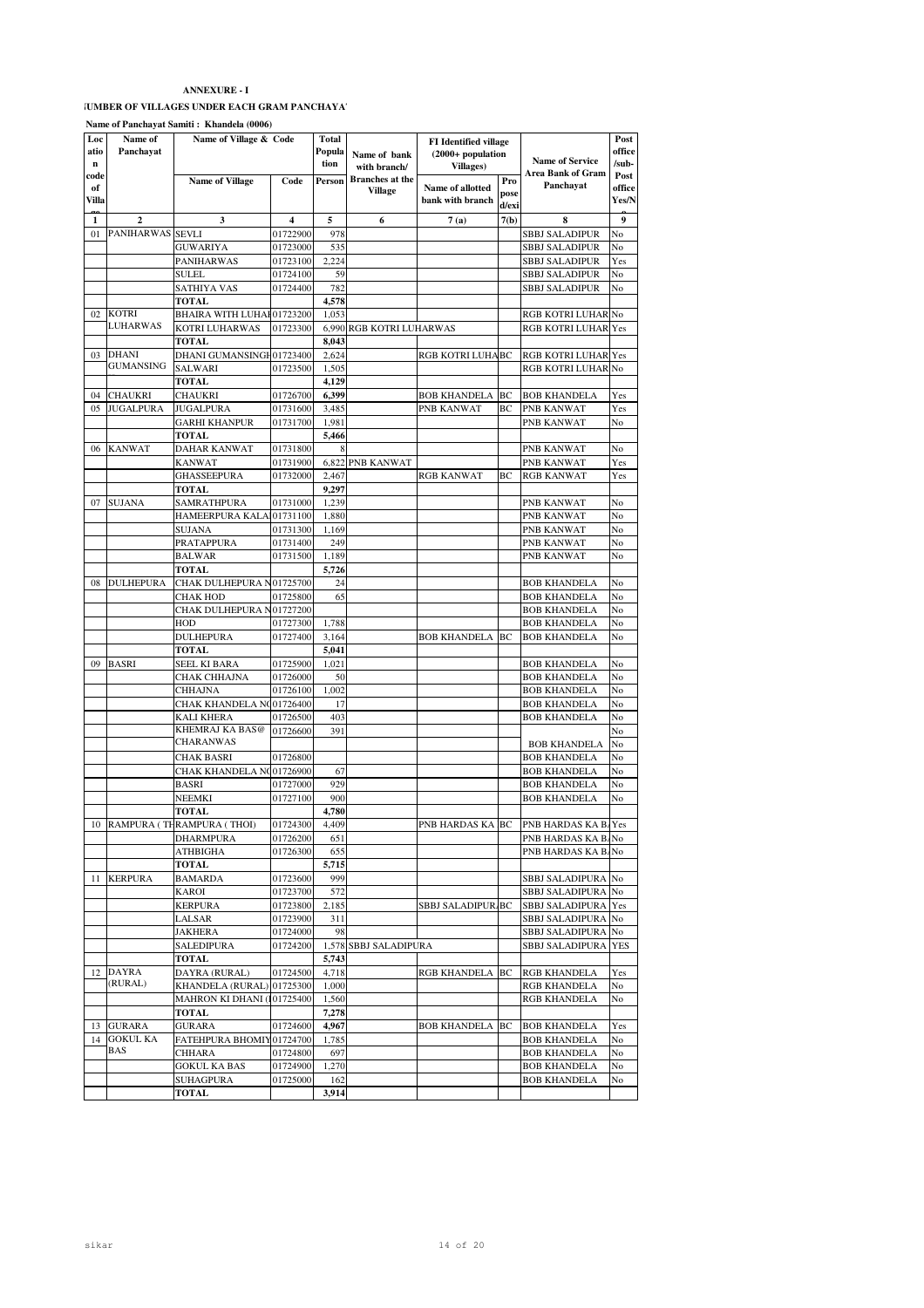|                            |                              | Name of Panchayat Samiti: Khandela (0006)                   |                      |                         |                                          |                                                                  |                      |                                            |                         |
|----------------------------|------------------------------|-------------------------------------------------------------|----------------------|-------------------------|------------------------------------------|------------------------------------------------------------------|----------------------|--------------------------------------------|-------------------------|
| Loc<br>atio<br>$\mathbf n$ | Name of<br>Panchayat         | Name of Village & Code                                      |                      | Total<br>Popula<br>tion | Name of bank<br>with branch/             | <b>FI</b> Identified village<br>$(2000+$ population<br>Villages) |                      | <b>Name of Service</b>                     | Post<br>office<br>/sub- |
| code<br>of<br>Villa        |                              | <b>Name of Village</b>                                      | Code                 | Person                  | <b>Branches</b> at the<br><b>Village</b> | Name of allotted<br>bank with branch                             | Pro<br>pose<br>d/exi | Area Bank of Gram<br>Panchayat             | Post<br>office<br>Yes/N |
| $\alpha$<br>1              | $\overline{2}$               | 3                                                           | 4                    | 5                       | 6                                        | 7(a)                                                             | 7(b)                 | 8                                          | 9                       |
| 15                         | <b>ROYAL</b>                 | CHAKROYAL                                                   | 01725100             |                         |                                          |                                                                  |                      | RGB KHANDELA                               | No                      |
|                            |                              | AGLOI                                                       | 01725200             | 899                     |                                          |                                                                  |                      | <b>RGB KHANDELA</b>                        | No                      |
|                            |                              | CHAK BAHOOJI KI DH01725500                                  |                      |                         |                                          |                                                                  |                      | <b>RGB KHANDELA</b>                        | No                      |
|                            |                              | <b>BAHOOJI KI DHANI</b>                                     | 01725600             | 415                     |                                          |                                                                  |                      | RGB KHANDELA                               | No                      |
|                            |                              | <b>KANWARPURA</b>                                           | 01727800             | 966                     |                                          |                                                                  |                      | <b>RGB KHANDELA</b>                        | No                      |
|                            |                              | <b>ROYAL</b>                                                | 01728500             | 2,214                   |                                          | RGB KHANDELA  BC                                                 |                      | RGB KHANDELA                               | Yes                     |
|                            |                              | <b>TOTAL</b>                                                |                      | 4,494                   |                                          |                                                                  |                      |                                            |                         |
| 16                         | <b>BARSINGHPU</b><br>RA      | <b>BIHARIPUR</b>                                            | 01727500             | 124                     |                                          |                                                                  |                      | <b>BOB KHANDELA</b>                        | No                      |
|                            |                              | <b>BHOJPUR</b><br><b>BARSINGHPURA</b>                       | 01727600<br>01727700 | 2,167<br>2,089          |                                          | BOB KHANDELA<br><b>BOB KHANDELA</b>                              | BC<br>BC             | BOB KHANDELA<br><b>BOB KHANDELA</b>        | Yes<br>Yes              |
|                            |                              | PADAMPURA                                                   | 01730300             | 1,119                   |                                          |                                                                  |                      | <b>BOB KHANDELA</b>                        | No                      |
|                            |                              | <b>TOTAL</b>                                                |                      | 5,499                   |                                          |                                                                  |                      |                                            |                         |
| 17                         | RALAWATA                     | <b>FATEHPURA</b>                                            | 01730200             | 1,094                   |                                          |                                                                  |                      | PNB SRIMADHOPUI No                         |                         |
|                            |                              | TIWARI KI DHANI                                             | 01730400             | 759                     |                                          |                                                                  |                      | PNB SRIMADHOPUI No                         |                         |
|                            |                              | <b>RALAWATA</b>                                             | 01730500             | 1,890                   |                                          |                                                                  |                      | PNB SRIMADHOPUI                            | YES                     |
|                            |                              | <b>KISHANPURA</b>                                           | 01730800             | 533                     |                                          |                                                                  |                      | PNB SRIMADHOPUI                            | No                      |
|                            |                              | <b>CHAK KISHANPURA</b>                                      | 01730900             | 229                     |                                          |                                                                  |                      | PNB SRIMADHOPUI                            | No                      |
|                            |                              | <b>TOTAL</b>                                                |                      | 4,505                   |                                          |                                                                  |                      |                                            |                         |
| 18                         | <b>CHAK</b>                  | CHAK JAIRAMPURA                                             | 01730600             | 47                      |                                          |                                                                  |                      | PNB SRIMADHOPUI No                         |                         |
|                            | JAIRAMPURA JAIRAMPURA        |                                                             | 01730700             | 2,179                   |                                          | PNB SRIMADHOPI BC                                                |                      | PNB SRIMADHOPUI Yes                        |                         |
|                            |                              | PUJARI KA BAS                                               | 01733100             | 717                     |                                          |                                                                  |                      | PNB SRIMADHOPUI                            | No                      |
|                            |                              | <b>BASSI</b>                                                | 01733200             | 2,978                   |                                          | PNB SRIMADHOPIBC                                                 |                      | PNB SRIMADHOPUI                            | Yes                     |
|                            |                              | <b>TOTAL</b>                                                |                      | 5,921                   |                                          |                                                                  |                      |                                            |                         |
| 19                         | <b>DHALYAVAS</b>             | <b>DHALYAVAS</b><br><b>SHIVPURA</b>                         | 01729800<br>01729900 | 2,405<br>434            |                                          | PNB SRIMADHOPIBC                                                 |                      | PNB SRIMADHOPUI<br>PNB SRIMADHOPUI         | Yes<br>No               |
|                            |                              | <b>JANKIPURA</b>                                            | 01730000             | 983                     |                                          |                                                                  |                      | PNB SRIMADHOPUI                            | No                      |
|                            |                              | <b>TOTAL</b>                                                |                      | 3,822                   |                                          |                                                                  |                      |                                            |                         |
| 20                         | <b>NIMERA</b>                | <b>NIMERA</b>                                               | 01727900             | 4,147                   |                                          | BOB KHANDELA                                                     | BC                   | <b>BOB KHANDELA</b>                        | Yes                     |
|                            |                              | NORANGPURA                                                  | 01730100             | 617                     |                                          |                                                                  |                      | <b>BOB KHANDELA</b>                        | No                      |
|                            |                              | <b>TOTAL</b>                                                |                      | 4,764                   |                                          |                                                                  |                      |                                            |                         |
| 21                         | <b>KHATUNDRA</b>             | <b>CHAK KHATUNDRA</b>                                       | 01728000             | 705                     |                                          |                                                                  |                      | <b>RGB JAJOD</b>                           | No                      |
|                            |                              | <b>SHOLA</b>                                                | 01728100             | 636                     |                                          |                                                                  |                      | <b>RGB JAJOD</b>                           | No                      |
|                            |                              | HAMEERPURA KHUR 01728200                                    |                      | 204                     |                                          |                                                                  |                      | <b>RGB JAJOD</b>                           | No                      |
|                            |                              | <b>KHATUNDRA</b>                                            | 01728300             | 1,068                   |                                          |                                                                  |                      | <b>RGB JAJOD</b>                           | No                      |
|                            |                              | <b>SOORPURA</b>                                             | 01729300             | 705                     |                                          |                                                                  |                      | RGB JAJOD                                  | No                      |
|                            |                              | SANWATPURA@                                                 | 01729400             | 634                     |                                          |                                                                  |                      | <b>RGB JAJOD</b>                           | No                      |
|                            |                              | JAITA KI DHANI                                              |                      |                         |                                          |                                                                  |                      |                                            | No                      |
|                            |                              | TOTAL                                                       |                      | 3,952                   |                                          |                                                                  |                      |                                            |                         |
| 22                         | <b>DOODHWALO</b><br>N KA BAS | <b>BAMANVAS @ SAJAN01728600</b><br>DOODHWALON KA BJ01728700 |                      | 1,509                   |                                          |                                                                  |                      | <b>RGB KHANDELA</b>                        | No                      |
|                            |                              | <b>BAHADURPURA</b>                                          | 01728800             | 1,755<br>1,250          |                                          |                                                                  |                      | <b>RGB KHANDELA</b><br><b>RGB KHANDELA</b> | No<br>No                |
|                            |                              | <b>TOTAL</b>                                                |                      | 4,514                   |                                          |                                                                  |                      |                                            |                         |
| 23                         | <b>GOVINDPURA</b>            | <b>GOVINDPURA</b>                                           | 01728900             | 3,501                   |                                          | <b>RGB JAJOD</b>                                                 | BС                   | <b>RGB JAJOD</b>                           | Yes                     |
|                            |                              | UDAIPURA                                                    | 01729000             | 2,430                   |                                          | <b>RGB JAJOD</b>                                                 | ВC                   | <b>RGB JAJOD</b>                           | Yes                     |
|                            |                              | CHAK UDAIPURA                                               | 01729100             |                         |                                          |                                                                  |                      | <b>RGB JAJOD</b>                           | No                      |
|                            |                              | TOTAL                                                       |                      | 5,931                   |                                          |                                                                  |                      |                                            |                         |
|                            | 24 SAWAIPURA                 | <b>GORIYAN</b>                                              | 01728400             | 1,282                   |                                          |                                                                  |                      | RGB JAJOD                                  | No                      |
|                            | @PUJARI KA                   | SAWAIPURA @                                                 | 01729200             | 1,296                   |                                          |                                                                  |                      | <b>RGB JAJOD</b>                           | No                      |
|                            | BAS                          | PUJARI KA BAS                                               |                      |                         |                                          |                                                                  |                      |                                            | No                      |
|                            |                              | <b>DULTHANA</b>                                             | 01729500             | 1,122                   |                                          |                                                                  |                      | RGB JAJOD                                  | No                      |
|                            |                              | <b>TOTAL</b>                                                |                      | 3,700                   |                                          |                                                                  |                      |                                            |                         |
|                            | 25 JAJOD                     | JAJOD                                                       | 01729600             |                         | 3,325 RGB JAJOD                          |                                                                  |                      | RGB JAJOD                                  | Yes                     |
|                            |                              | <b>KHERICHARNAN</b>                                         | 01729700             | 1,728                   |                                          |                                                                  |                      | <b>RGB JAJOD</b>                           | No                      |
|                            |                              | TOTAL<br>26 THEEKARIYA SAMOTAKA BAS                         | 01734100             | 5,053<br>888            |                                          |                                                                  |                      |                                            |                         |
|                            | @                            | <b>SHAHPURA</b>                                             | 01734200             |                         | 2,044 BRANCH BRKG PNB BAORI              |                                                                  |                      | PNB BAORI<br><b>PNB BAORI</b>              | No<br>Yes               |
|                            | RAISINGHPU                   | THEEKARIYA @                                                | 01734300             | 2,872                   |                                          | PNB BAORI                                                        | BС                   | <b>PNB BAORI</b>                           | Yes                     |
|                            |                              | RAISINGHPURA                                                |                      |                         |                                          |                                                                  |                      |                                            | Yes                     |
|                            |                              | TOTAL                                                       |                      | 5,804                   |                                          |                                                                  |                      |                                            |                         |
| 27                         | <b>MALIKPURA</b>             | <b>GYANPURA</b>                                             | 01733700             | 1,895                   |                                          |                                                                  |                      | <b>PNB BAORI</b>                           | No                      |
|                            |                              | MALIKPUR                                                    | 01733800             | 2,786                   |                                          | PNB BAORI                                                        | BС                   | <b>PNB BAORI</b>                           | Yes                     |
|                            |                              | <b>LADPUR</b>                                               | 01733900             | 1,462                   |                                          |                                                                  |                      | PNB BAORI                                  | No                      |
|                            |                              | RAMDAS KA BAS                                               | 01734000             | 178                     |                                          |                                                                  |                      | PNB BAORI                                  | No                      |
|                            |                              | <b>TOTAL</b>                                                |                      | 6,321                   |                                          |                                                                  |                      |                                            |                         |
| 28                         | <b>KASARDA</b>               | <b>VIJAIPURA</b>                                            | 01733300             | 2,696                   |                                          | PNB SRIMADHOPI BC                                                |                      | PNB SRIMADHOPUI Yes                        |                         |
|                            |                              | CHARANWAS@                                                  | 01733400             | 270                     |                                          |                                                                  |                      | PNB SRIMADHOPUI No                         |                         |
|                            |                              | BHOPAT KA BAS                                               |                      |                         |                                          |                                                                  |                      |                                            | Yes                     |
|                            |                              | <b>KASARDA</b>                                              | 01733500             | 1,690                   |                                          |                                                                  |                      | PNB SRIMADHOPUI No                         |                         |
|                            |                              | <b>RANIPUR</b>                                              | 01733600             | 1,854                   |                                          |                                                                  |                      | PNB SRIMADHOPUI No                         |                         |
|                            |                              | TOTAL                                                       |                      | 6,510                   |                                          |                                                                  |                      |                                            |                         |
| 29                         | <b>BAORI</b>                 | BAORI<br>SOTHALIYA                                          | 01735800<br>01735900 | 1,814                   | 4,160 PNB BAORI                          |                                                                  |                      | PNB BAORI<br>PNB BAORI                     | Yes<br>No               |
|                            |                              | TOTAL                                                       |                      | 5,974                   |                                          |                                                                  |                      |                                            |                         |
|                            |                              |                                                             |                      |                         |                                          |                                                                  |                      |                                            |                         |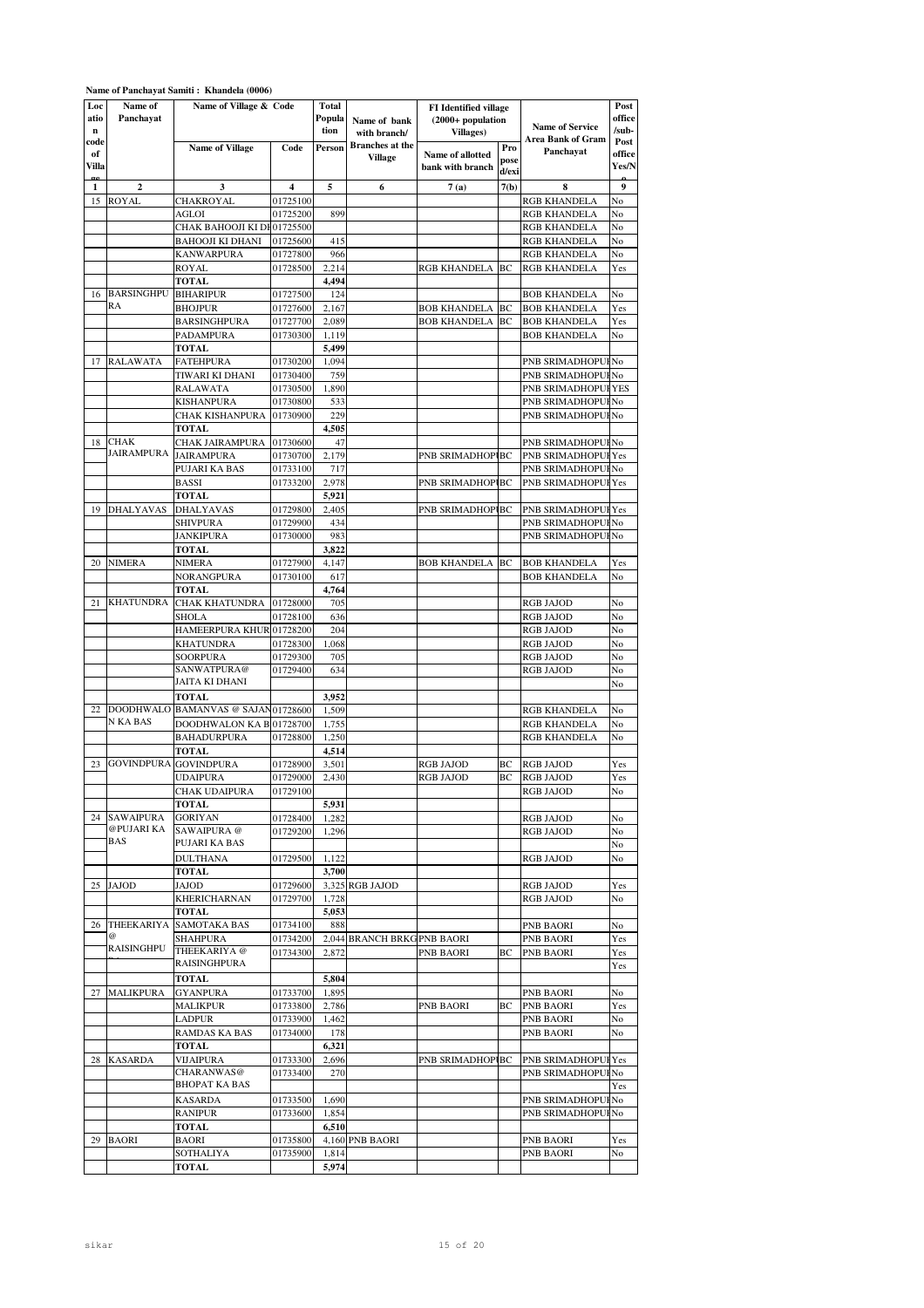| Loc           | Name of               | $1$ vanie of 1 anchavat Sannu . Knanuela (0000)<br>Name of Village & Code |                         | <b>Total</b> |                              |                                                     |       |                          | Post             |
|---------------|-----------------------|---------------------------------------------------------------------------|-------------------------|--------------|------------------------------|-----------------------------------------------------|-------|--------------------------|------------------|
| atio          | Panchavat             |                                                                           |                         | Popula       |                              | <b>FI</b> Identified village<br>$(2000+$ population |       |                          | office           |
| $\mathbf n$   |                       |                                                                           |                         | tion         | Name of bank<br>with branch/ | Villages)                                           |       | <b>Name of Service</b>   | $/sub-$          |
| code          |                       | <b>Name of Village</b>                                                    | Code                    | Person       | <b>Branches</b> at the       |                                                     | Pro   | <b>Area Bank of Gram</b> | Post             |
| of            |                       |                                                                           |                         |              | <b>Village</b>               | Name of allotted                                    | pose  | Panchayat                | office           |
| Villa         |                       |                                                                           |                         |              |                              | bank with branch                                    | d/exi |                          | Yes/N            |
| $\alpha$<br>1 | $\mathbf{2}$          | 3                                                                         | $\overline{\mathbf{4}}$ | 5            | 6                            | 7(a)                                                | 7(b)  | 8                        | $\boldsymbol{9}$ |
| 30            | <b>LAKHANI</b>        | CHARNWAS@                                                                 | 01734600                | 324          |                              |                                                     |       |                          | No               |
|               |                       | <b>GANGABISHAN</b>                                                        |                         |              |                              |                                                     |       | PNB BAORI                | Yes              |
|               |                       | <b>LAKHNI</b>                                                             | 01735700                | 3.658        |                              | <b>PNB BAORI</b>                                    | BC    | PNB BAORI                | Yes              |
|               |                       | <b>TOTAL</b>                                                              |                         | 3.982        |                              |                                                     |       |                          |                  |
| 31            | <b>BHADWARI</b>       | <b>SUKHSINGH KA BAS</b>                                                   | 01731200                | 576          |                              |                                                     |       | PNB KANWAT               | No               |
|               |                       | <b>KALIYAVAS</b>                                                          | 01732100                | 2.223        |                              | PNB KANWAT                                          | BC    | PNB KANWAT               | Yes              |
|               |                       | <b>BHADWARI</b>                                                           | 01732200                | 3.613        |                              | PNB KANWAT                                          | BC    | PNB KANWAT               | Yes              |
|               |                       | <b>MADHO KA BAS</b>                                                       | 01732300                | 735          |                              |                                                     |       | PNB KANWAT               | No               |
|               |                       | <b>TOTAL</b>                                                              |                         | 7,147        |                              |                                                     |       |                          |                  |
| 32            | LOHARWARA GARH BHOPJI |                                                                           | 01737800                | 2,949        |                              | <b>RGB THOI</b>                                     | BC    | <b>RGB THOI</b>          | Yes              |
|               |                       | LOHARWARA                                                                 | 01737900                | 2,578        |                              | <b>RGB THOI</b>                                     | BC    | <b>RGB THOI</b>          | Yes              |
|               |                       | <b>SEELPUR</b>                                                            | 01738000                | 1,556        |                              |                                                     |       | <b>RGB THOI</b>          | No               |
|               |                       | <b>TOTAL</b>                                                              |                         | 7,083        |                              |                                                     |       |                          |                  |
| 33            | <b>THOI</b>           | <b>THOI</b>                                                               | 01738100                |              | 8,722 RGB THOI               |                                                     |       | <b>RGB THOI</b>          | Yes              |
| 34            | <b>KALYANPUR</b>      | <b>SURANI</b>                                                             | 01739100                | 2,241        |                              | <b>RGB THOI</b>                                     | ВC    | <b>RGB THOI</b>          | Yes              |
|               | A (THOI)              | KALYANPURA (THOI)                                                         | 01739500                | 2,875        |                              | <b>RGB THOI</b>                                     | BC    | <b>RGB THOI</b>          | Yes              |
|               |                       | TOTAL                                                                     |                         | 5,116        |                              |                                                     |       |                          |                  |
| 35            | <b>JHARLI</b>         | JHARLI                                                                    | 01739300                |              | 9,349 RGB JHARLI             |                                                     |       | RGB JHARLI               | Yes              |
| 36            | <b>RAMPURA</b>        | <b>GOPALPURA</b>                                                          | 01737700                | 331          |                              |                                                     |       | <b>BOB KHANDELA</b>      | No               |
|               |                       | RAMPURA (KHADEL                                                           | 01739400                | 2,851        |                              | BOB KHANDELA                                        | BC    | <b>BOB KHANDELA</b>      | Yes              |
|               |                       | <b>TOTAL</b>                                                              |                         | 3,182        |                              |                                                     |       |                          |                  |
| 37            | <b>KHIROTI</b>        | KHIROTI MANROOPP 01738400                                                 |                         | 1,162        |                              |                                                     |       | RGB JHARLI               | Yes              |
|               | <b>MANROOPPU</b>      | <b>BHOORANPURA</b>                                                        | 01738500                | 484          |                              |                                                     |       | RGB JHARLI               | No               |
|               | <b>RA</b>             | BURJA KI DHANI                                                            | 01738600                | 1,846        |                              |                                                     |       | <b>RGB KHANDELA</b>      | No               |
|               |                       | <b>HARIPURA</b>                                                           | 01739200                | 1,595        |                              |                                                     |       | RGB KHANDELA             | No               |
|               |                       | TOTAL                                                                     |                         | 5,087        |                              |                                                     |       |                          |                  |
| 38            | <b>KARADKA</b>        | <b>KARADKA</b>                                                            | 01738200                | 1,813        |                              |                                                     |       | RGB JHARLI               | No               |
|               |                       | ROOPPURA UDALVAS01738300                                                  |                         | 2.345        |                              | RGB JHARLI                                          | BС    | RGB JHARLI               | Yes              |
|               |                       | <b>TOTAL</b>                                                              |                         | 4,158        |                              |                                                     |       |                          |                  |
| 39            | <b>HATHIDEH</b>       | <b>HATHIDEH</b>                                                           | 01738700                | 2,481        |                              | PNB HARDAS KA                                       | BC    | PNB HARDAS KA B. Yes     |                  |
|               |                       | <b>DEVIPURA</b>                                                           | 01738800                | 1,489        |                              |                                                     |       | PNB HARDAS KA B. No      |                  |
|               |                       | <b>TOTAL</b>                                                              |                         | 3.970        |                              |                                                     |       |                          |                  |
| 40            | <b>HARDAS KA</b>      | <b>HARDAS KA BAS</b>                                                      | 01738900                | 1.844        |                              |                                                     |       | PNB HARDAS KA B. No      |                  |
|               | <b>BAS</b>            | <b>NARE</b>                                                               | 01739000                | 1,080        |                              |                                                     |       | PNB HARDAS KA B. No      |                  |
|               |                       | <b>TOTAL</b>                                                              |                         | 2,924        |                              |                                                     |       |                          |                  |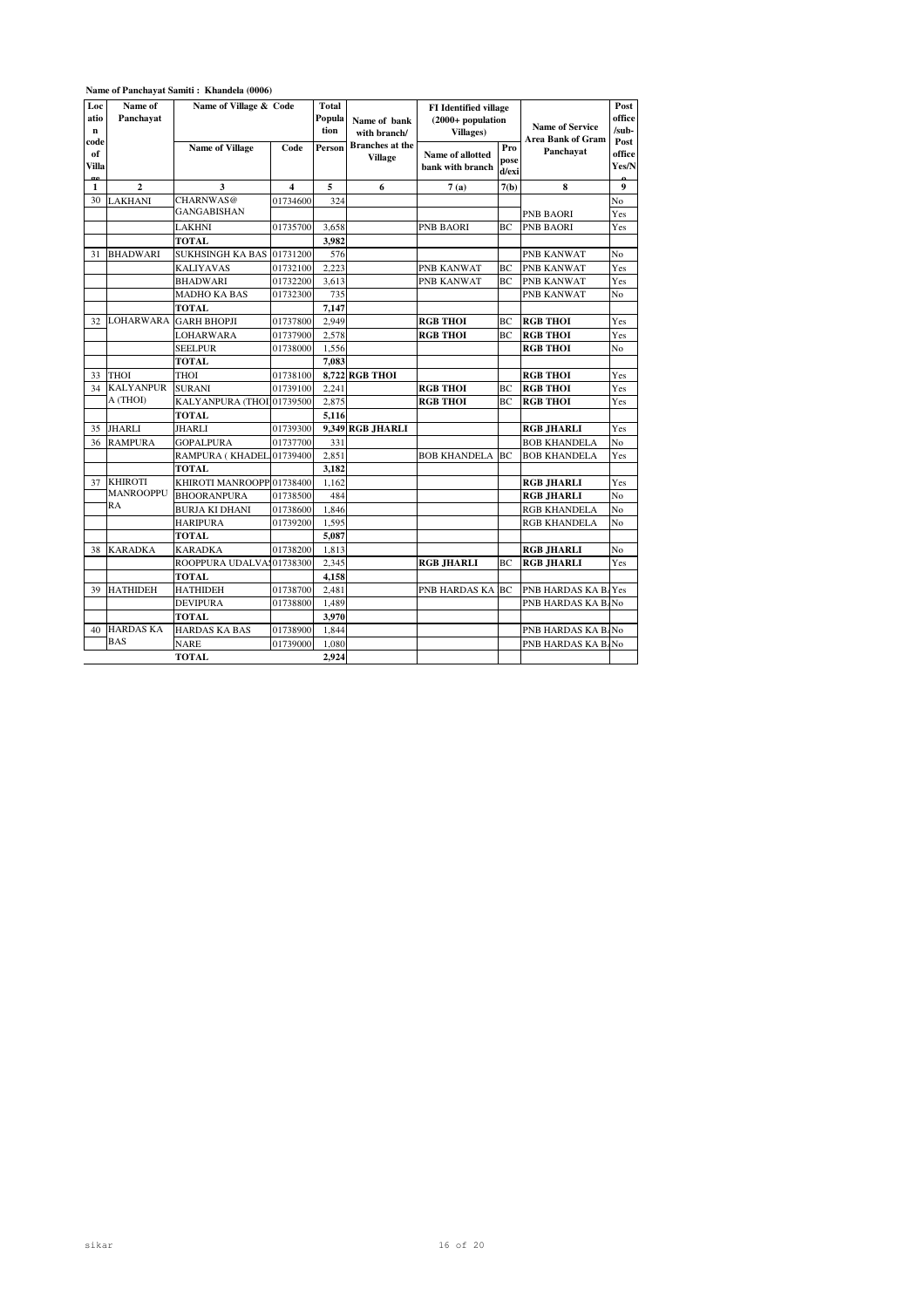**IMBER OF VILLAGES UNDER EACH GRAM PANCHAY.** 

|                            |                                    | Name of Panchayat Samiti : Neemkathana (0007)             |                |                         |                                    |                                                             |                           |                                               |                         |
|----------------------------|------------------------------------|-----------------------------------------------------------|----------------|-------------------------|------------------------------------|-------------------------------------------------------------|---------------------------|-----------------------------------------------|-------------------------|
| Locati<br>on<br>code<br>of | Name of<br>Panchayat               | Name of Village & Code                                    |                | Total<br>Popula<br>tion | Name of bank with                  | <b>FI</b> Identified village<br>(2000+ population Villages) |                           | <b>Name of Service</b><br><b>Area Bank of</b> | Post<br>ffice/<br>ub-   |
| Villag<br>e<br>Panch       |                                    | <b>Name of Village</b>                                    | Code           | Person                  | branch/ Branches at<br>the Village | Name of allotted<br>bank with branch                        | Propose<br>d/existi<br>ng | Gram<br>Panchayat                             | Post<br>office<br>Yes/N |
| ayat<br>$\mathbf 1$        | $\overline{2}$                     | 3                                                         | $\overline{4}$ | 5                       | 6                                  | 7(a)                                                        | delivery<br>7(b)          | $\bf{8}$                                      | 9                       |
| 01                         | <b>GUHALA</b>                      | <b>GUHALA</b>                                             | 01742700       | 5.833                   | <b>RGB GUHALA</b>                  |                                                             |                           | <b>RGB GUHALA</b>                             | Yes                     |
| 02                         | <b>DEHRAJORI</b>                   | DEHRAJORI WALI                                            | 01742600       | 4,236                   |                                    | RGB DIVRALA                                                 | BC                        | RGB DIVRALA                                   | Yes                     |
|                            | WALI                               | BANDAWALA BHOPALPURA                                      | 01743000       | 2.464                   |                                    | <b>ICICI NEEM KA TH</b>                                     | BC                        | RGB DIVRALA                                   | Yes                     |
|                            |                                    | <b>TOTAL</b>                                              |                | 6,700                   |                                    |                                                             |                           |                                               |                         |
| 03                         | NARSINGH                           | <b>TIWARI KA BAS</b>                                      | 01742800       | 2,679                   |                                    | RGB GUHALA                                                  | BC                        | <b>ICICI NEEM KA</b>                          | Yes                     |
|                            | PURI                               | <b>NARSINGH PURI</b>                                      | 01742900       | 3.279                   |                                    | <b>ICICI NEEM KA TH</b>                                     | BC                        | <b>ICICI NEEM KA Yes</b>                      |                         |
|                            |                                    | TOTAL                                                     |                | 5,958                   |                                    |                                                             |                           |                                               |                         |
| 04                         | <b>CHALA</b>                       | CHALA                                                     | 01743100       | 7.007                   | <b>RGB CHALA</b>                   |                                                             |                           | <b>RGB CHALA</b>                              | Yes                     |
| 0 <sub>5</sub>             | THEEKARIYA                         | THEEKARIYA                                                | 01743200       | 1,854                   |                                    |                                                             |                           | <b>ICICI NEEM KA</b>                          | No                      |
|                            |                                    | <b>JASSI KA BAS</b>                                       | 01743300       | 1,582                   |                                    |                                                             |                           | <b>ICICI NEEM KA</b>                          | No                      |
|                            |                                    | TOTAL                                                     |                | 3,436                   |                                    |                                                             |                           |                                               |                         |
| 06                         | <b>GOVINDPURA</b>                  | <b>GOVINDPURA</b>                                         | 01743400       | 3,654                   |                                    | <b>RGB CHALA</b>                                            | BC                        | <b>RGB CHALA</b>                              | Yes                     |
| 07                         | <b>SIROHI</b>                      | <b>SIROHI</b>                                             | 01743700       | 11.018                  | <b>RGB SIROHI</b>                  |                                                             |                           | <b>RGB SIROHI</b>                             | Yes                     |
| 08                         | <b>BHAGEGA</b>                     | <b>BHAGOTH</b>                                            | 01743500       | 2,177                   |                                    | <b>ICICI NEEM KA TH</b>                                     | BC                        | <b>RGB SIROHI</b>                             | Yes                     |
|                            |                                    | BHAGEGA                                                   | 01743600       | 2,631                   |                                    | <b>RGB SIROHI</b>                                           | BC                        | <b>RGB SIROHI</b>                             | Yes                     |
|                            |                                    | <b>TOTAL</b>                                              |                | 4.808                   |                                    |                                                             |                           |                                               |                         |
| 09                         | <b>BASRI KHURD</b>                 | <b>BASRI KHURD</b>                                        | 01750000       | 1,134                   |                                    |                                                             |                           | RGB BHUDOLI                                   | No                      |
|                            |                                    | <b>HARJAN PURA</b>                                        | 01750100       | 3.298                   |                                    | <b>RGB BHUDOLI</b>                                          | BC                        | RGB BHUDOLI                                   | Yes                     |
|                            |                                    | <b>BASRI KALAN</b>                                        | 01750200       | 869                     |                                    |                                                             |                           | RGB BHUDOLI                                   | No                      |
|                            |                                    | CHHAPAR                                                   | 01750400       | 2,071                   |                                    | RGB BHUDOLI                                                 | BC                        | <b>RGB BHUDOLI</b>                            | Yes                     |
|                            |                                    | <b>TOTAL</b>                                              |                | 7,372                   |                                    |                                                             |                           |                                               |                         |
| 10                         | <b>BHOODOLI</b>                    | BHOODOLI                                                  | 01749800       | 6,209                   | RGB BHUDOLI                        |                                                             |                           | RGB BHUDOLI                                   | Yes                     |
| 11                         | AGAWARI                            | <b>RANASAR</b>                                            | 01743800       | 1.784                   |                                    |                                                             |                           | <b>RGB BHUDOLI</b>                            | No                      |
|                            |                                    | <b>BARSINGHWAS</b>                                        | 01749500       | 876                     |                                    |                                                             |                           | RGB BHUDOLI                                   | No                      |
|                            |                                    | <b>KOORBARA</b>                                           | 01749600       | 3,767                   |                                    | RGB BHUDOLI                                                 | BC                        | <b>RGB BHUDOLI</b>                            | Yes                     |
|                            |                                    | <b>AGAWARI</b>                                            | 01749700       | 3.099                   |                                    | <b>RGB BHUDOLI</b>                                          | BC                        | <b>RGB BHUDOLI</b>                            | Yes                     |
|                            |                                    | <b>TOTAL</b>                                              |                | 9,526                   |                                    |                                                             |                           |                                               |                         |
| 12                         | GODAWAS                            | <b>GODAWAS</b>                                            | 01748300       | 3.439                   |                                    | <b>RGB NEEM KA TH</b>                                       | BC                        | <b>RGB NEEM KA</b>                            | Yes                     |
|                            |                                    | NEEM KA THANA(RURAL)                                      | 01748400       | 5,256                   |                                    | RGB NEEM KA TH                                              | BC                        | <b>RGB NEEM KA Yes</b>                        |                         |
| 13                         | <b>CHARANWAS</b>                   | <b>TOTAL</b><br>CHARANWAS @ PURANABAS <sub>01743900</sub> |                | 8,695<br>4,663          |                                    | <b>ICICI NEEM KA T BC</b>                                   |                           | <b>ICICI NEEM K. Yes</b>                      |                         |
|                            |                                    |                                                           |                |                         |                                    |                                                             |                           |                                               |                         |
| 14                         | <b>PURANABAS</b><br><b>MANDOLI</b> | <b>MANDOLI</b>                                            | 01744400       | 1.523                   |                                    |                                                             |                           | <b>ICICI NEEM K</b>                           | No                      |
|                            |                                    | <b>CHAK MANDOLI</b>                                       | 01744500       | 1,009                   |                                    |                                                             |                           | <b>ICICI NEEM K.</b>                          | No                      |
|                            |                                    | <b>CHAK CHARAWAS</b>                                      | 01744600       | 288                     |                                    |                                                             |                           | <b>ICICI NEEM K</b>                           | No                      |
|                            |                                    | <b>DHANI CHALA</b>                                        | 01748200       | 1.066                   |                                    |                                                             |                           | <b>ICICI NEEM K.</b>                          | No                      |
|                            |                                    | <b>TOTAL</b>                                              |                | 3,886                   |                                    |                                                             |                           |                                               |                         |
| 15                         | <b>KOTRA</b>                       | <b>KOTRA</b>                                              | 01744200       | 2.250                   |                                    | <b>ICICI NEEM KA T</b>                                      | BC                        | <b>ICICI NEEM KA</b>                          | Yes                     |
|                            |                                    | <b>KERWALI</b>                                            | 01744300       | 1,515                   |                                    |                                                             |                           | <b>ICICI NEEM KA No</b>                       |                         |
|                            |                                    | <b>TOTAL</b>                                              |                | 3,765                   |                                    |                                                             |                           |                                               |                         |
| 16                         | NAYA BAS                           | GORDHAN PURA                                              | 01744000       | 1.398                   |                                    |                                                             |                           | <b>ICICI NEEM KA</b>                          | No                      |
|                            |                                    | NAYA BAS                                                  | 01744100       | 2,800                   |                                    | <b>ICICI NEEM KA T BC</b>                                   |                           | <b>ICICI NEEM KA</b>                          | Yes                     |
|                            |                                    | <b>TOTAL</b>                                              |                | 4.198                   |                                    |                                                             |                           |                                               |                         |
| 17                         | MAKRI                              | MAKRI                                                     | 01744700       | 1,847                   |                                    |                                                             |                           | PNB NEEM KA                                   | No                      |
|                            |                                    | SHYAMAWALI                                                | 01744800       | 1,088                   |                                    |                                                             |                           | PNB NEEM KA                                   | No                      |
|                            |                                    | NAPAWALI                                                  | 01744900       | 1,143                   |                                    |                                                             |                           | PNB NEEM KA                                   | No                      |
|                            |                                    | <b>TOTAL</b>                                              |                | 4,078                   |                                    |                                                             |                           |                                               |                         |
| 18                         | <b>MAWANDA</b>                     | MAWANDA KHURD                                             | 01745000       | 5,078                   | RGB MAWANDA KHURD                  |                                                             |                           | <b>RGB MAWANE</b>                             | Yes                     |
|                            | KHURD                              |                                                           |                |                         |                                    |                                                             |                           |                                               |                         |
| 19                         | NAWANDA                            | NAWANDA RAILWAY                                           | 01745100       | 2,173                   |                                    |                                                             | BC                        |                                               | Yes                     |
|                            | RAILWAY<br><b>STATION</b>          | <b>STATION</b>                                            |                |                         |                                    | <b>RGB DABLA</b>                                            |                           | <b>RGB DABLA</b>                              |                         |
|                            |                                    | ROOPAWAS                                                  | 01745200       | 1,692                   |                                    |                                                             |                           | RGB DABLA                                     | No                      |
|                            |                                    | TOTAL                                                     |                | 3,865                   |                                    |                                                             |                           |                                               |                         |
| 20                         | <b>MAHAWA</b>                      | MAHAWA                                                    | 01748100       | 4,860                   |                                    | <b>RGB NEEM KA TE</b>                                       | BC                        | <b>RGB NEEM KA</b>                            | Yes                     |
| 21                         | <b>KHADRA</b>                      | <b>KHADRA</b>                                             | 01748500       | 2,776                   |                                    | <b>RGB GANESHWAR</b>                                        | BC                        | <b>RGB GANESHW</b>                            | Yes                     |
|                            |                                    | NEEMOD                                                    | 01748600       | 2,16                    |                                    | <b>RGB GANESHWAR</b>                                        | BC                        | <b>RGB GANESHWYes</b>                         |                         |
|                            |                                    | <b>TOTAL</b>                                              |                | 4,941                   |                                    |                                                             |                           |                                               |                         |
| 22                         | <b>GAONRI</b>                      | <b>JAGAT SINGH NAGAR</b>                                  | 01748900       | 871                     |                                    |                                                             |                           | <b>RGB GANESHW</b>                            | No                      |
|                            |                                    | <b>BALLABH DAS PURA</b>                                   | 01749000       | 1,238                   |                                    |                                                             |                           | RGB GANESHWNo                                 |                         |
|                            |                                    | <b>GAONRI</b>                                             | 01749100       | 5.545                   |                                    | <b>GANESHWAR</b>                                            |                           | <b>RGB GANESHW</b>                            |                         |
|                            |                                    | BHEETARLI GAONRI                                          | 01749200       | 593                     |                                    |                                                             |                           | RGB GANESHWAR                                 |                         |
|                            |                                    | <b>TOTAL</b>                                              |                | 8,247                   |                                    |                                                             |                           |                                               |                         |
| 23                         | <b>GANESHWAR</b>                   | <b>GUWAR</b>                                              | 01749300       | 2.435                   |                                    | <b>RGB GANESHWAR</b>                                        | BC                        | <b>RGB GANESHW</b>                            | Yes                     |
|                            |                                    | GANESHWAR                                                 | 01749400       |                         | 6,994 RGB GANESHWAR                |                                                             |                           | RGB GANESHWYes                                |                         |
|                            |                                    | <b>TOTAL</b>                                              |                | 9.429                   |                                    |                                                             |                           |                                               |                         |
| 24                         | <b>PEETHAM</b><br>PURI             | PEETHAM PURI                                              | 01750300       |                         | 7,841 BRANCH ICICI                 | SBBJ NEEM KA THANA                                          |                           | <b>SBBJ NEEM K/Yes</b>                        |                         |
|                            |                                    |                                                           |                |                         |                                    |                                                             |                           |                                               |                         |
| 25                         | CHEEPLATA                          | CHEEPLATA                                                 | 01750600       | 3.401                   | PNB CHEEPLATA                      |                                                             |                           | PNB CHEEPLAT                                  | Yes                     |
|                            |                                    | LADIYA                                                    | 01750500       | 1,995                   |                                    |                                                             |                           | PNB CHEEPLATNo                                |                         |
|                            |                                    | SAIDALA BHAGWANPURA                                       | 01750700       | 1,056                   |                                    |                                                             |                           | PNB CHEEPLAT                                  | No                      |
|                            |                                    | <b>SAKRAY</b>                                             | 91750800       | 2,177                   |                                    | PNB CHEEPLATA                                               | BC                        | PNB CHEEPLAT                                  | Yes                     |
|                            |                                    | <b>BHOJMER</b>                                            | 01750900       | 522                     |                                    |                                                             |                           | PNB CHEEPLA'                                  | No                      |
|                            |                                    | <b>TOTAL</b>                                              |                | 9,151                   |                                    |                                                             |                           |                                               |                         |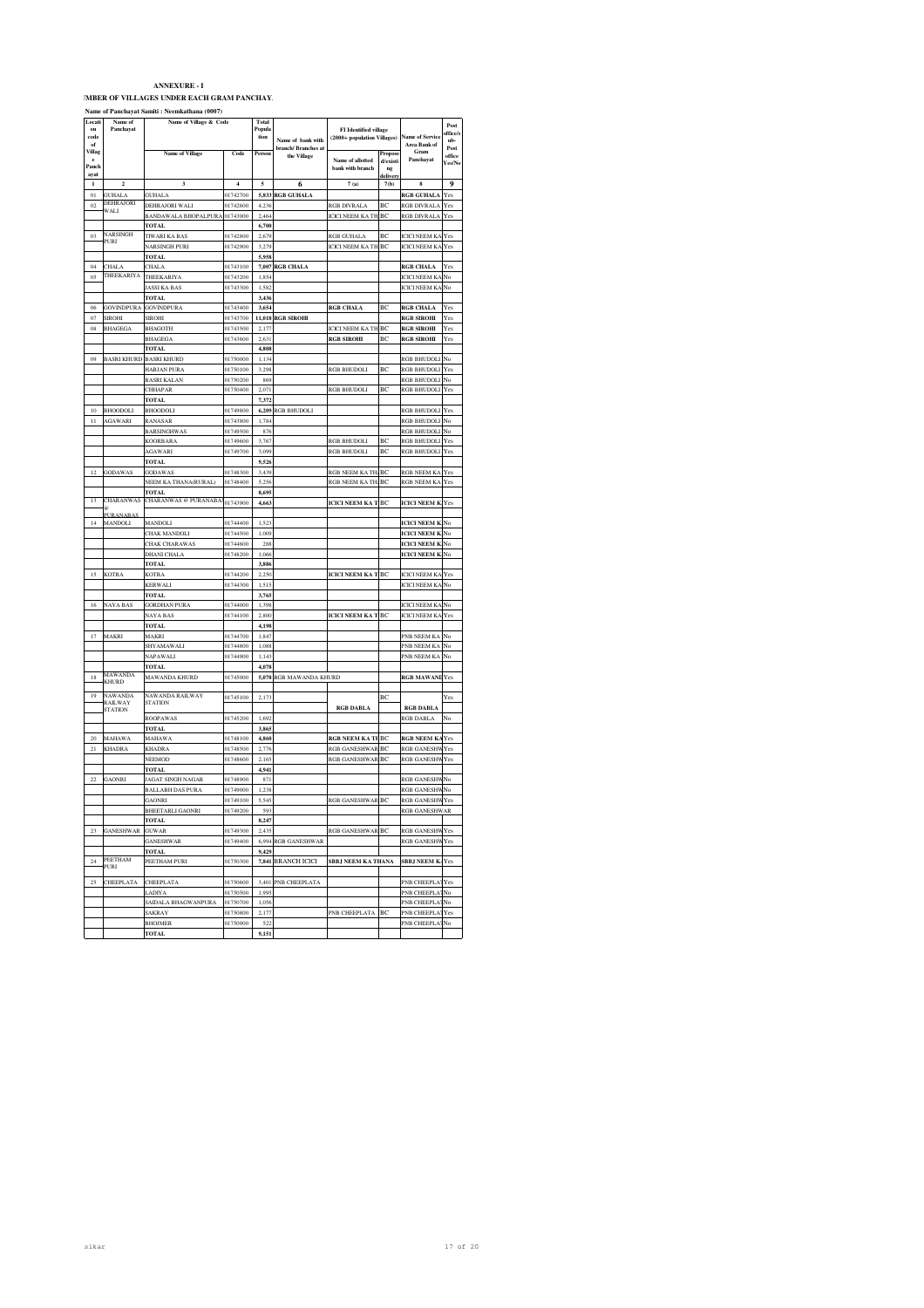|                     |                             | Name of Panchayat Samiti: Neemkathana (0007) |                      |                        |                                    |                                      |                  |                                               |                |
|---------------------|-----------------------------|----------------------------------------------|----------------------|------------------------|------------------------------------|--------------------------------------|------------------|-----------------------------------------------|----------------|
| Locati<br>on        | Name of<br>Panchayat        | Name of Village & Code                       |                      | <b>Total</b><br>Popula |                                    | <b>FI</b> Identified village         |                  |                                               | Post           |
| code<br>of          |                             |                                              |                      | tion                   | Name of bank with                  | (2000+ population Villages)          |                  | <b>Name of Service</b><br><b>Area Bank of</b> | ffice/s<br>ub- |
| Villag              |                             | <b>Name of Village</b>                       | Code                 | Person                 | branch/ Branches at<br>the Village |                                      | Propose          | Gram                                          | Post<br>office |
| e<br>Panch          |                             |                                              |                      |                        |                                    | Name of allotted<br>bank with branch | d/existi<br>ng   | Panchayat                                     | Yes/No         |
| ayat<br>$\mathbf 1$ | $\overline{2}$              | 3                                            | 4                    | 5                      | 6                                  | 7(a)                                 | delivery<br>7(b) | 8                                             | 9              |
| 26                  | <b>SANWALPUR</b>            | <b>KISHANPURA</b>                            | 01756400             | 644                    |                                    |                                      |                  | PNB CHEEPLAT                                  | No             |
|                     | A (TANWRAN)                 | <b>AVINASHI</b>                              | 01756500             | 721                    |                                    |                                      |                  | PNB CHEEPLAT                                  | No             |
|                     |                             | SANWALPURA (TANWRAN)<br>CHOODLA              | 01756600<br>01756700 | 2,047<br>998           |                                    | <b>PNB CHEEPLATA</b>                 | BC               | PNB CHEEPLA'<br>PNB CHEEPLATNo                | Yes            |
|                     |                             | <b>JUGALPURA</b>                             | 01756800             | 3,615                  |                                    | PNB CHEEPLATA                        | BC               | PNB CHEEPLAT                                  | Yes            |
|                     |                             | <b>TOTAL</b>                                 |                      | 8,025                  |                                    |                                      |                  |                                               |                |
| 27                  | <b>KHATKAR</b>              | KHATKAR<br><b>AJMERI</b>                     | 01757100<br>01757200 | 3,265<br>2.252         | <b>RGB AJMERI</b>                  | RGB AJMERI                           | BC               | <b>RGB AJMERI</b><br>RGB AJMERI               | Yes<br>Yes     |
|                     |                             | <b>TOTAL</b>                                 |                      | 5,517                  |                                    |                                      |                  |                                               |                |
| $\sqrt{28}$         | TATERA                      | TATERA                                       | 01757000             | 4,161                  |                                    | RGB AJMERI                           | BC               | RGB AJMERI                                    | Yes            |
| 29                  | <b>KISHORPURA</b><br>RAIPUR | <b>KISHORPURA</b>                            | 01756900             | 4,611                  |                                    | RGB AJMERI                           | BC               | <b>RGB AJMERI</b><br><b>PNB HARDAS</b>        | Yes            |
| 30                  | <b>JAGEER</b>               | RAIPUR JAGEER                                | 01757300             | 5,059                  |                                    | PNB HARDAS KA                        | BC               |                                               | Yes            |
| 31                  | PEETHALPUR                  | SANWALPUR<br>(SHEKHAWATAN)                   | 01757400             | 1,436                  |                                    |                                      |                  | PNB HARDAS KNo                                |                |
|                     |                             |                                              |                      |                        |                                    |                                      |                  |                                               | No             |
|                     |                             | <b>BYOR</b><br>PEETALPUR                     | 01757500<br>01757600 | 429<br>2,265           |                                    | PNB HARDAS KA E                      | BC               | PNB HARDAS<br>PNB HARDAS                      | No<br>Yes      |
|                     |                             | <b>TOTAL</b>                                 |                      | 4.130                  |                                    |                                      |                  |                                               |                |
| 32                  | <b>DABLA</b>                | <b>DABLA</b>                                 | 01746300             | 5,487                  | <b>RGB DABLA</b>                   |                                      |                  | <b>RGB DABLA</b>                              | Yes            |
| 33                  | <b>BIHARI PUR</b>           | <b>GAONLI</b><br><b>BIHARI PUR</b>           | 01746100<br>01746200 | 2.009<br>3.028         |                                    | <b>RGB DABLA</b><br>RGB DABLA        | BC<br>ВC         | <b>RGB DABLA</b><br>RGB DABLA                 | Yes<br>Yes     |
|                     |                             | <b>TOTAL</b>                                 |                      | 5,037                  |                                    |                                      |                  |                                               |                |
| 34                  | <b>BIHAR</b>                | <b>SHIMLI</b>                                | 01746600             | 638                    |                                    |                                      |                  | RGB DABLA                                     | No             |
|                     |                             | <b>RATAN NAGAR</b><br><b>BIHAR</b>           | 01746700<br>01746800 | 1,964<br>1,702         |                                    |                                      |                  | RGB DABLA<br>RGB DABLA                        | No<br>No       |
|                     |                             | TIGRI                                        | 01747100             | 12                     |                                    |                                      |                  | RGB DABLA                                     | No             |
|                     |                             | TOTAL                                        |                      | 4,316                  |                                    |                                      |                  |                                               |                |
| 35                  | SALODARA                    | KANWARKI NAGAL<br>SALODARA                   | 01746400<br>01746500 | 1.882<br>2,210         |                                    | RGB MAWANDA K BC                     |                  | <b>RGB MAWANI</b><br><b>RGB MAWAND Yes</b>    | No             |
|                     |                             | <b>TOTAL</b>                                 |                      | 4,092                  |                                    |                                      |                  |                                               |                |
| 36                  | <b>SHYAM PURA</b>           | <b>BAGRAWA</b>                               | 01746900             | 932                    |                                    |                                      |                  | RGB DABLA                                     | No             |
|                     |                             | <b>MLOHA</b>                                 | 01747000             | 953<br>1.691           |                                    |                                      |                  | RGB DABLA                                     | No<br>No       |
|                     |                             | <b>SHYAM PURA</b><br><b>TOTAL</b>            | 01747200             | 3,576                  |                                    |                                      |                  | RGB DABLA                                     |                |
| 37                  | <b>JEELO</b>                | KALA KOTA                                    | 01745800             | 57                     |                                    |                                      |                  | RGB DABLA                                     | No             |
|                     |                             | JEELO                                        | 01745900             | 5,465                  |                                    | RGB DABLA                            | BC               | RGB DABLA                                     | Yes            |
| 38                  | <b>DAYAL KI</b>             | <b>TOTAL</b><br>JHALRA                       | 01745600             | 5,522<br>1.481         |                                    |                                      |                  | <b>RGB DABLA</b>                              | No             |
|                     | <b>NANGAL</b>               | DAYAL KI NANGAL                              | 01746000             | 2,148                  |                                    | RGB DABLA                            | BC               | RGB DABLA                                     | Yes            |
|                     | NATHA KI                    | <b>TOTAL</b>                                 |                      | 3,629                  |                                    |                                      |                  |                                               |                |
| 39                  | <b>NANGAL</b>               | NATHA KI NANGAL<br>AKHAKI NANGAL             | 01745400<br>01745500 | 4.220<br>1,423         |                                    | <b>ICICI NEEM KA THERC</b>           |                  | <b>ICICI NEEM KA</b><br><b>ICICI NEEM KA</b>  | Yes<br>No      |
|                     |                             | KUNWARA @ RAMNAGAR                           | 01745700             | 376                    |                                    |                                      |                  | <b>ICICI NEEM KA No</b>                       |                |
|                     | <b>MAWANDA</b>              | <b>TOTAL</b>                                 |                      | 6,019                  |                                    |                                      |                  |                                               |                |
| 40                  | <b>KALAN</b>                | <b>JATALA</b><br>MAWANDA KALAN               | 01745300<br>01748000 | 1,997<br>2,936         |                                    | RGB MAWANDA K BC                     |                  | RGB MAWAND No<br><b>RGB MAWAND</b>            | Yes            |
|                     |                             | <b>TOTAL</b>                                 |                      | 4,933                  |                                    |                                      |                  |                                               |                |
| 41                  | DOKAN                       | DOKAN                                        | 01747900             | 3,565                  |                                    | PNB NEEM KA THA                      | BC               | PNB NEEM KA                                   | Yes            |
|                     |                             | <b>BHAGESHWAR</b><br><b>NARDA</b>            | 01748700<br>01751700 | 556<br>1,663           |                                    |                                      |                  | PNB NEEM KA No<br>PNB NEEM KA                 | No             |
|                     |                             | <b>NORANA</b>                                | 01751900             | 2,258                  |                                    | RGB PATAN                            | BC               | <b>RGB PATAN</b>                              | Yes            |
|                     |                             | <b>TOTAL</b>                                 |                      | 8,042                  |                                    |                                      |                  |                                               |                |
| 42                  | PATAN<br><b>DOONGA KI</b>   | PATAN                                        | 01747800             | 6,682                  | <b>RGB PATAN</b>                   |                                      |                  | <b>RGB PATAN</b>                              | Yes            |
| 43                  | <b>NANGAL</b>               | <b>RAMSING KI DHANI</b><br>DOONGA KI NANGAL  | 01747300<br>01747400 | 1,210<br>800           |                                    |                                      |                  | <b>RGB PATAN</b><br><b>RGB PATAN</b>          | No<br>No       |
|                     |                             | JAT KI NANGAL                                | 01747500             | 76                     |                                    |                                      |                  | <b>RGB PATAN</b>                              | No             |
|                     |                             | KHORI                                        | 01747600             | 655                    |                                    |                                      |                  | <b>RGB PATAN</b>                              | No             |
|                     |                             | <b>KISHOR PURA</b><br>PANCHOO KHARKHARA      | 01747700<br>01752400 | 1.374<br>1,309         |                                    |                                      |                  | <b>RGB PATAN</b><br><b>RGB PATAN</b>          | No<br>No       |
|                     |                             | <b>TOTAL</b>                                 |                      | 5.424                  |                                    |                                      |                  |                                               |                |
| 44                  | <b>BALLOO</b><br>PURA       | MOHANPURA                                    | 01752200             | 1,496                  |                                    |                                      |                  | <b>RGB PATAN</b>                              | No             |
|                     |                             | <b>BALLOO PURA</b><br><b>TOTAL</b>           | 01753300             | 1,793<br>3,289         |                                    |                                      |                  | <b>RGB PATAN</b>                              | No             |
| 45                  | DALPAT                      | MEENA KI NANGAL                              | 01752500             | 847                    |                                    |                                      |                  | RGB HASAMPUNo                                 |                |
|                     | PURA                        | <b>DALPAT PURA</b>                           | 01752600             | 2,812                  |                                    | RGB HASAMPUR                         | BC               | RGB HASAMPU Yes                               |                |
| 46                  | <b>BEGAKI</b>               | <b>TOTAL</b><br><b>KARJO</b>                 | 01752300             | 3,659<br>1,296         |                                    |                                      |                  | <b>RGB PATAN</b>                              | No             |
|                     | <b>NANGAL</b>               | <b>RAMPLIRA</b>                              | 01752900             | 460                    |                                    |                                      |                  | <b>RGB PATAN</b>                              | No             |
|                     |                             | BEGA KI NANGAL                               | 01753000             | 1,747                  |                                    |                                      |                  | <b>RGB PATAN</b>                              | No             |
|                     |                             | <b>CHAK KARJO</b><br><b>JHAMAWAS</b>         | 01753100<br>01753200 | 12<br>453              |                                    |                                      |                  | <b>RGB PATAN</b><br><b>RGB PATAN</b>          | No<br>No       |
|                     |                             | <b>TOTAL</b>                                 |                      | 3,968                  |                                    |                                      |                  |                                               |                |
| 47                  | MOTHOOKA                    | <b>MOTHOOKA</b>                              | 01752700             | 2,826                  |                                    | RGB HASAMPUR                         | BC               | RGB HASAMPU                                   | Yes            |
|                     |                             | <b>KANTHLI</b><br><b>TOTAL</b>               | 01752800             | 1,166<br>3.992         |                                    |                                      |                  | RGB HASAMPUNo                                 |                |
| 48                  | <b>RAMSINGHPU</b>           | RAMSINGHPURA                                 | 01753400             | 1,475                  |                                    |                                      |                  | RGB HASAMPUNo                                 |                |
|                     | RA                          | <b>KHURDIYA</b>                              | 01753500             | 315                    |                                    |                                      |                  | RGB HASAMPU                                   | No             |
|                     |                             | <b>FATEHPURA</b>                             | 01753600             | 478                    |                                    |                                      |                  | RGB HASAMPL                                   | No             |
|                     |                             | <b>HARIPURA</b><br><b>CHAK RAMSINGHPURA</b>  | 01753800<br>01754000 | 1,036<br>16            |                                    |                                      |                  | RGB HASAMPUNo<br>RGB HASAMPUNo                |                |
|                     |                             | <b>TOTAL</b>                                 |                      | 3,320                  |                                    |                                      |                  |                                               |                |
| 49                  | CHHAJA KI<br>NANGAL         | <b>DHANI AHEERAN</b>                         | 01753700             | 1,004                  |                                    |                                      |                  | RGB HASAMPU                                   | No             |
|                     |                             | <b>BOPIYA</b><br>CHHAJA KI NANGAL            | 01753900<br>01754100 | 2.363<br>610           |                                    | RGB HASAMPUR                         | BC               | RGB HASAMPL<br>RGB HASAMPUNo                  | Yes            |
|                     |                             | <b>TOTAL</b>                                 |                      | 3.977                  |                                    |                                      |                  |                                               |                |
| 50                  | <b>HASAMPUR</b>             | HASAMPUR                                     | 01754200             | 3,384                  | <b>RGB HASAMPUR</b>                |                                      |                  | RGB HASAMPL                                   | No             |
|                     |                             | <b>JATWAS</b><br>TOTAL                       | 01754300             | 1.234<br>4.618         |                                    |                                      |                  | RGB HASAMPU                                   | No             |
| 51                  | <b>RAJPURA</b>              | DHANDHELA                                    | 01752000             | 3,883                  |                                    | <b>RGB PATAN</b>                     | ВC               | <b>RGB PATAN</b>                              | Yes            |
|                     |                             | <b>RAJPURA</b>                               | 01752100             | 1,933                  |                                    |                                      |                  | <b>RGB PATAN</b>                              | No             |
|                     |                             | BHANDALA                                     | 01754900             | 308                    |                                    |                                      |                  | RGB PATAN                                     | No             |
| 52                  | <b>GHASI PURA</b>           | <b>TOTAL</b><br><b>BAKSHIPURA</b>            | 01754400             | 6,124<br>423           |                                    |                                      |                  | PNB NEEM KA                                   | No             |
|                     |                             | <b>UDAISINGH</b><br>PURA@BHOPATPUR           | 01754500             | 359                    |                                    |                                      |                  | PNB NEEM KA                                   | No             |
|                     |                             |                                              |                      |                        |                                    |                                      |                  |                                               | No             |
|                     |                             | CHAKKOLA KI NANGAL<br>KOLA KI NANGAL         | 01754600<br>01754800 | 227<br>1,133           |                                    |                                      |                  | PNB NEEM KA<br>PNB NEEM KA                    | No<br>No       |
|                     |                             | RELA                                         | 01755000             | 395                    |                                    |                                      |                  | PNB NEEM KA                                   | No             |
|                     |                             | <b>CHAK FAGANWAS</b>                         | 01755100             | 24                     |                                    |                                      |                  | PNB NEEM KA                                   | No             |
|                     |                             | <b>FAGANWAS</b><br>GHASI PURA                | 01755200<br>01755300 | 325<br>804             |                                    |                                      |                  | PNB NEEM KA<br>PNB NEEM KA                    | No<br>No       |
|                     |                             | RAIYAN KA BAS                                | 01755400             | 838                    |                                    |                                      |                  | PNB NEEM KA                                   | No             |
|                     |                             | FAGAN WAS DOONGAR                            | 01755500             | 22                     |                                    |                                      |                  | PNB NEEM KA                                   | No             |
|                     |                             | <b>TOTAL</b>                                 |                      | 4,550                  |                                    |                                      |                  |                                               |                |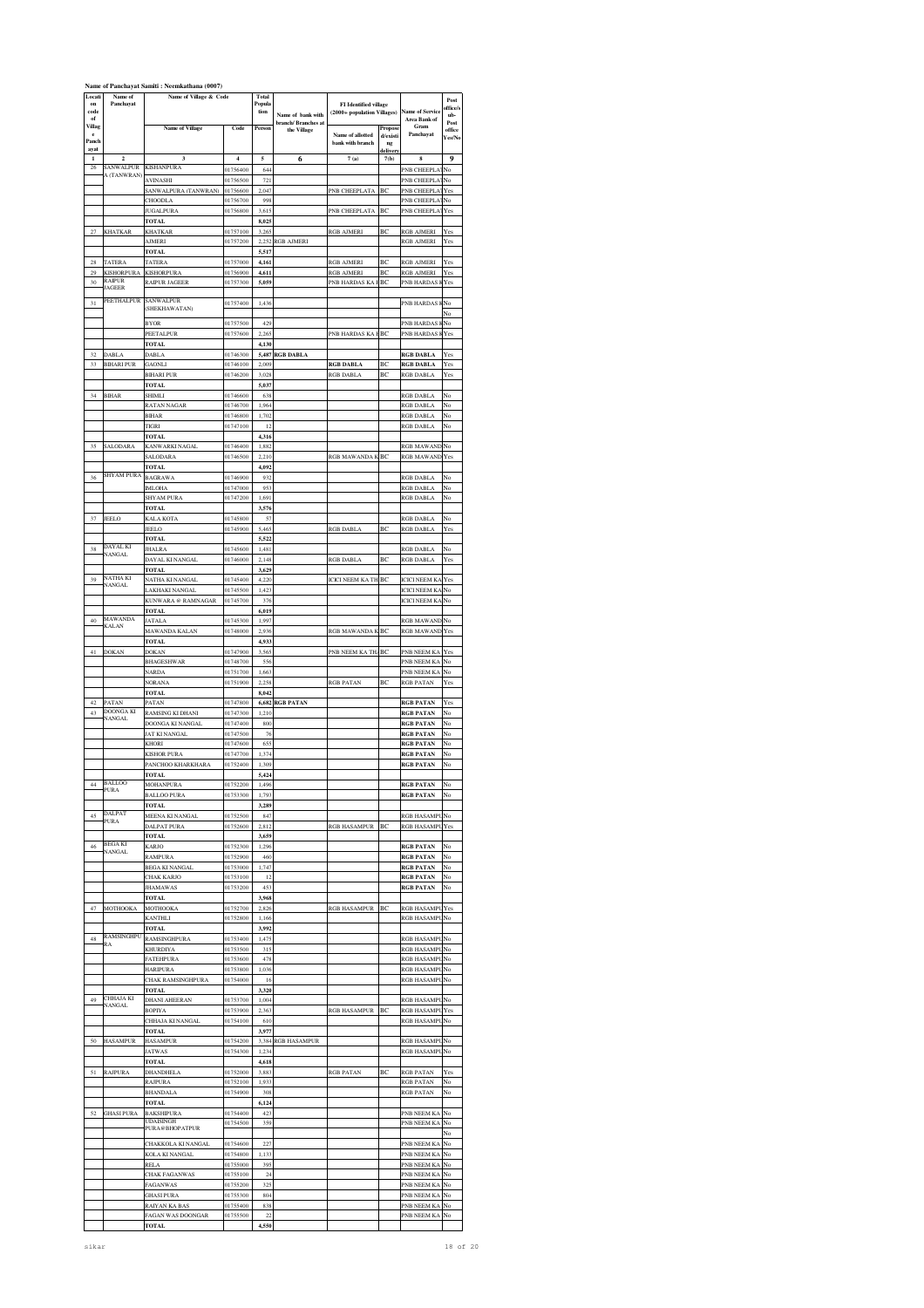| Locati<br>on<br>code<br>of   | Name of<br>Name of Village & Code<br>Panchavat |                           |          | Total<br>Popula<br>tion | Name of hank with<br>branch/Rranches at | <b>FI</b> Identified village<br>(2000+ population Villages) |                                       | <b>Name of Service</b><br>Area Bank of | Post<br>office/s<br>nb-<br>Post |
|------------------------------|------------------------------------------------|---------------------------|----------|-------------------------|-----------------------------------------|-------------------------------------------------------------|---------------------------------------|----------------------------------------|---------------------------------|
| Villag<br>e<br>Panch<br>avat |                                                | <b>Name of Village</b>    | Code     | Person                  | the Village                             | Name of allotted<br>bank with branch                        | Propose<br>d/existi<br>ng<br>delivery | Gram<br>Panchavat                      | office<br>Yes/No                |
| 1                            | $\overline{2}$                                 | $\mathbf{a}$              | 4        | 5                       | 6                                       | 7(a)                                                        | 7(b)                                  | $\bf{8}$                               | $\mathbf Q$                     |
| 53                           | <b>RAIPUR</b>                                  | <b>RAIPUR PATAN</b>       | 01751800 | 4.305                   |                                         | <b>RGB PATAN</b>                                            | BC.                                   | <b>RGB PATAN</b>                       | Yes                             |
|                              | PATAN                                          | <b>KACHARRDA</b>          | 01754700 | 1.482                   |                                         |                                                             |                                       | <b>RGB PATAN</b>                       | No                              |
|                              |                                                | TOTAL.                    |          | 5.787                   |                                         |                                                             |                                       |                                        |                                 |
| 54                           | <b>LADI KA BAS</b>                             | KALA KHERA @              | 01755600 | 1.213                   |                                         |                                                             |                                       | <b>PNB TODA</b>                        | No                              |
|                              |                                                | <b>PRATAPPLIRA</b>        |          |                         |                                         |                                                             |                                       |                                        | No                              |
|                              |                                                | <b>GADRATA</b>            | 01755700 | 205                     |                                         |                                                             |                                       | <b>PNB TODA</b>                        | No                              |
|                              |                                                | <b>LADI KA BAS</b>        | 01755800 | 760                     |                                         |                                                             |                                       | <b>PNB TODA</b>                        | No                              |
|                              |                                                | <b>KUNDALA</b>            | 01755900 | 1.689                   |                                         |                                                             |                                       | <b>PNB TODA</b>                        | No                              |
|                              |                                                | <b>JAITPURA</b>           | 01756000 | 729                     |                                         |                                                             |                                       | <b>PNB TODA</b>                        | No                              |
|                              |                                                | <b>TOTAL</b>              |          | 4.596                   |                                         |                                                             |                                       |                                        |                                 |
| 55                           | <b>TODA</b>                                    | <b>TODA</b>               | 01756100 |                         | 4.974 PNB TODA                          |                                                             |                                       | <b>PNB TODA</b>                        | Yes                             |
| 56                           | <b>DAREEBA</b>                                 | <b>KHADAG BEEJPUR</b>     | 01748800 | 517                     |                                         |                                                             |                                       | <b>PNB TODA</b>                        | No                              |
|                              |                                                | <b>DAREEBA</b>            | 01751400 | 2.139                   |                                         | <b>PNB TODA</b>                                             | BC.                                   | <b>PNB TODA</b>                        | Yes                             |
|                              |                                                | <b>MAUKALWAS</b>          | 01751500 | 620                     |                                         |                                                             |                                       | <b>PNB TODA</b>                        | No                              |
|                              |                                                | <b>NANAGWAS</b>           | 01751600 | 879                     |                                         |                                                             |                                       | PNB TODA                               | No                              |
|                              |                                                | TOTAL.                    |          | 4.155                   |                                         |                                                             |                                       |                                        |                                 |
| 57                           | <b>MOKALWAS</b>                                | <b>MOKALWAS JHAREENDA</b> | 01751200 | 1.356                   |                                         |                                                             |                                       | <b>PNB TODA</b>                        | No                              |
|                              | <b>JHAREENDA</b>                               | <b>IHARFFNDA</b>          | 01751300 | 1.178                   |                                         |                                                             |                                       | <b>PNB TODA</b>                        | No                              |
|                              |                                                | <b>RAMLYAWAS</b>          | 01756200 | 516                     |                                         |                                                             |                                       | <b>PNB TODA</b>                        | No                              |
|                              |                                                | <b>LUHARWAS</b>           | 01756300 | 610                     |                                         |                                                             |                                       | <b>PNB TODA</b>                        | No                              |
|                              |                                                | <b>TOTAL</b>              |          | 3,660                   |                                         |                                                             |                                       |                                        |                                 |
| 58                           | <b>DEEPAWAS</b>                                | <b>GHATA GUWAR</b>        | 01751000 | 2.782                   |                                         | <b>PNB CHIPLATA</b>                                         | BC                                    | <b>PNB TODA</b>                        | Yes                             |
|                              |                                                | <b>DEEPAWAS</b>           | 01751100 | 2.192                   |                                         | <b>PNB TODA</b>                                             | BC.                                   | PNB TODA                               | Yes                             |
|                              |                                                | <b>TOTAL</b>              |          | 4.974                   |                                         |                                                             |                                       |                                        |                                 |
| 59                           | <b>JHEERANA</b>                                | <b>JHEERANA</b>           | 01749900 | 2.926                   |                                         | <b>RGB BHUDOLI</b>                                          | ВC                                    | <b>RGB BHUDOLI</b> Yes                 |                                 |